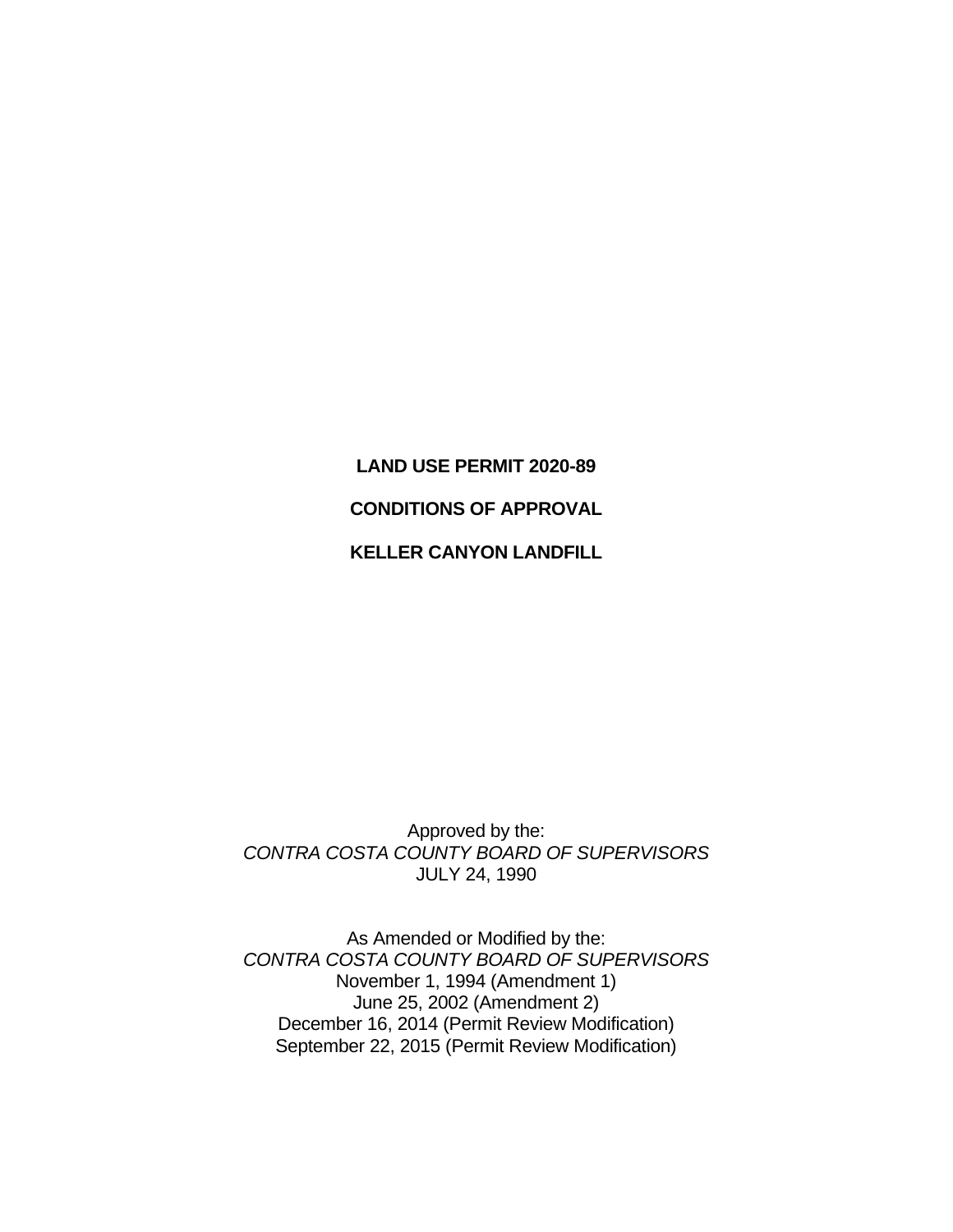# **TABLE OF CONTENTS**

| $\mathbf 1$ . |                                                                               |  |  |  |
|---------------|-------------------------------------------------------------------------------|--|--|--|
|               | 1.1                                                                           |  |  |  |
| 2.            |                                                                               |  |  |  |
|               | 2.1                                                                           |  |  |  |
|               | 2.2                                                                           |  |  |  |
|               | 2.3                                                                           |  |  |  |
| 3.            |                                                                               |  |  |  |
|               | 3.1                                                                           |  |  |  |
|               | 3.2                                                                           |  |  |  |
|               | 3.3                                                                           |  |  |  |
|               | 3.4                                                                           |  |  |  |
|               | 3.5                                                                           |  |  |  |
|               | 3.6                                                                           |  |  |  |
|               | 3.7                                                                           |  |  |  |
|               | Utilities, Service Districts, and Government Agencies' Requirements  2<br>3.8 |  |  |  |
|               | 3.9                                                                           |  |  |  |
|               | 3.10                                                                          |  |  |  |
|               | 3.11                                                                          |  |  |  |
| 4.            |                                                                               |  |  |  |
|               | 4.1                                                                           |  |  |  |
|               | 4.2                                                                           |  |  |  |
| 5.            |                                                                               |  |  |  |
|               | 5.1                                                                           |  |  |  |
|               | 5.2                                                                           |  |  |  |
|               | 5.3                                                                           |  |  |  |
|               | 5.4                                                                           |  |  |  |
|               | 5.5                                                                           |  |  |  |
|               |                                                                               |  |  |  |
| 6.            |                                                                               |  |  |  |
|               | 6.1                                                                           |  |  |  |
|               | 6.2                                                                           |  |  |  |
|               | 6.3                                                                           |  |  |  |
|               | 6.4                                                                           |  |  |  |
|               | 6.5                                                                           |  |  |  |
|               | 6.6                                                                           |  |  |  |
|               | 6.7                                                                           |  |  |  |
| 7.            |                                                                               |  |  |  |
|               | 7.1                                                                           |  |  |  |
|               | 7.2                                                                           |  |  |  |
| 8.            |                                                                               |  |  |  |
|               | 8.1                                                                           |  |  |  |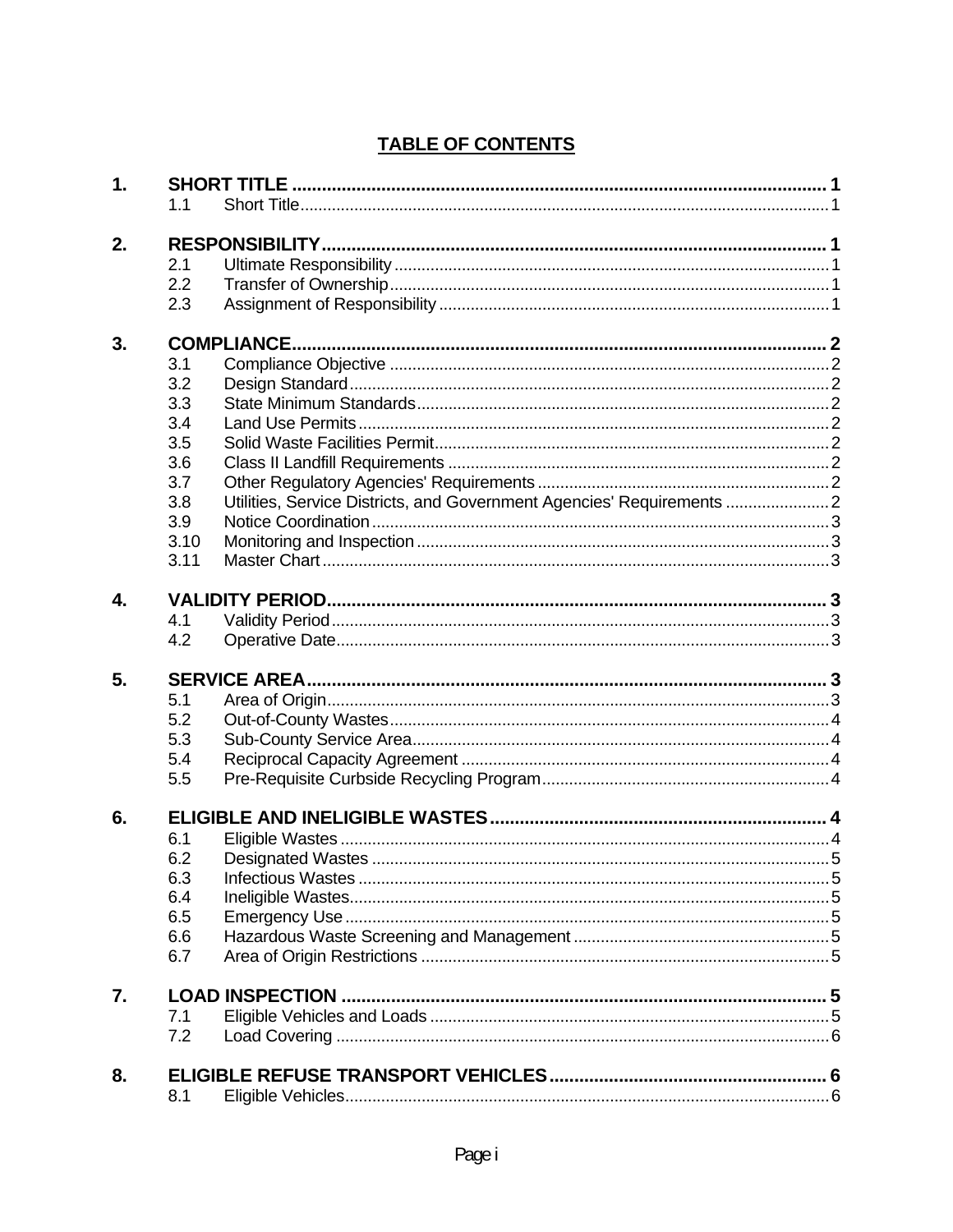|     | 8.2   |  |
|-----|-------|--|
|     | 8.3   |  |
|     | 8.4   |  |
|     | 8.5   |  |
|     | 8.6   |  |
|     | 8.7   |  |
|     | 8.8   |  |
|     |       |  |
| 9.  | 9.1   |  |
|     | 9.2   |  |
|     | 9.3   |  |
|     | 9.4   |  |
|     | 9.5   |  |
|     | 9.6   |  |
|     |       |  |
| 10. |       |  |
|     | 10.1  |  |
|     | 10.2  |  |
|     | 10.3  |  |
| 11. |       |  |
|     | 11.1  |  |
|     | 11.2  |  |
|     | 11.3  |  |
|     | 11.4  |  |
|     | 11.5  |  |
|     | 11.6  |  |
|     | 11.7  |  |
|     | 11.8  |  |
|     | 11.9  |  |
|     | 11.10 |  |
|     | 11.11 |  |
|     | 11.12 |  |
|     | 11.13 |  |
| 12. |       |  |
|     | 12.1  |  |
|     | 12.2  |  |
|     | 12.3  |  |
|     | 12.4  |  |
|     | 12.5  |  |
|     | 12.6  |  |
| 13. |       |  |
|     | 13.1  |  |
|     | 13.2  |  |
|     | 13.3  |  |
|     | 13.4  |  |
|     | 13.5  |  |
|     |       |  |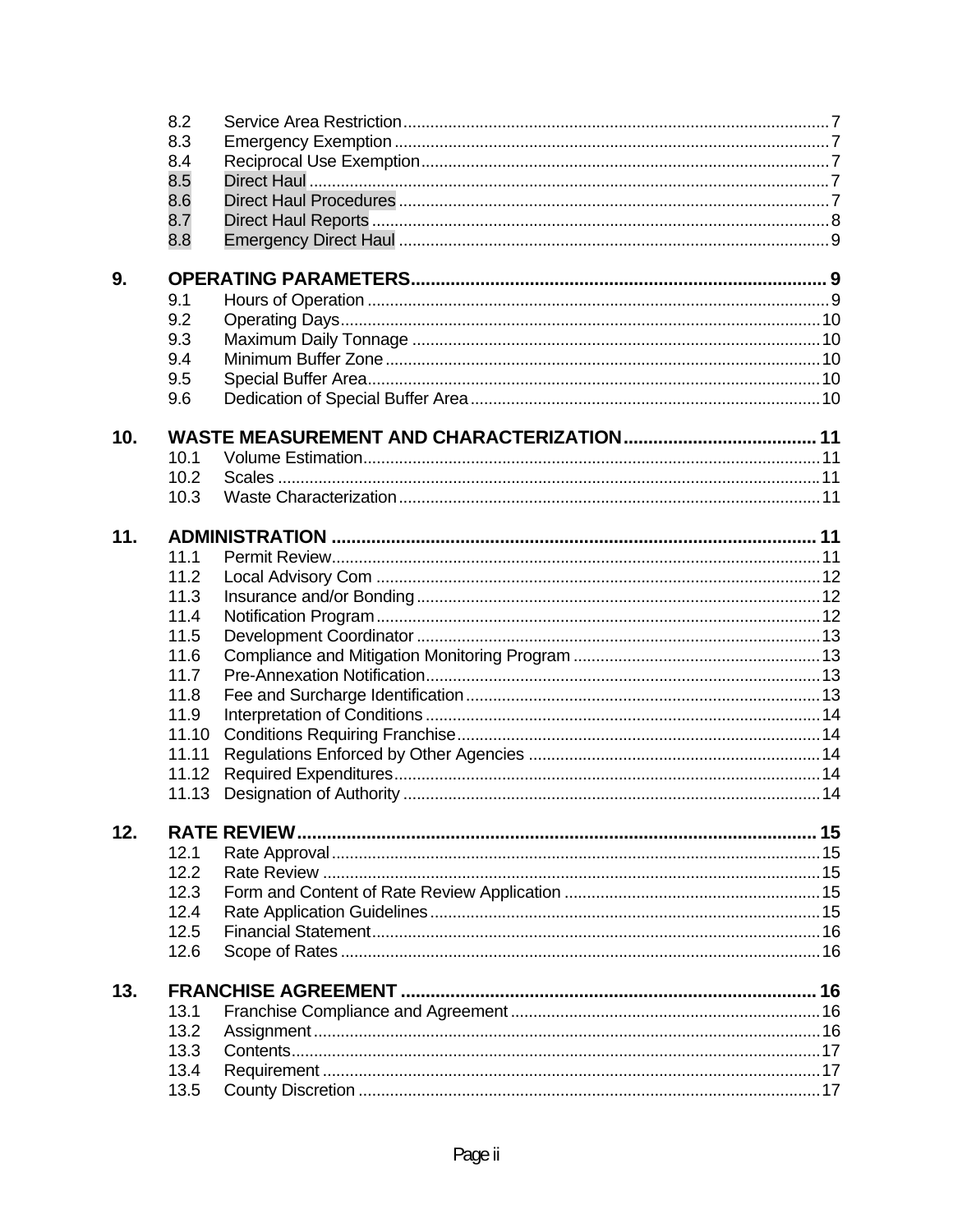| 14. |       |  |
|-----|-------|--|
|     | 14.1  |  |
|     | 14.2  |  |
|     | 14.3  |  |
| 15. |       |  |
|     | 15.1  |  |
|     | 15.2  |  |
| 16. |       |  |
|     | 16.1  |  |
|     | 16.2  |  |
|     | 16.3  |  |
|     | 16.4  |  |
|     | 16.5  |  |
|     | 16.6  |  |
|     | 16.7  |  |
|     | 16.8  |  |
|     | 16.9  |  |
|     | 16.10 |  |
|     | 16.11 |  |
|     | 16.12 |  |
| 17. |       |  |
|     | 17.1  |  |
|     | 17.2  |  |
|     | 17.3  |  |
|     | 17.4  |  |
|     | 17.5  |  |
|     | 17.6  |  |
|     | 17.7  |  |
|     | 17.8  |  |
|     | 17.9  |  |
|     | 17.10 |  |
|     | 17.11 |  |
|     |       |  |
|     |       |  |
|     |       |  |
|     |       |  |
|     |       |  |
|     |       |  |
| 18. |       |  |
|     | 18.1  |  |
|     | 18.2  |  |
|     | 18.3  |  |
|     | 18.4  |  |
|     | 18.5  |  |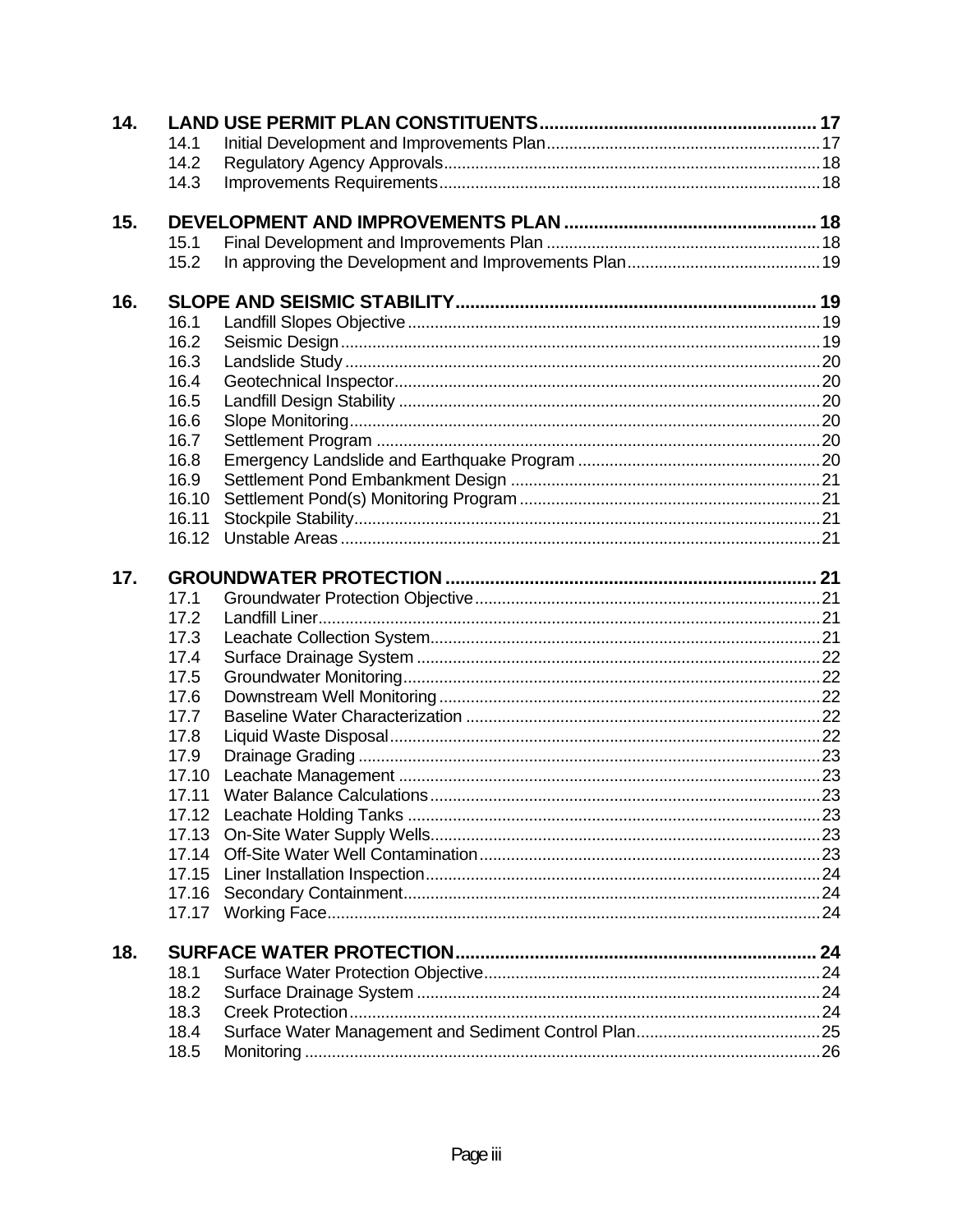| 19. |       |  |
|-----|-------|--|
|     | 19.1  |  |
|     | 19.2  |  |
|     | 19.3  |  |
|     | 19.4  |  |
|     | 19.5  |  |
| 20. |       |  |
|     | 20.1  |  |
|     | 20.3  |  |
|     | 20.4  |  |
|     | 20.5  |  |
|     | 20.6  |  |
|     | 20.7  |  |
|     | 20.8  |  |
|     | 20.9  |  |
|     | 20.10 |  |
|     | 20.11 |  |
|     | 20.12 |  |
|     | 20.13 |  |
|     | 20.14 |  |
|     | 20.15 |  |
|     | 20.16 |  |
|     | 20.17 |  |
|     |       |  |
|     | 20.19 |  |
|     | 20.20 |  |
|     | 20.21 |  |
|     | 20.22 |  |
|     | 20.23 |  |
|     | 20.24 |  |
| 21. |       |  |
|     | 21.1  |  |
|     | 21.2  |  |
|     | 21.3  |  |
|     | 21.4  |  |
|     | 21.5  |  |
|     | 21.6  |  |
|     | 21.7  |  |
|     | 21.8  |  |
|     |       |  |
| 22. |       |  |
|     | 22.1  |  |
|     | 22.2  |  |
|     | 22.3  |  |
|     | 22.4  |  |
|     | 22.5  |  |
|     | 22.6  |  |
|     | 22.7  |  |
|     | 22.8  |  |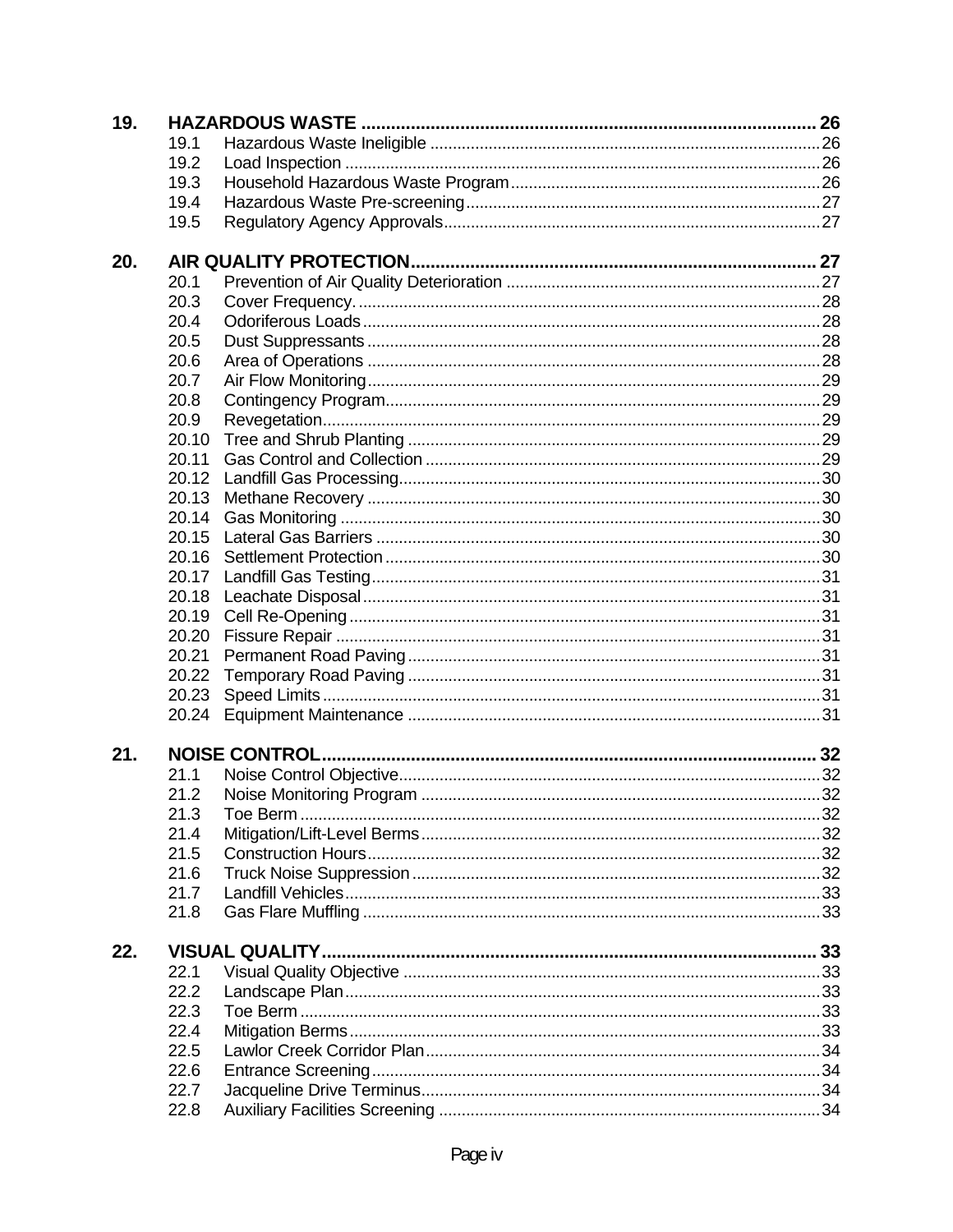|     | 22.9  |  |
|-----|-------|--|
|     | 22.10 |  |
|     | 22.11 |  |
|     | 22.12 |  |
|     | 22.13 |  |
|     | 22.14 |  |
|     |       |  |
| 23. |       |  |
|     | 23.1  |  |
|     | 23.2  |  |
|     | 23.3  |  |
|     | 23.4  |  |
|     | 23.5  |  |
|     | 23.6  |  |
|     | 23.7  |  |
|     | 23.8  |  |
|     | 23.9  |  |
| 24. |       |  |
|     | 24.1  |  |
|     | 24.2  |  |
|     | 24.3  |  |
|     | 24.4  |  |
|     | 24.5  |  |
|     | 24.6  |  |
|     | 24.7  |  |
| 25. |       |  |
|     | 25.1  |  |
|     | 25.2  |  |
|     | 25.3  |  |
|     |       |  |
|     | 25.4  |  |
|     | 25.5  |  |
|     | 25.6  |  |
|     | 25.7  |  |
|     | 25.8  |  |
|     | 25.9  |  |
|     | 25.10 |  |
|     | 25.11 |  |
| 26. |       |  |
|     | 26.1  |  |
|     | 26.2  |  |
|     | 26.3  |  |
|     | 26.4  |  |
|     | 26.5  |  |
|     | 26.6  |  |
|     | 26.7  |  |
|     | 26.8  |  |
|     | 26.9  |  |
|     |       |  |
|     |       |  |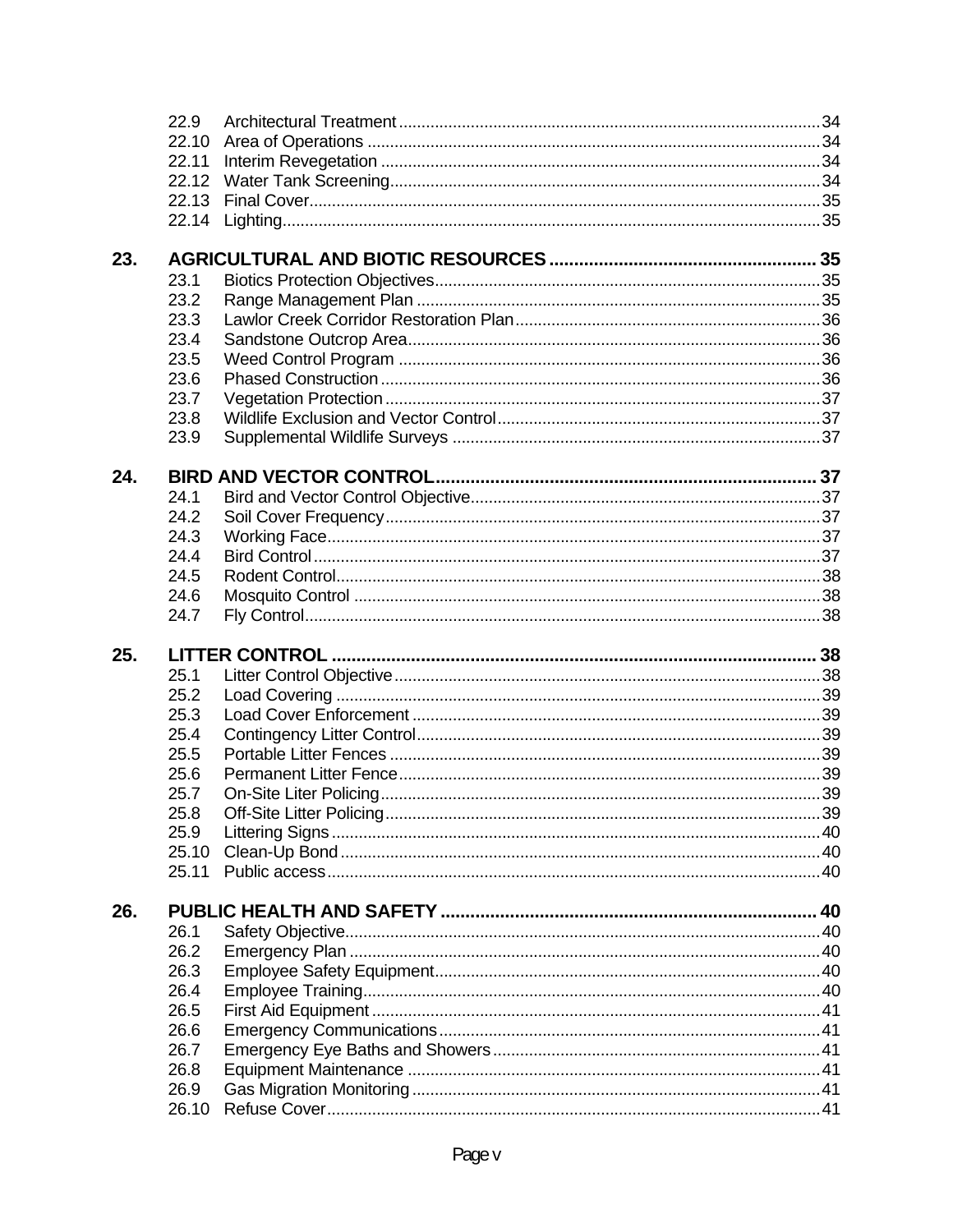| 27. |       |  |
|-----|-------|--|
|     | 27.1  |  |
|     | 27.2  |  |
|     | 27.3  |  |
|     | 27.4  |  |
| 28. |       |  |
|     | 28.1  |  |
|     | 28.2  |  |
|     | 28.3  |  |
|     |       |  |
| 29. |       |  |
|     | 29.1  |  |
|     | 29.2  |  |
|     | 29.3  |  |
|     | 29.4  |  |
|     | 29.5  |  |
|     | 29.6  |  |
|     | 29.7  |  |
|     | 29.8  |  |
|     | 29.9  |  |
|     | 29.10 |  |
| 30. |       |  |
|     | 30.1  |  |
|     | 30.2  |  |
|     | 30.3  |  |
|     | 30.4  |  |
|     | 30.5  |  |
|     | 30.6  |  |
|     | 30.7  |  |
|     | 30.8  |  |
|     | 30.9  |  |
|     | 30.10 |  |
|     | 30.11 |  |
|     | 30.12 |  |
|     |       |  |
|     | 30.14 |  |
|     | 30.15 |  |
|     | 30.16 |  |
|     | 30.17 |  |
|     |       |  |
|     | 30.18 |  |
|     | 30.19 |  |
|     | 30.20 |  |
|     | 30.21 |  |
| 31. |       |  |
|     | 31.1  |  |
|     | 31.2  |  |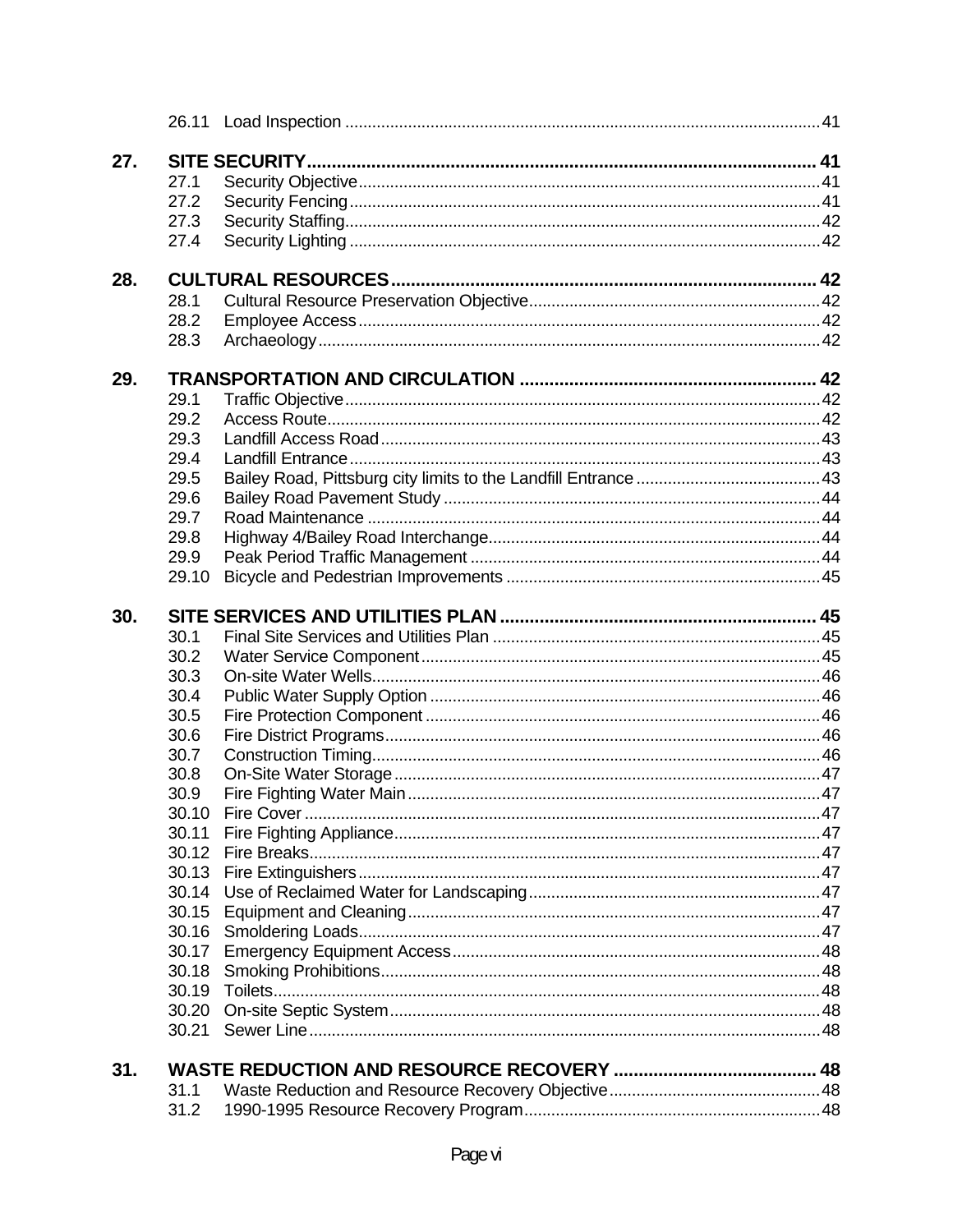|     | 31.3  |  |
|-----|-------|--|
|     | 31.4  |  |
|     | 31.5  |  |
|     | 31.6  |  |
|     | 31.7  |  |
|     | 31.8  |  |
|     | 31.9  |  |
|     | 31.10 |  |
| 32. |       |  |
|     | 32.1  |  |
|     | 32.2  |  |
|     | 32.3  |  |
|     | 32.4  |  |
|     | 32.5  |  |
|     | 32.6  |  |
| 33. |       |  |
|     | 33.1  |  |
|     | 33.2  |  |
|     | 33.3  |  |
|     | 33.4  |  |
|     | 33.5  |  |
|     | 33.6  |  |
| 34. |       |  |
|     | 34.1  |  |
|     | 34.2  |  |
| 35. |       |  |
|     | 35.1  |  |
|     | 35.2  |  |
|     | 35.3  |  |
|     | 35.4  |  |
|     | 35.5  |  |
|     | 35.6  |  |
|     | 35.7  |  |
|     | 35.8  |  |
| 36. |       |  |
|     | 36.1  |  |
|     | 36.2  |  |
|     | 36.3  |  |
|     | 36.4  |  |
|     | 36.5  |  |
|     | 36.6  |  |
|     | 36.7  |  |
|     | 36.8  |  |
|     | 36.9  |  |
|     | 36.10 |  |
|     | 36.11 |  |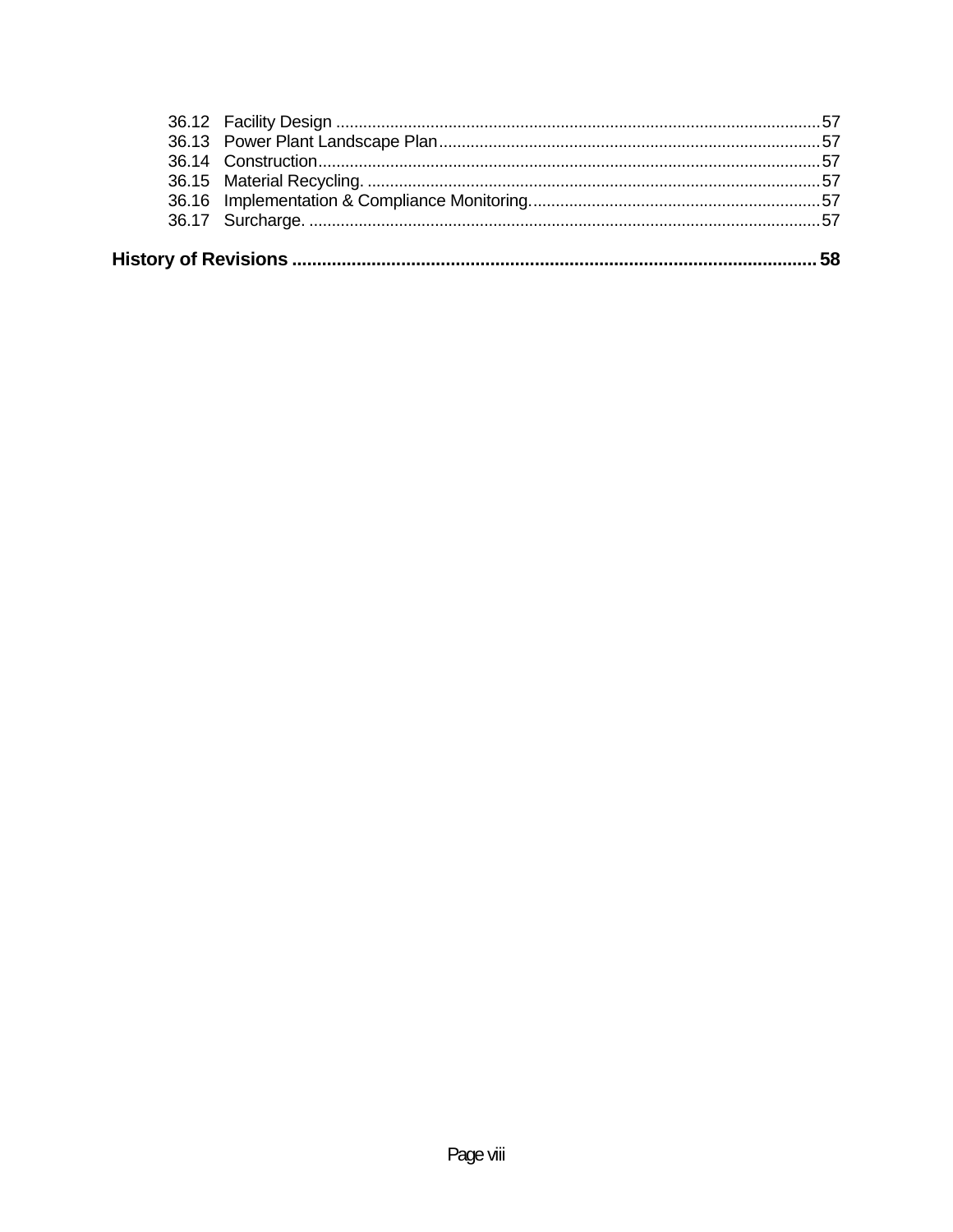## **1. SHORT TITLE**

 1.1 Short Title. The Keller Canyon Landfill project is henceforth referred to in this document as the Landfill.

## **2. RESPONSIBILITY**

- 2.1 Ultimate Responsibility. The conditions of approval identify the Landfill developer as the party responsible for implementing conditions involving construction and improvements, and the Landfill operator for implementing conditions involving maintenance and management. Regardless of these identifications, the Landfill owner shall be responsible for complying with all conditions.
- 2.2 Transfer of Ownership. The Land Use Permit for the Landfill shall run with the land; however, a new owner shall be responsible for notifying the County Conservation and Development Department of any change in ownership. A change in ownership shall be interpreted to mean the acquisition of 5 percent or more of the value of the Landfill site covered by this Land Use Permit. (It is noted that other permits may not necessarily run with the land.)
- 2.3 Assignment of Responsibility.
	- a) The Board may assign the responsibility of administering specific Conditions of Approval or provisions of this LUP, such as State Minimum Standards, to County Departments or other units of government.
	- b) The Board may suspend the implementation of conditions or provisions of this LUP where such conditions or provisions are inconsistent with the terms of a contract or agreement entered into between the Board and the operator or other units of government, or by the terms of a joint powers agreement where the County is a member of the joint powers agency. This would not alleviate the need to comply with the public approval process required when amending this LUP. Any Board approved suspension would automatically be nullified at such time as the contract or agreement no longer includes terms inconsistent with the specified condition.
	- c) For the purposes of Condition 2.3(b), the Franchise Agreement between the County and the Landfill Owner as amended in November 1994, is an eligible contract.
	- d) If no contract or agreement is in force, as referred to in Condition 2.3(b), the County retains authority to implement this LUP and all of its Conditions.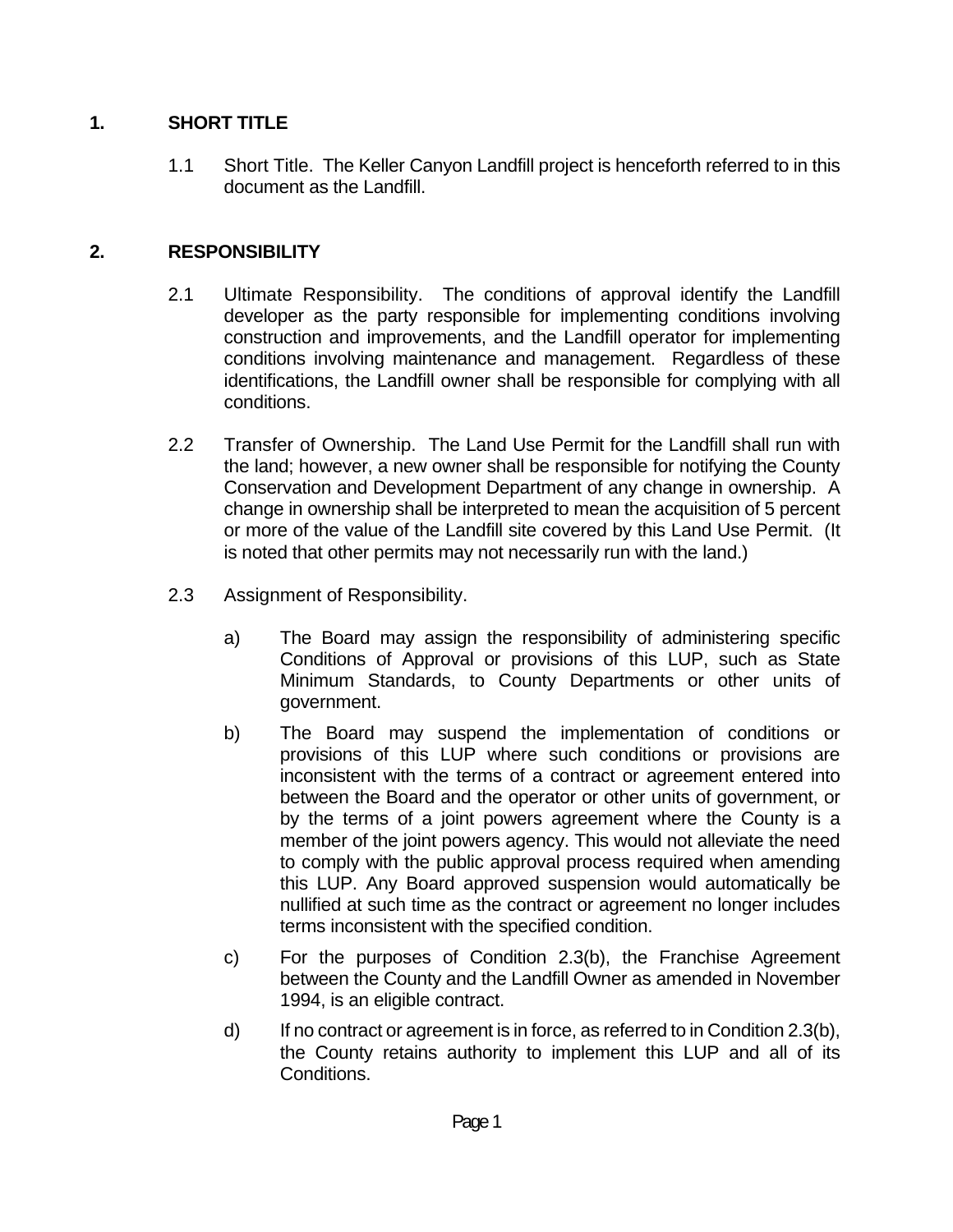## **3. COMPLIANCE**

- 3.1 Compliance Objective. The Landfill developer and operator shall at all times comply with the requirements of laws and permits applicable to the facility. This condition is not intended to grant authority or assign responsibility to the County for the independent enforcement of regulatory and permitting requirements that fall within the primary jurisdiction of other agencies (see Condition 11.11).
- 3.2 Design Standard. The Landfill developer shall design the Landfill facility to meet the requirements of the San Francisco Regional Water Quality Control Board for a Class II waste disposal facility.
- 3.3 State Minimum Standards. The operation and maintenance of this facility shall at all times comply with Minimum Standards for Solid Waste Handling and Disposal (California Code of Regulations, Title 14 and Title 27).
- 3.4 Land Use Permits. The Landfill developer and operator shall at all times comply with the provisions and requirements of this Land Use Permit. A violation of any of these conditions may be cause for revocation of the Land Use Permit pursuant to County Code Section 418-4.020 following reasonable written notice. Alternatively, the County has the option of issuing formal notices and assessing penalties pursuant to Section 4.19 of the Landfill Franchise Agreement or County Code Chapter 14-6, Civil Enforcement.
- 3.5 Solid Waste Facilities Permit. The Landfill operator shall conform with all provisions and requirements of the Landfill's Solid Waste Facilities Permit, and any related directives of the California Department of Resources Recycling and Recovery (CalRecycle) or Contra Costa Environmental Health, as the Local Enforcement Agency for CalRecycle.
- 3.6 Class II Landfill Requirements. The Landfill operator shall at all times comply with the Class II waste disposal facility provisions and requirements of Article 3, Chapter 15 of Title 23 and Title 27 of the California Code of Regulations.
- 3.7 Other Regulatory Agencies' Requirements. The Landfill operator shall at all times comply with the provisions and requirements of other regulatory agencies having jurisdiction over the facility.
- 3.8 Utilities, Service Districts, and Government Agencies' Requirements. The Landfill developer or operator shall at all times comply with the regulations and requirements of utilities, districts, or agencies which have jurisdiction over the installation of improvements or provide services to the landfill.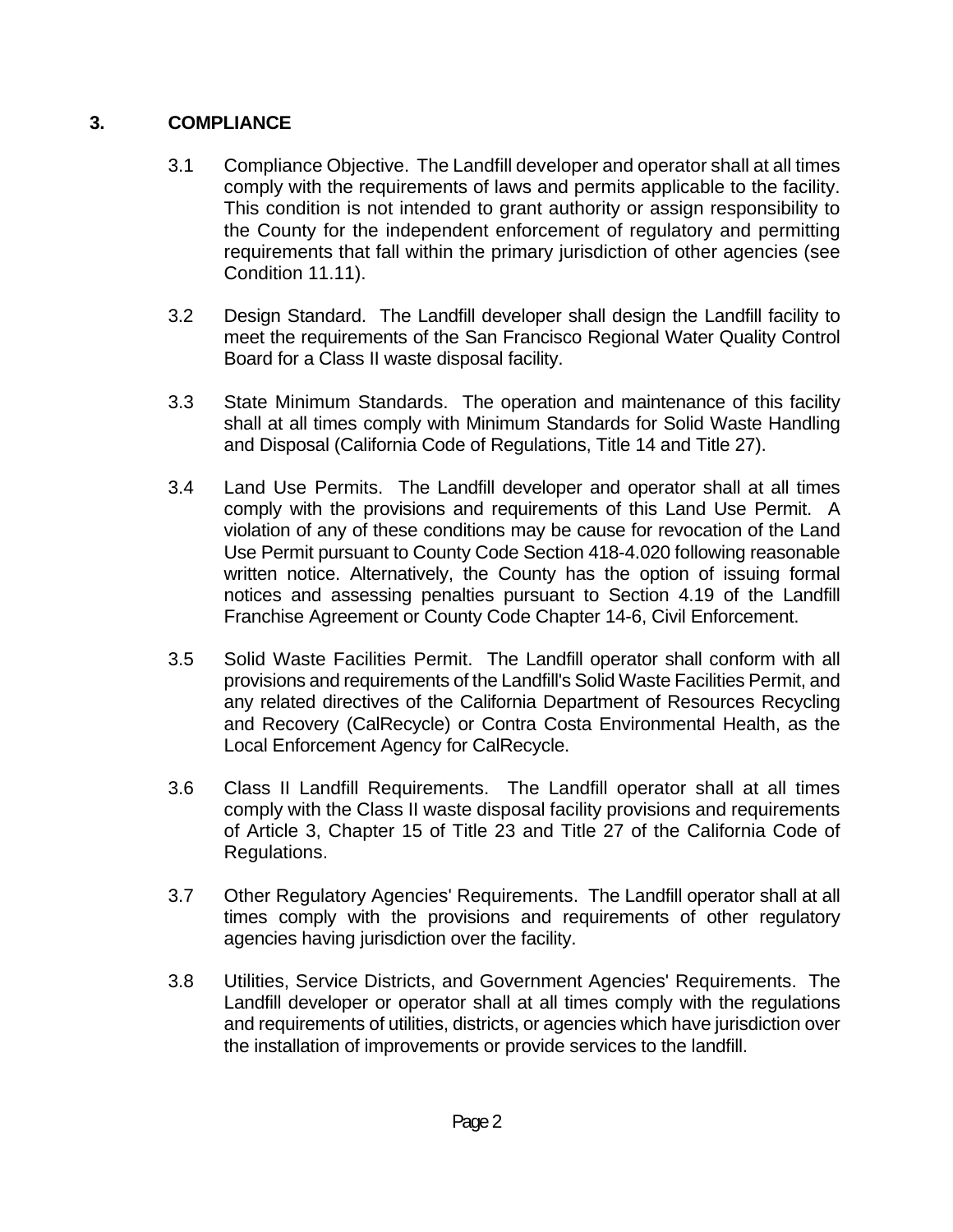- 3.9 Notice Coordination. The Landfill operator shall notify the Department of Conservation and Development (DCD) in writing at the time any report is submitted to other agencies concerning the design, operation, and maintenance of the Landfill. Copies shall be made available or mailed to DCD offices at 30 Muir Road in Martinez upon request.
- 3.10 Monitoring and Inspection. All monitoring reports and results of inspection or analysis shall be made available to the Contra Costa Environmental Health and Conservation and Development Departments. Any indication of an emergency or other serious problem relating to public health and safety shall be reported at once.
- 3.11 Master Chart. The Landfill operator will maintain for reference a master chart showing schedules and results of preparation, operation, monitoring and reporting in all major phases of the facility.

## **4. VALIDITY PERIOD**

- 4.1 Validity Period. The Landfill developer shall install pre-requisite improvements and open the Landfill for receiving refuse within three years of the final approval of the project's Solid Waste Facilities Permit. This validity period shall be tolled while any appeal filed by parties other than the Landfill developer is pending. The Landfill developer may request from the Director of Community Development one or more one-year extensions of the Land Use Permit. If the Land Use Permit is not implemented within the specified time, it shall become null and void. The Director of Community Development may allow each one-year extension if the Director finds that there are changed circumstances which warrant the consideration of changes to the Conditions of Approval.
- 4.2 Operative Date. This Land Use Permit is valid upon approval by the Board of Supervisors. However, it shall not become operative until and unless the permittee (landfill owner, etc.) first obtains and the Board of Supervisors grants a franchise to or approves an agreement with permittee (see Section 13, Franchise Agreements).

## **5. SERVICE AREA**

 5.1 Area of Origin. The Landfill operator shall not refuse to receive eligible wastes or cover materials which originate in Contra Costa County provided such wastes or materials are delivered to the facility in accordance with these Conditions of Approval and the landfill's Solid Waste Facilities Permit, and provided that the required governmental fees are paid. Rate setting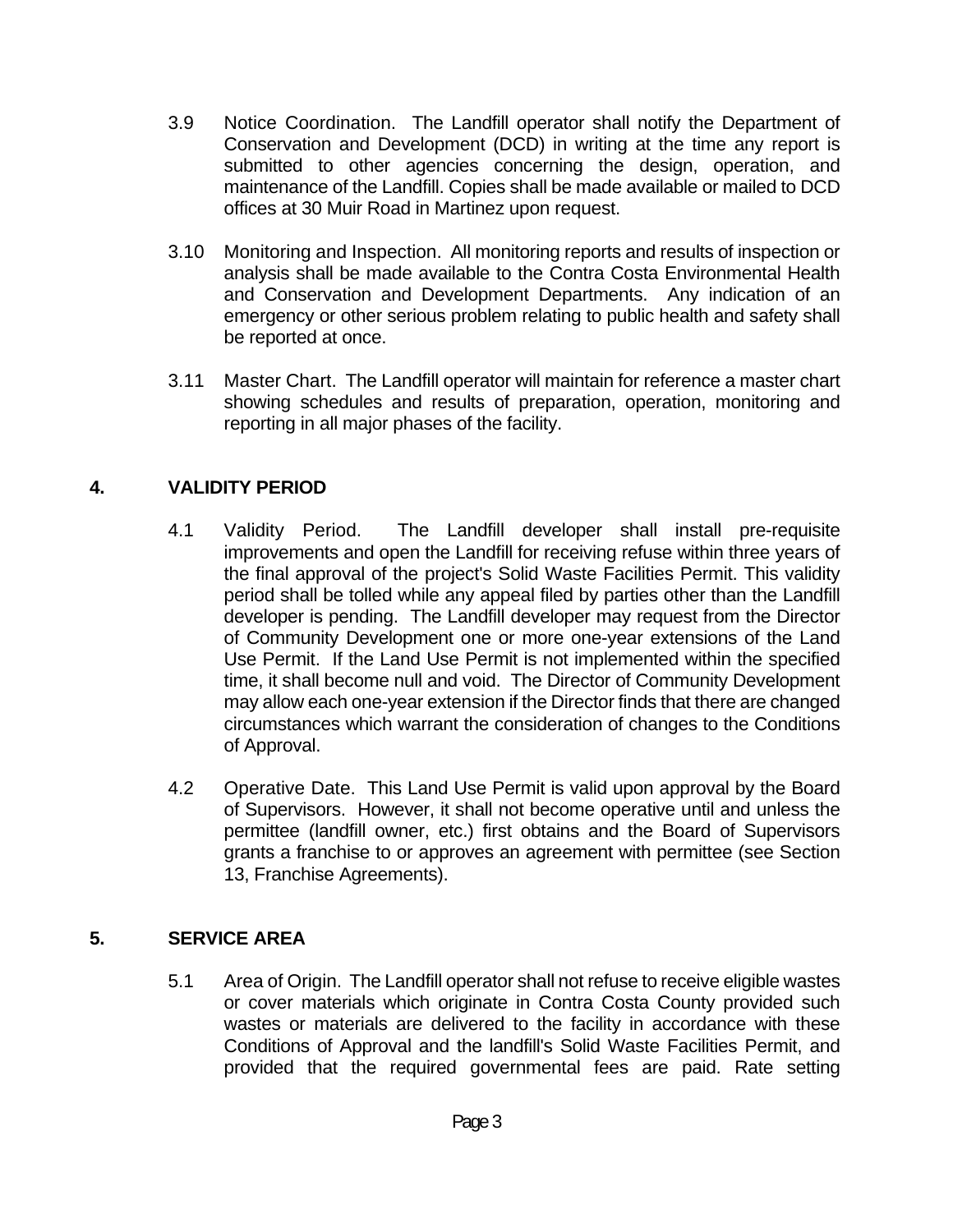requirements are specified in the Landfill Franchise Agreement and Section 12 of this Land Use Permit.

- 5.2 Out-of-County Wastes. *INVALIDATED BY LEGISLATURE*
- 5.3 Sub-County Service Area. If there is more than one Class II or Class III landfills operating in Contra Costa County, the Board of Supervisors may establish sub-County service areas for each on a temporary or long-term basis. If the Board has established a sub-County service area for the Landfill, the operator shall not accept waste for disposal from outside such area.
- 5.4 Reciprocal Capacity Agreement. The Landfill operator shall receive waste from outside Contra Costa County if in accordance with the terms and conditions of a Reciprocal Capacity Agreement entered into by Contra Costa County with another county. Waste shall be received upon reasonable notice to the Landfill operator and the Board of Supervisors and direction by the Board to the Landfill operator as to the terms and conditions under which the waste will be received. The Board may specify disposal charges which are applicable only to the waste received under the Reciprocal Capacity Agreement.
- 5.5 Pre-Requisite Curbside Recycling Program. The Landfill shall not admit for disposal waste loads from communities which do not have an eligible curbside recycling or equivalent program as determined by the Department of Conservation and Development. An eligible program shall recover a range of recyclable materials consistent with a curbside recycling program operating pursuant to a Board of Supervisors-approved franchise agreement.. The Board of Supervisors has the discretion to identify additional factors to be considered when determining eligibility. The Board retains the authority to approve community programs previously deemed to be ineligible by the Department of Conservation and Development.

## **6. ELIGIBLE AND INELIGIBLE WASTES**

 6.1 Eligible Wastes. The Landfill operator shall allow only wastes eligible for disposal in a Class II facility, as defined by the Regional Water Quality Control Board to be admitted to the landfill. The wastes admitted to the landfill shall also be consistent with the Solid Waste Facilities Permit (07-AA-0032), administered by Contra Costa Environmental Health, and consistent with the 1990 Environmental Impact Report and Board of Supervisors' policies and approvals (including the Board of Supervisors conditional authorization in 1992-93 to accept special wastes and limited direct haul – see Conditions 8.5 through 8.7) and these conditions of approval. To the extent allowed by law, the Board of Supervisors may direct the Landfill operator not to accept wastes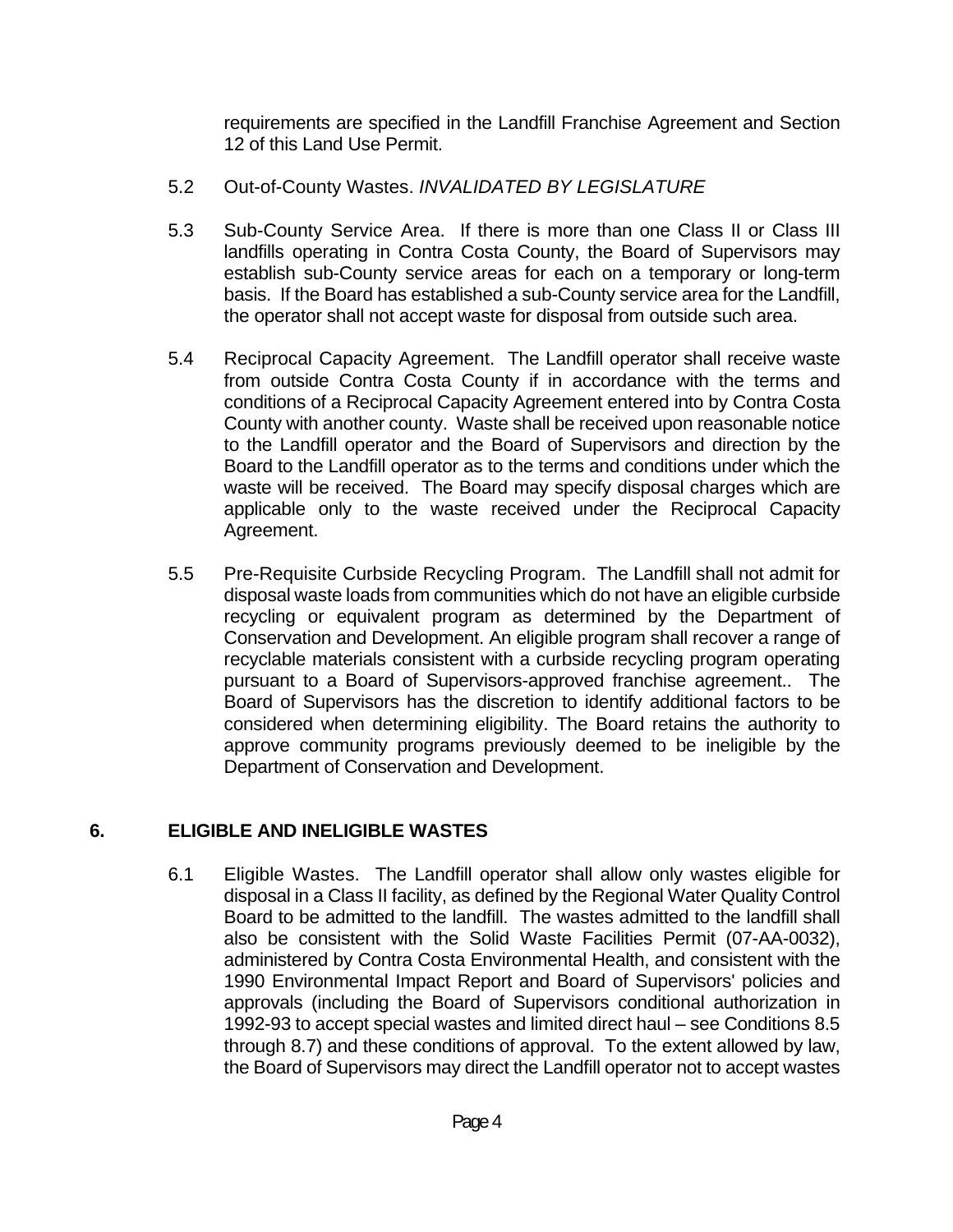that do not meet State and County policies and regulations.

- 6.2 Designated Wastes. The Landfill operator shall allow only those designated wastes (as defined in Section 20210 of Title 27, of the California Code of Regulations and Section 13173 of the California Water Code) approved for this facility by the San Francisco Regional Water Quality Control Board, and shall be consistent with the waste types allowed for disposal pursuant to Condition 6.1. The Board of Supervisors may designate special rates for this waste to the extent allowed pursuant to the terms of the Landfill Franchise Agreement.
- 6.3 Infectious Wastes. The Landfill operator shall accept only those infectious wastes identified in, and disposed of in accordance with the Solid Waste Facilities Permit.
- 6.4 Ineligible Wastes. The Landfill operator shall not allow the following wastes to be disposed at the landfill:
	- a) Hazardous or toxic wastes.
	- b) Radioactive wastes.
	- c) Liquid wastes, other than utility sludges meeting Regional Water Quality Control Board requirements.
	- d) Other ineligible wastes specified in the Solid Waste Facilities permit administered by the Contra Costa Environmental Health.
- 6.5 Emergency Use. If the service area of the Landfill is determined to be a subarea of the County, the County Department of Conservation and Development or Contra Costa Environmental Health may allow legal waste originating in areas of Contra Costa County, other than those stipulated in Section 5, to have access to the landfill for periods up to 180 days on an emergency basis. The department(s) may grant one extension for no longer than 180 days. The Board of Supervisors may allow the emergency use of the landfill to continue for any time period deemed necessary.
- 6.6 Hazardous Waste Screening and Management. See Condition 19.
- 6.7 Area of Origin Restrictions. See Condition 5.

#### **7. LOAD INSPECTION**

 7.1 Eligible Vehicles and Loads. The Landfill operator shall screen loads to limit to the extent practicable the intake of ineligible waste. Prior to receiving waste, the Landfill operator shall prepare in writing a program for identifying eligible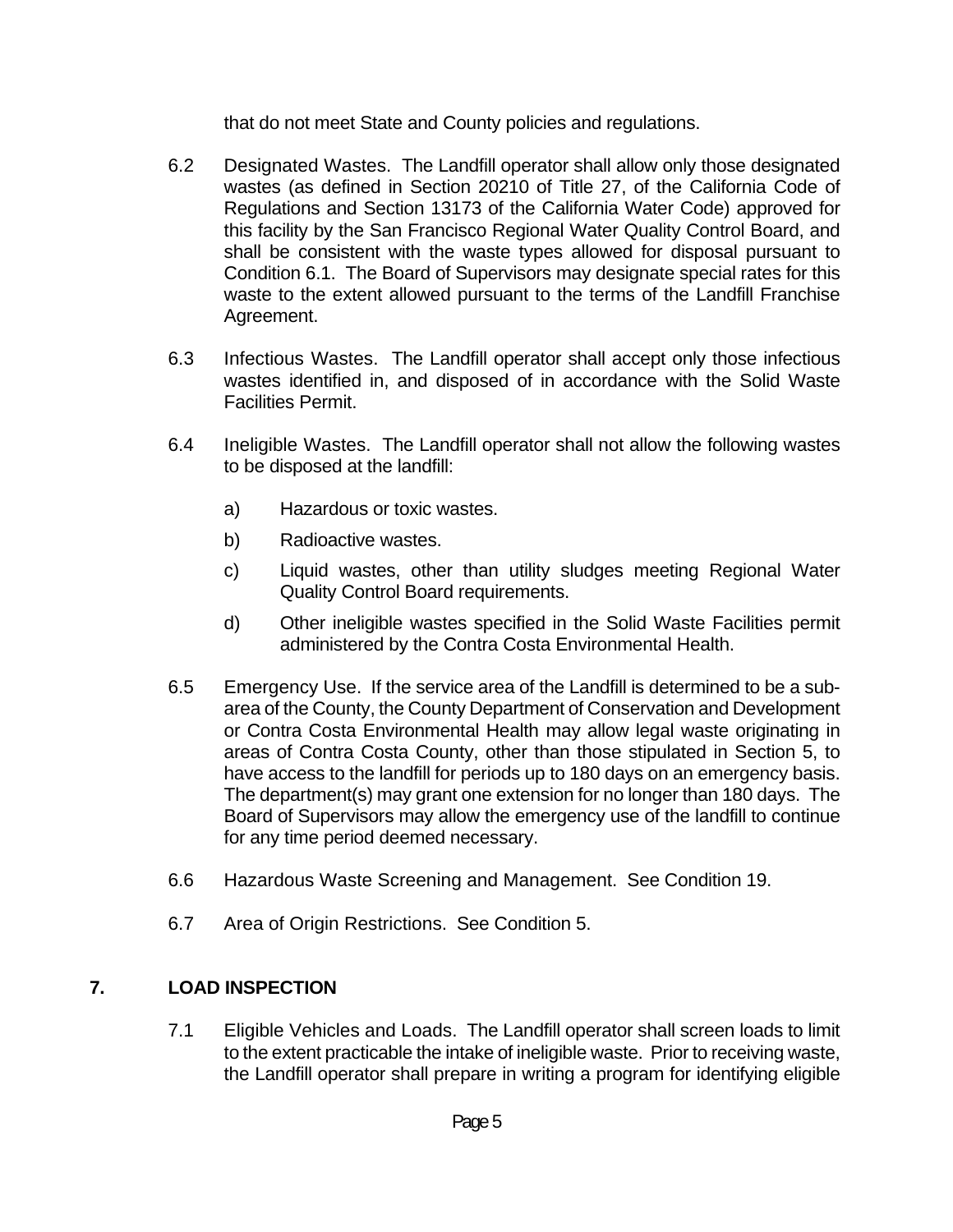vehicles and screening loads at the Landfill entrance, random sampling and inspection for ineligible wastes, and checking loads at the Landfill disposal area. The Load Inspection program shall include inspection for hazardous wastes and procedures for their handling and off-site disposal consistent with the Contra Costa County Hazardous Waste Management Plan. The program shall be subject to the approval of Contra Costa Environmental Health and the County Conservation and Development Department.

 7.2 Load Covering. The Landfill operator shall spot check all incoming wastehauling vehicles for proper covering or containerization consistent with the requirements of Section 418-2.008(a) of the County Code. The operator shall identify any waste loads which are susceptible to littering or leakage because of the lack of covering, inadequate covering, or disrepair of screens, covers or containers. Customers delivering any such waste loads shall be required to provide evidence that corrective actions have been taken to effectively cover and contain waste loads (e.g. waste adequately secured with covers and containers in good repair) in order to be eligible to deliver waste loads in the future. Landfill operator shall track and report applicable details about the occurrences and corrective actions taken to the County Department of Conservation and Development annually.

## **8. ELIGIBLE REFUSE TRANSPORT VEHICLES**

- 8.1 Eligible Vehicles. The Landfill operator shall admit only the following refuse transport vehicles:
	- a) Transfer station trucks (vans). Transfer stations shall have a Waste Management Program, which includes hazardous waste screening and resource recovery operations. Program may be subject to the approval of the Board of Supervisors if deemed necessary for consistency with the Countywide Integrated Waste Management Plan.
	- b) Demolition and construction material trucks hauling debris that would not be recycled or otherwise diverted from disposal if processed at a local Transfer Station. There are waste reduction requirements that apply to such wastes generated by businesses and industries, therefore the operator shall assist the County to help ensure compliance with such requirements or goals through implementation and compliance with Conditions 8.5 – 8.7.
	- c) Incinerated sewage sludge-hauling trucks originating at utilities.
	- d) Sewage and water treatment plant sludge and other byproduct trucks with loads complying with San Francisco Regional Water Quality Control Boards solids-to-liquid requirements.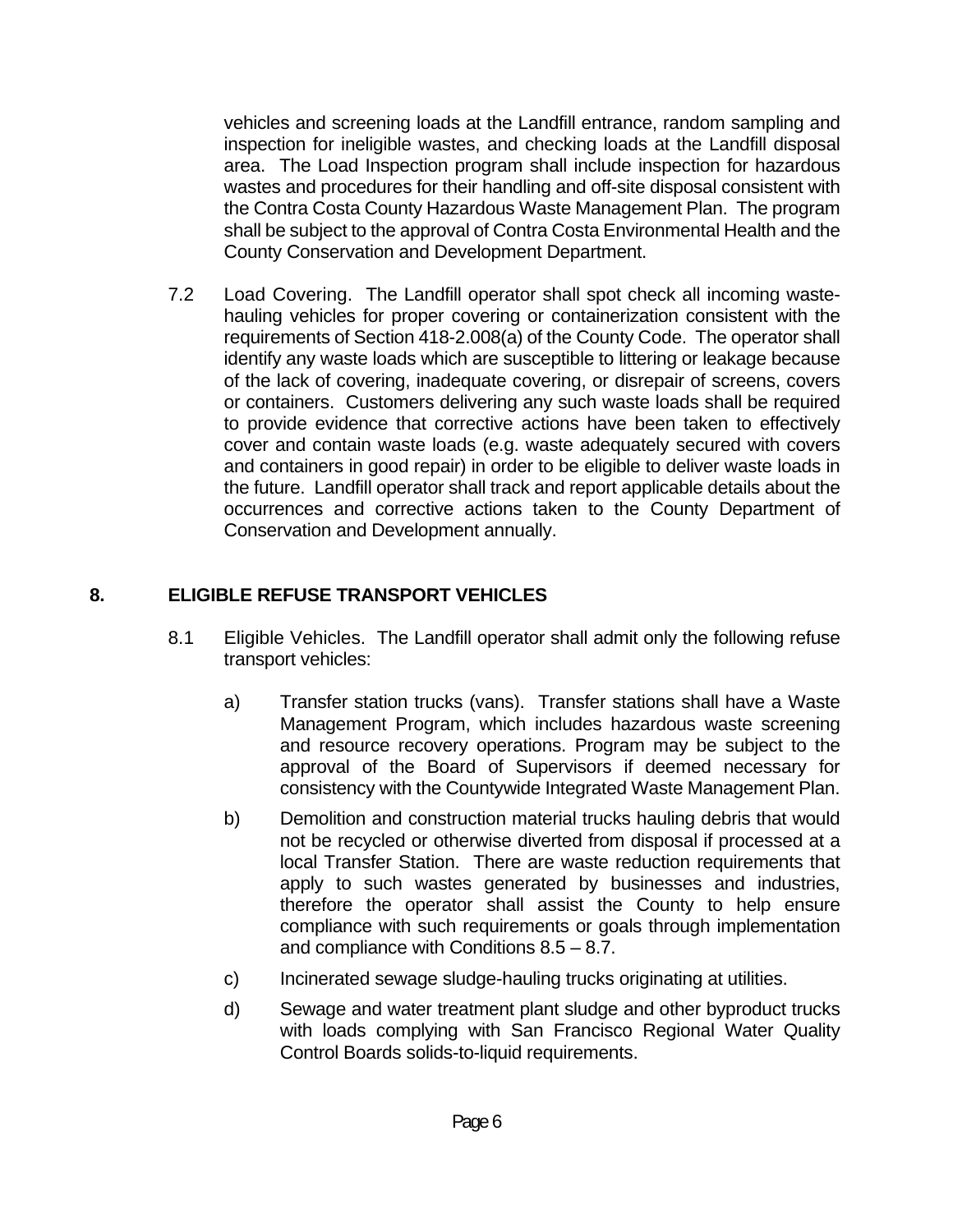- e) Trucks hauling Designated Wastes approved for this landfill by the Regional Water Quality Control Board.
- f) Other specialized waste transport trucks, hauling wastes identified in the Landfill's Solid Waste Facilities Permit which cannot be feasibly processed to increase diversion through a Transfer Station.
- 8.2 Service Area Restriction. See Section 5.
- 8.3 Emergency Exemption. See Condition 6.5.
- 8.4 Reciprocal Use Exemption. See Condition 5.4.
- ☆ 8.5 Direct Haul. Only wastes in the prescribed vehicles which would not be recycled or otherwise diverted from disposal if processed through a local transfer station may be considered for direct haul pursuant to the Procedures specified in Condition 8.6. At least once per year, the Landfill operator shall submit an updated list of waste and material types recovered prior to transfer for disposal at the landfill if contained in loads delivered to any of the local transfer stations open to the public. The annual list shall be subject to the review and approval of the Department of Conservation and Development and is intended to be used when screening direct haul eligibility pursuant to Condition 8.6(g). Loads containing materials that will be used as cover or otherwise beneficially reused on-site and treated as diversion under the Integrated Waste Management Act may be direct hauled without going through a transfer station.
	- *New Conditions 8.5 8.8 do not take effect until 18 months from September 22, 2015,*  ☆ *pursuant to the Board of Supervisors approval in conjunction with the Permit Review for Land Use Permit 2020-89.*
	- 8.6 Direct Haul Procedures. Direct haul process and materials shall be consistent with the Solid Waste Facility Permit (No. 07-AA-0032), this LUP, and applicable policies adopted by the Board of Supervisors including those identified in 8.6(k) below. The operator shall ensure new customers receive information consistent with i) and j) prior to gaining access to the site. The operator shall conduct screening procedures specified in a) through h) prior to allowing customers to direct haul waste/material loads to the landfill. Operator shall provide written confirmation that eligibility has been demonstrated consistent with these procedures prior to loads being accepted for disposal. Operator shall summarize results of direct haul eligibility screening completed each quarter in the direct haul reports required under Condition 8.7.
		- a) Name of company and physical location at which the waste or material was generated.
		- b) Complete description of waste including chemical analysis and solids-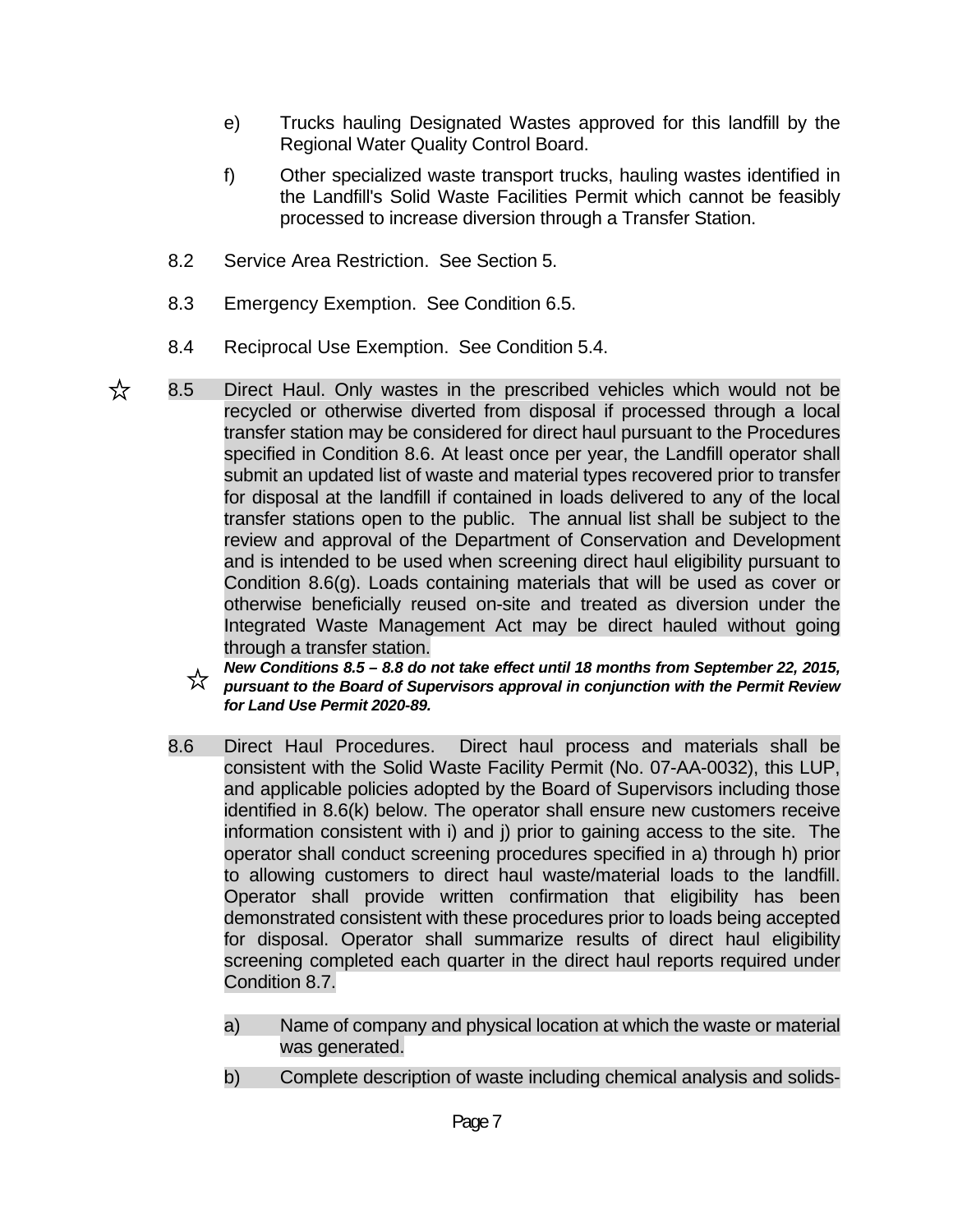to-liquid ratio when appropriate.

- c) Description of originator's in-house waste inspection program(s) to ensure screening for hazardous and/or toxic materials or originator's written confirmation that their practices comply with uniform waste inspection program prepared by the Landfill operator.
- d) Description of volume and expected frequency of waste to be hauled and a description of the specialized waste transport vehicle(s) to be utilized.
- e) Description of the waste originator's in-house waste reduction and recycling program(s) or originator's written confirmation that their practices comply with a uniform waste reduction and recycling plan to be prepared by Landfill operator and approved by the Department of Conservation and Development.
- f) Originator's or transporter's affirmation to adhere to County imposed haul route and peak hour hauling restrictions.
- g) Written confirmation by the Landfill operator that the waste or material is not on the approved annual list described in condition 8.5, and
- h) Written waste eligibility determination from Keller Canyon Landfill Company based on a) through g) above.
- i) Requirements of Keller Canyon Landfill Company describing contract for landfill use, rules and regulations of the landfill (e.g. on-site speed limit), prescribed haul route, load inspection program, driver training program, and any other such information as required.
- j) Requirements for proper load covering or containerization and consequences for non-compliance specified in Condition 7.2.
- k) Any other information required by the Director of Conservation and Development, or by the actions of the Board on August 11, 1992 October 27, 1992, November 24, 1992, August 17, 1993 and December 14, 1993.
- *New Conditions 8.5 8.8 do not take effect until 18 months from September 22, 2015,*  ☆ *pursuant to the Board of Supervisors approval in conjunction with the Permit Review for Land Use Permit 2020-89.*
- 8.7 Direct Haul Reports. The Landfill operator shall submit quarterly direct haul reports to the Department of Conservation and Development. The quarterly reports shall contain details about all direct haul loads, including the date accepted, customer (company) name, waste type, tonnage, location and jurisdiction of waste/material origin (city and county) and end use (disposal, cover or other on-site beneficial reuse). Summarized results of all direct haul eligibility screening conducted during each period shall be submitted in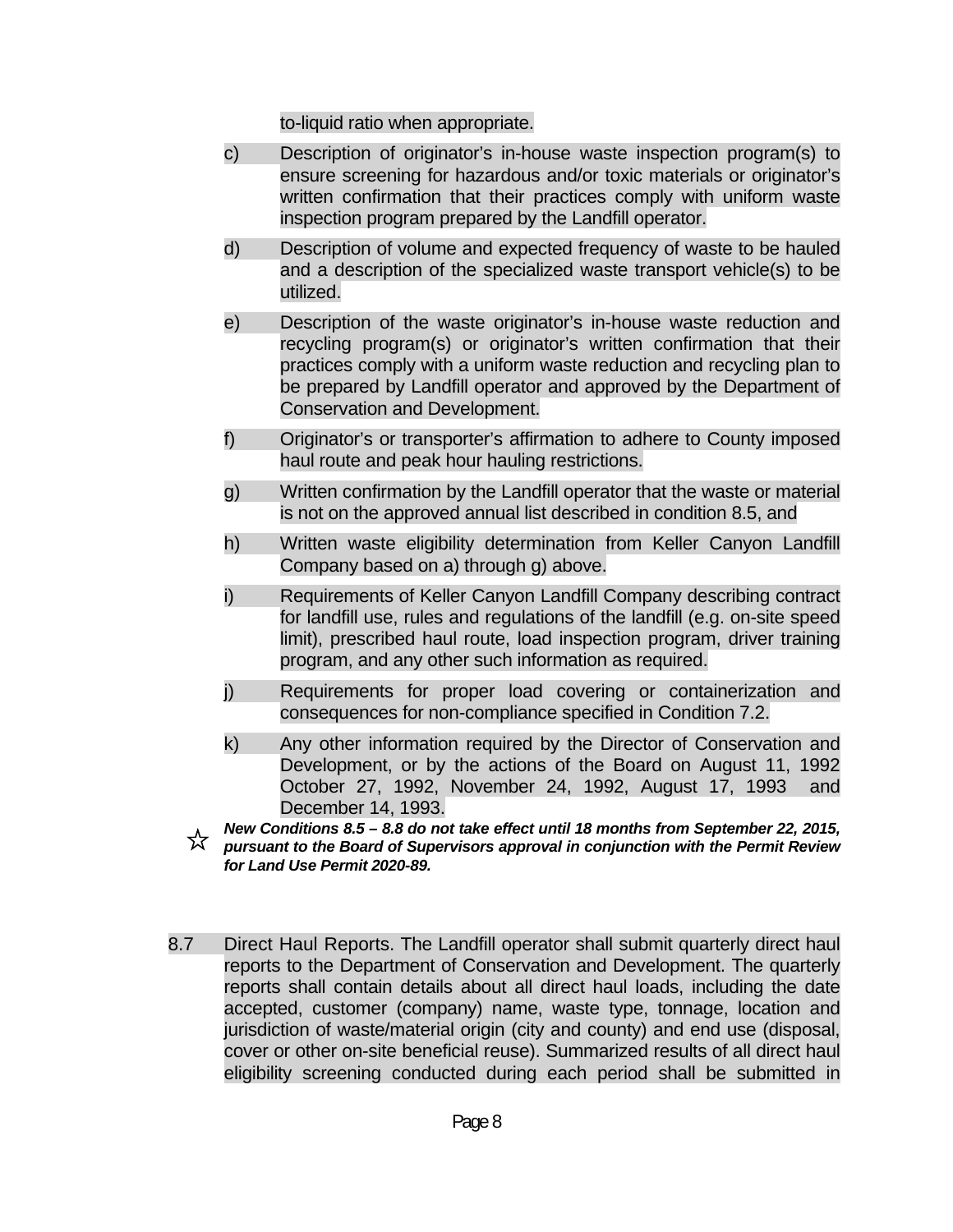conjunction with the quarterly waste origin reports. The quarterly reports shall also identify the total tonnage of municipal solid waste (Class III waste) received that quarter, total tonnage of Class II wastes received that quarter, and the percentage of total waste received which is characterized as Class II. If determined necessary by DCD, additional reporting information or more frequent reporting may be required in the future.

- *New Conditions 8.5 8.8 do not take effect until 18 months from September 22, 2015,*  ☆ *pursuant to the Board of Supervisors approval in conjunction with the Permit Review for Land Use Permit 2020-89.*
- 8.8 Emergency Direct Haul. In the event that a natural disaster or other emergency prevents the timely processing of wastes through a transfer station before disposal at the landfill, such waste or loads may be considered for direct haul. The landfill operator shall submit a written request to the County Department of Conservation and Development when circumstances or conditions warrant, or may warrant, emergency direct haul to the landfill. The landfill operator shall not proceed with emergency direct haul until written approval has been provided by the Director of the Department of Conservation and Development. The landfill operator shall submit an incident report describing the basis for emergency direct haul and the contingency actions taken.

*New Conditions 8.5 – 8.8 do not take effect until 18 months from September 22, 2015, pursuant to the Board of Supervisors approval in conjunction with the Permit Review for Land Use Permit 2020-89.*

#### **9. OPERATING PARAMETERS**

 9.1 Hours of Operation. The Landfill operator shall not open the landfill to receive waste loads before 7:00 a.m. or after 7:00 p.m. Refuse shall be covered by 7:30 p.m. at which time working lights shall be extinguished. Entry and security lights shall be dimmed at 7:30 p.m. Other hours of operation, within those parameters, may be specified by Contra Costa Environmental Health or in the Landfill's Solid Waste Facilities Permit. Special loads may be received at other times in accordance with procedures established by Contra Costa Environmental Health or the Department of Conservation & Development.

 The Director of Conservation and Development may administratively shorten or extend the hours of operations prescribed above after consultation with the Landfill operator, Contra Costa Environmental Health, and the City of Pittsburg, after holding a public hearing to obtain the comments of other interested parties. To shorten the hours of operation, the Director of Conservation and Development shall find that the changes are needed to mitigate substantial noise, traffic, or similar impacts arising from the operation of the Landfill which were not known when this Land Use Permit was adopted.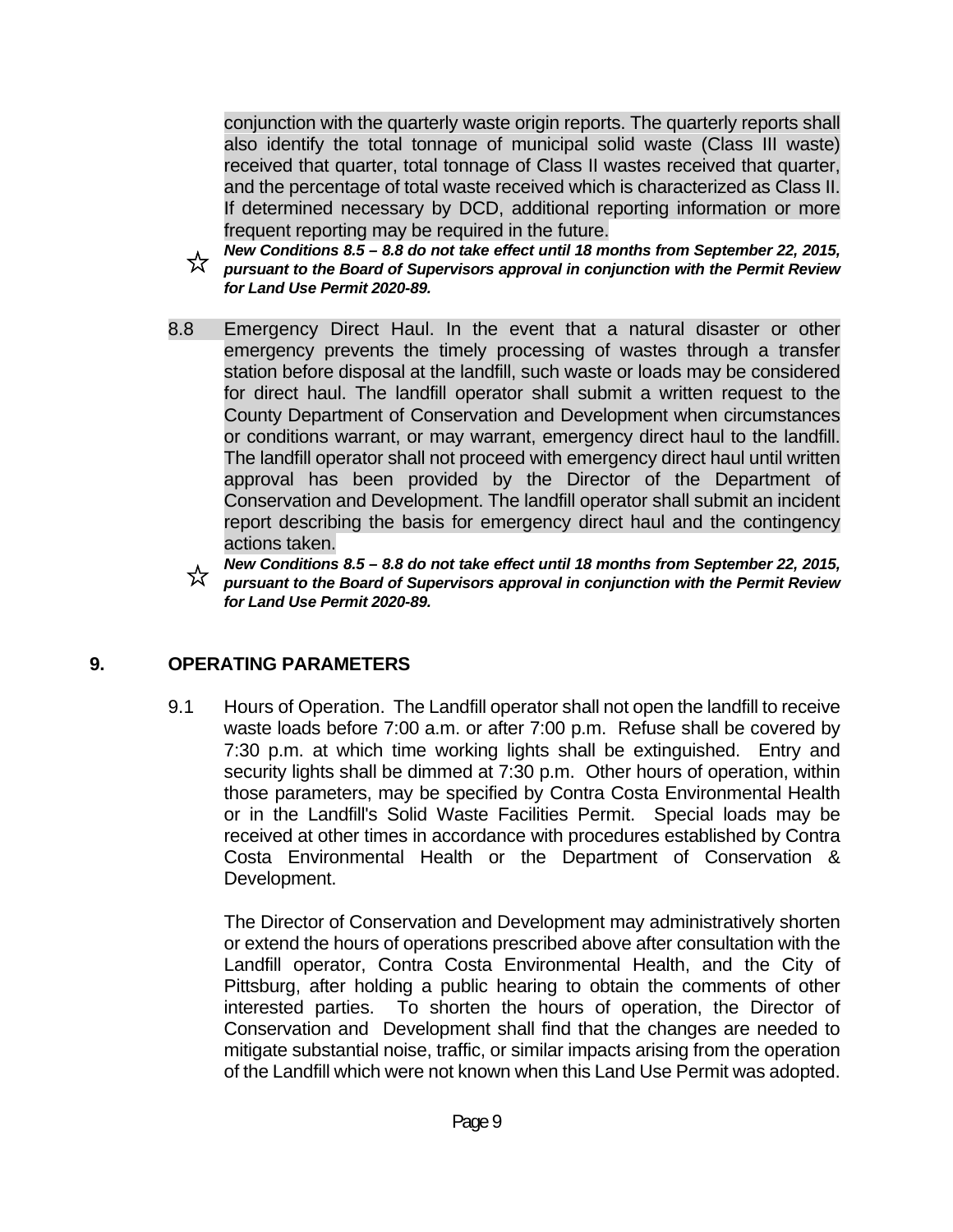To extend the hours of operation, the Director of Conservation and Development shall find that longer hours will not cause traffic, noise, glare, or similar impacts of Landfill operations to substantially increase in the vicinity of the Landfill. Exceptions to this limitation may be granted in response to natural disasters or other emergencies if deemed warranted by the Director of Conservation and Development if required to address any applicable officially declared disaster.

- 9.2 Operating Days. The landfill shall remain open for operation six days a week except on Holidays. It shall close on Sundays. Exceptions to this limitation may be granted in response to natural disasters or other emergencies if deemed warranted by the Director of Conservation and Development.
- 9.3 Maximum Daily Tonnage. The landfill may accept for disposal a maximum of 3,500 tons of refuse per day. The Board of Supervisors shall review and revise, if necessary, the maximum allowable tonnages per day. If the Board establishes sub-County service areas, maximum tonnages for each landfill may be prorated to reflect their service areas. The Board may increase the maximum daily tonnages, if necessary, to reflect Reciprocal Capacity Agreements or emergency measures. Exceptions to this limitation may be granted in response to natural disasters or other emergencies if deemed warranted by the Director of Conservation and Development. The Landfill operator shall submit quarterly reports to the Department of Conservation and Development solely showing daily waste tonnage accepted for disposal.
- 9.4 Minimum Buffer Zone. The Landfill developer shall reserve a minimum buffer of 2,000 feet from the closest place of permanent waste placement to the closest existing residence on Jacqueline Drive.
- 9.5 Special Buffer Area. No residential housing shall be permitted at any time in the special buffer area. See Condition 23.2.
- 9.6 Dedication of Special Buffer Area. At the time of the submission of the landfill's Development and Improvement Plan, pursuant to Government Code Section 7050, the landfill owner shall offer to dedicate the fee title of the land within the Special Buffer Area to the County of Contra Costa for recordation. The County may accept the fee title and complete the dedication subsequent to the opening of the landfill for the disposal of waste. In making the offer of dedication the Landfill owner may reserve the rights to carry out mitigation programs required by these Land Use Permit Conditions of Approval, and as may be further detailed in implementation plans required to be prepared by these Conditions within the Special Buffer Area. The Landfill operator may perform grading and make installations, such as drainage ditches within the Special Buffer Area related to the landfill facility, provided that the grading and installations are consistent with the approved final Development and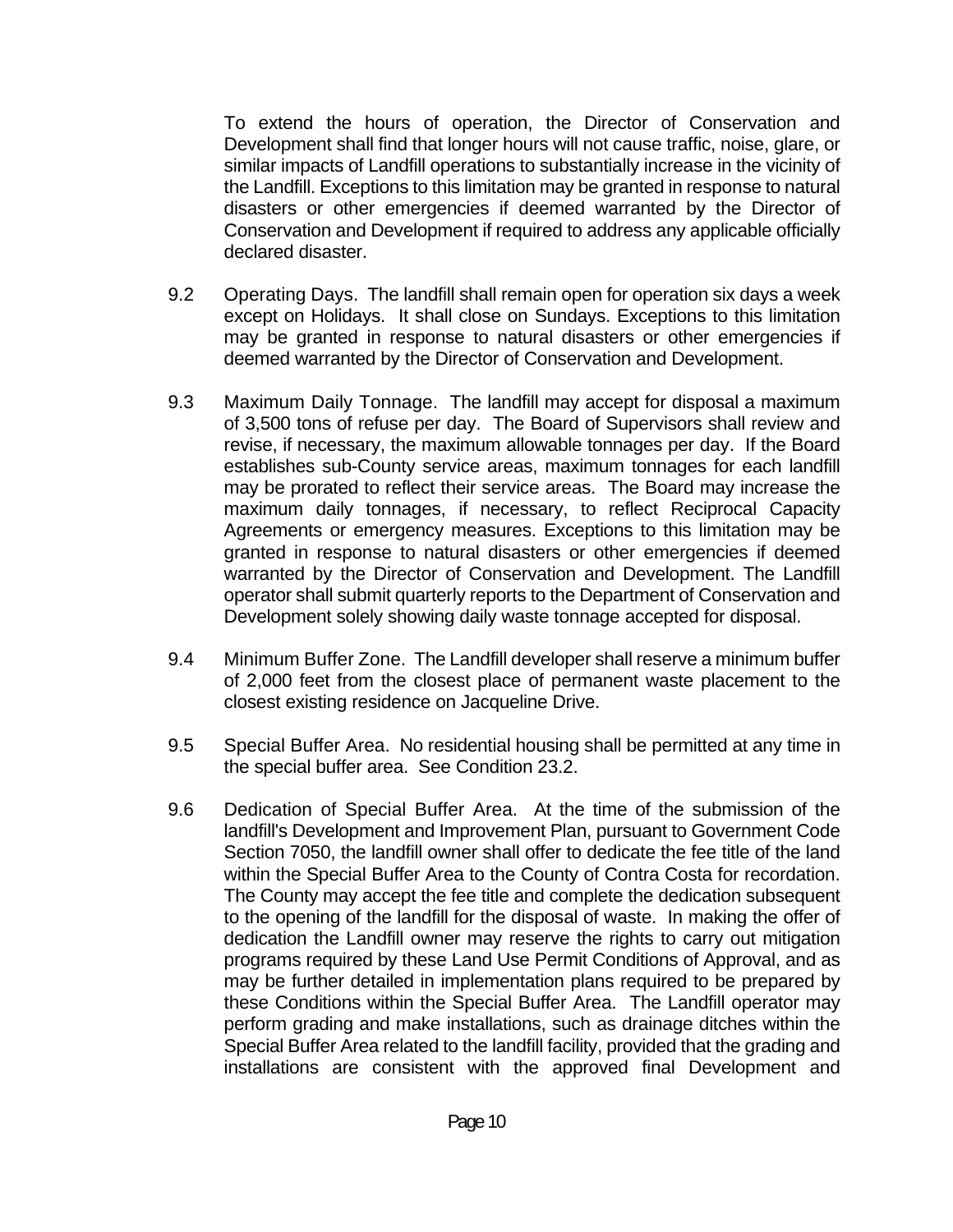Improvements Plan and do not impair the capability of the Area to accommodate agricultural grazing and provide habitat mitigation consistent with these Conditions of Approval. Similarly, the Landfill operator shall be allowed to carry out closure and post-closure activities related to the landfill or the Special Buffer Area provided that such activities are consistent with a County-approved closure plan and with the uses of the land allowed by these Conditions of Approval.

 The County may require the Landfill operator to maintain the Special Buffer Area, subsequent to dedication, at the operator's expense. Maintenance shall include security, weed control, erosion control and the provision of fire trails.

## **10. WASTE MEASUREMENT AND CHARACTERIZATION**

- 10.1 Volume Estimation. The Landfill operator shall prepare reports annually estimating the remaining landfill site life (years) and capacity (cubic yards and tons). Reports shall be submitted to the Department of Conservation and Development by March 1<sup>st</sup> of each year. The Landfill operator shall also submit an initial topographic map prior to receiving wastes.
- 10.2 Scales. The Landfill developer shall install certified scale(s) at the landfill to weigh incoming and outgoing trucks. A weighing program, subject to approval by Contra Costa Environmental Health and Director of Weights and Measures, shall be implemented to monitor incoming wastes.
- 10.3 Waste Characterization. The Landfill operator shall participate with transfer station operators serving the landfill in a tracking and reporting program to characterize incoming wastes by generator (customer) name, type, amount, and originating community and perform detailed load inspections on vehicles according to a program specified by the Department of Conservation and Development. Reports shall be submitted to the Department of Conservation and Development on a quarterly basis on or before the landfill reporting deadlines specified in the Disposal Reporting regulations (Title 14).

## **11. ADMINISTRATION**

 11.1 Permit Review. The Landfill operator shall submit reports to the Department of Conservation and Development summarizing the compliance status for these Land Use Permit Conditions of Approval annually unless otherwise specified by the Director of Conservation and Development. The Board of Supervisors will hold annual public hearings to review the Conditions of Approval for this Land Use Permit for three years beginning one year after the commencement of operations of the Landfill. The Board may refer proposed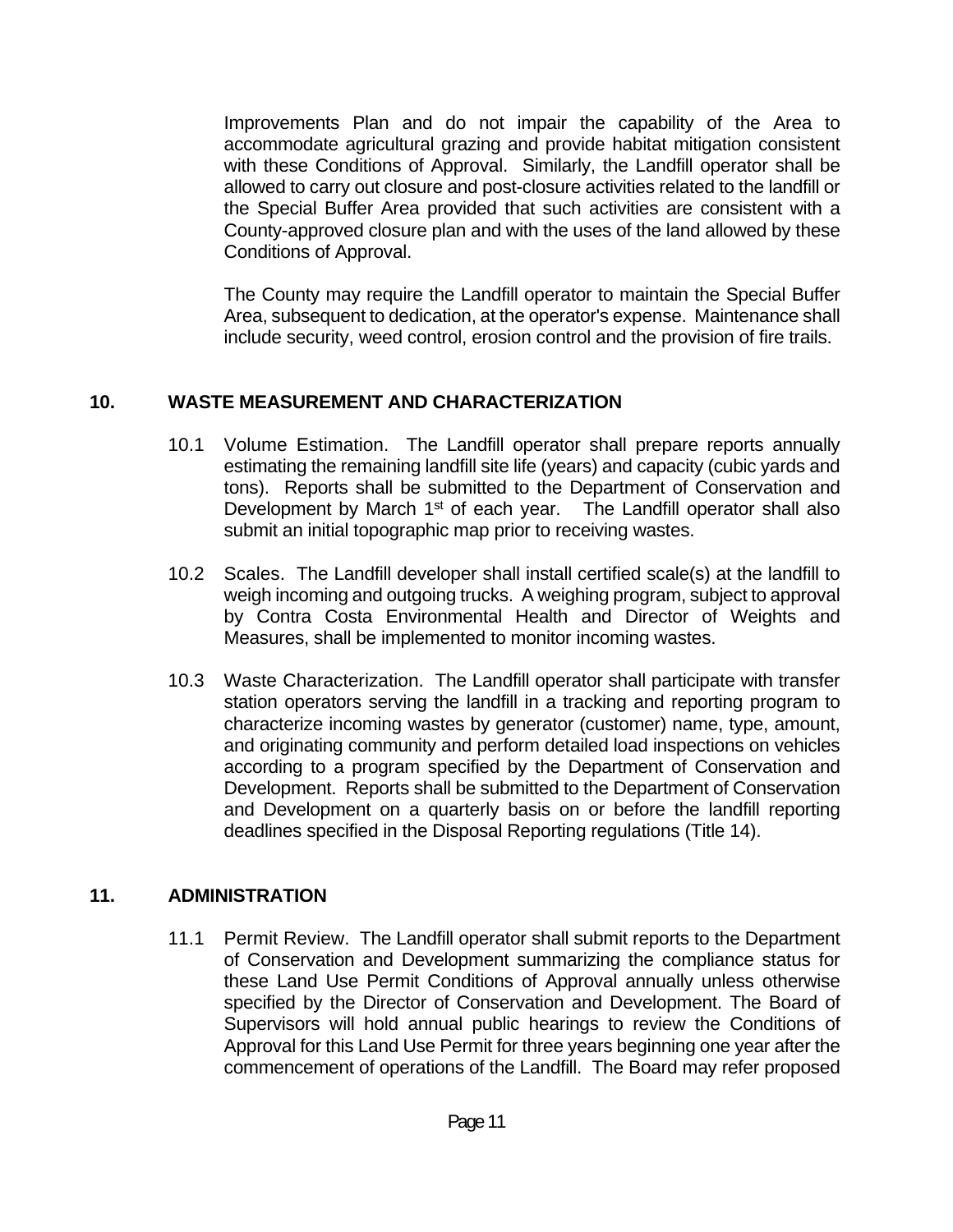changes to the Land Use Permit to the County Planning Commission for processing. Thereafter, the County Planning Commission shall hold public hearings on the Land Use Permit at three-year intervals. As a result of a review and public hearing, the County Planning Commission may recommend to the Board of Supervisors new or modified conditions to improve the public health, safety, and welfare or in response to court decisions or regulatory changes. Nothing in this condition shall preclude the Landfill owner from applying for amendments to the Land Use Permit at any time or preclude the County from addressing emergency situations or new requirements imposed by State or Federal legislation or the courts.

- 11.2 Local Advisory Committee. The Department of Conservation and Development shall organize, and the Landfill developer shall participate in a local advisory committee, consisting of elected representatives of local residents and neighborhood associations, to comment and advise on the development of the landfill and its operations. The Board of Supervisors may sanction the Local Advisory Committee as an official County committee. The committee shall be established as soon as reasonably possible after the Board of Supervisors' approval of this Land Use Permit, if such approval is forthcoming. Meetings shall be initiated following the approval of a Land Use Permit and shall be held at least quarterly through the first two years of landfill operation. Subsequently, meetings may be held annually, but with the provision for meetings on call by the chair or the written request of 3 or more members unless otherwise specified by the County Board of Supervisors. Contra Costa Environmental Health shall be notified at least 10 days in advance of all meetings. Subjects for consideration at meetings will include, but shall not be limited to safety and emergency procedures, landfill fill-related traffic problems, screening of visual impacts and problems of litter, odor, and noise control. Meeting agenda also may include discussion of reports on the landfill construction, operation and maintenance. The Landfill operator shall provide reasonable access to the landfill arranged through the Conservation and Development Department. A surcharge on the tipping fee may be used to fund the advisory group's operations.
- 11.3 Insurance and/or Bonding. The applicant shall provide the insurance and bonds specified by the units of government having approval authority over the project. The applicant/operator is obligated to comply with additional County specified insurance and bonding requirements pursuant to Article 12 of the First Amended Landfill Franchise Agreement. Subjects may include continuity of landfill operation, non-compliance, emergency measures, construction performance, landscaping and closure.
- 11.4 Notification Program. The Landfill operator shall prepare and implement a program to notify potential customers and periodically remind existing customers of the landfill's opening and closing times, and the conditions of its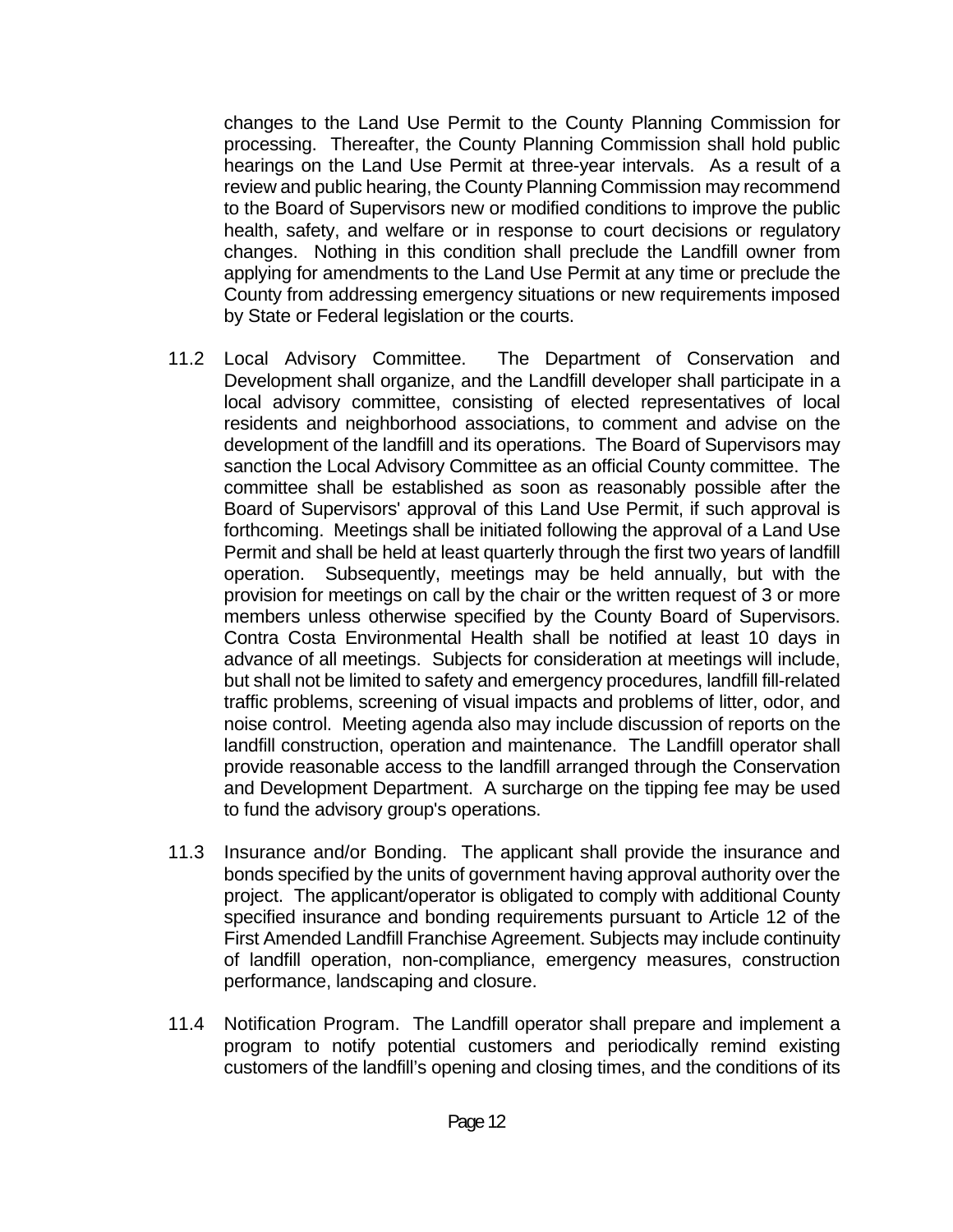use, including waste reduction and recycling requirements, load covering requirements, site access regulations, truck maintenance to conserve fuel and a detailed list of prohibited hazardous wastes and alternative disposal options. Customers shall also be notified and periodically reminded of waste acceptance eligibility criteria so that refuse loads containing materials on the list approved annually pursuant to Condition 8.5 are not being brought directly to the landfill. The program should be prepared in conjunction with the operator(s) of the transfer station(s) serving the landfill consistent with the Board of Supervisors' policies on direct haul (see Conditions 8.5 through 8.7). It shall be approved by the County Department of Conservation and Development.

 11.5 Development Coordinator. The Landfill owner shall provide a fund to support a County Landfill Development Coordinator, if the County establishes the position, through the period of construction and landfill operations. The Coordinator shall be a staff member or a consultant. The owner shall make quarterly advance payments.

 The Landfill developer and operator shall provide such information as the Development Coordinator may require to review plans and installations under the purview of the County, except that any requirements for additional studies shall be subject to the approval of the County's Director of Community Development.

- 11.6 Compliance and Mitigation Monitoring Program. The Landfill operator shall fund the County Department of Conservation and Development's program for monitoring of compliance with these Conditions of Approval and the Environmental Impact Report's mitigation monitoring program.
- 11.7 Pre-Annexation Notification. If the Landfill owner decides to request annexation of the Landfill to a city, the owner shall notify the Board of Supervisors at least 180 days in advance of filing any application for such annexation. The Board may require the Landfill owner to consult with it or County staff to determine how solid waste management programs specified in these Conditions of Approval would be carried out subsequent to annexation. In no case shall the annexation relieve the Landfill operator of the financial responsibilities, including payment to the County of mitigation fees, specified in these Conditions.
- 11.8 Fee and Surcharge Identification. The Landfill operator (permittee) shall not identify the costs of public agency (County, etc.) fees, charges, or surcharges on bills and receipts issued to landfill users without first obtaining the specific written approval of the County.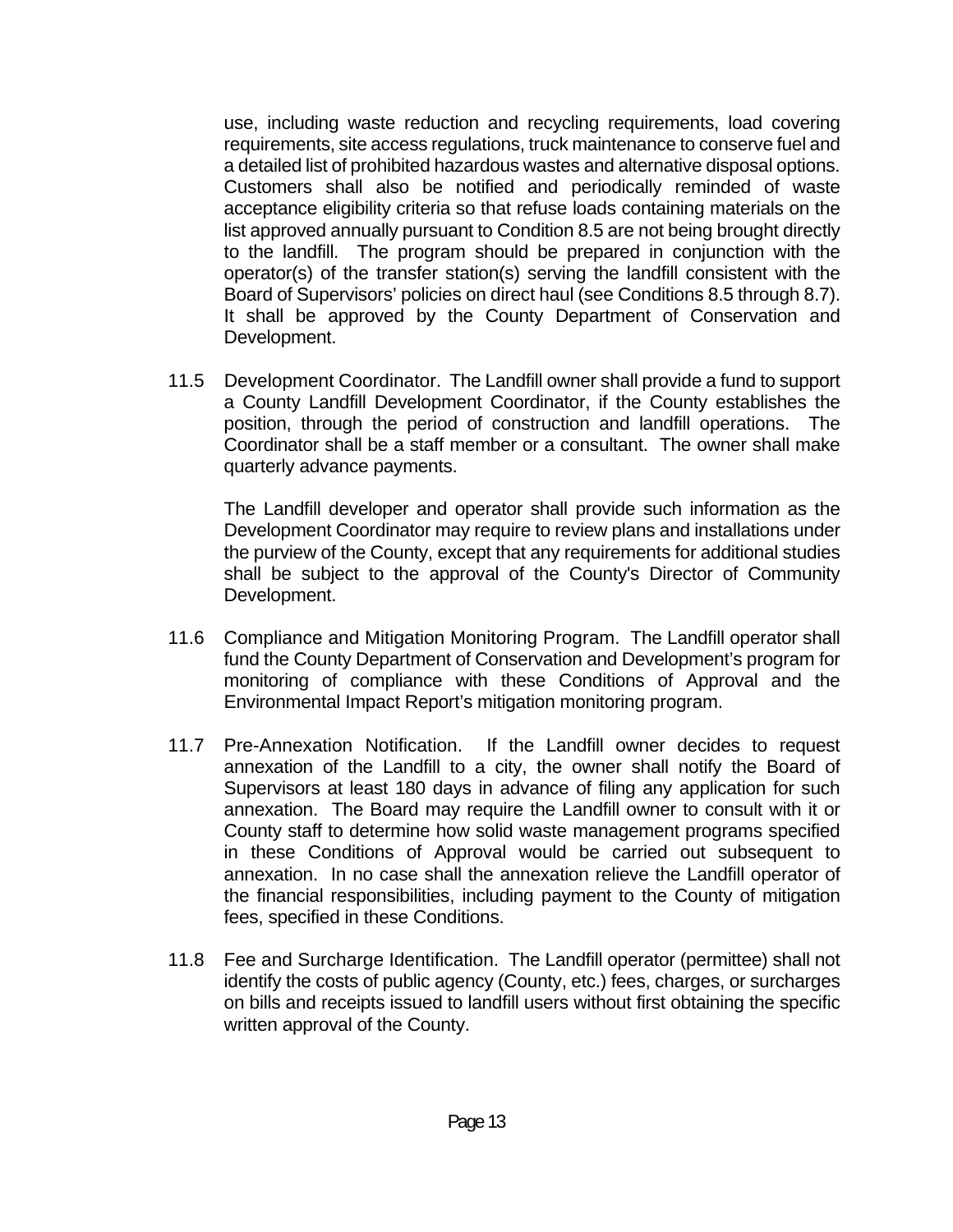- 11.9 Interpretation of Conditions. The Conservation and Development Department Director is authorized to interpret these Conditions in the event that any clarification is needed.
- 11.10 Conditions Requiring Franchise. Conditions of Approval 4.2, Operative Date, and 13.4, Franchise Agreement Requirement, require a franchise or agreement to be established by this County. All of the terms of said franchise or agreement shall be subordinate to these Conditions of Approval, and these Conditions of Approval shall control in the case of any conflict unless otherwise provided for pursuant to Condition 2.3. There shall be no need to amend these Conditions of Approval or the franchise in the event of such a conflict.
- 11.11 Regulations Enforced by Other Agencies. Several of these Conditions of Approval relate, paraphrase or summarize laws and regulations which are imposed and enforced by other governmental agencies which have jurisdiction over particular aspects of this project. It is this Board's intent in adopting these Conditions of Approval to provide the applicant and the public with an overview of the scope of regulation applicable to this project and to provide this County with the authority to exercise enforcement power if deemed necessary in response to violations of such laws and regulations enforced by other agencies. Unless specifically stated in the Conditions of Approval, however, it is not this Board's intent to establish rules or regulations which are stricter than the laws or regulations which are applied to this project by the other agencies with jurisdiction over aspects of this project. If another agency primarily responsible for some aspect of this project finds that any action or inaction is in compliance with, or violates, any such law or regulation, that finding shall be conclusive. If these Conditions of Approval require some approval by any other agency and that agency declines to approve or disapprove the subject matter, such approval shall be deemed to have been given for purposes of these Conditions of Approval.
- 11.12 Required Expenditures. This Board does not intend, by requiring the applicant to fund various measures, to make any decision regarding whether or not, or how, any expenditures incurred may be recovered through the rate structure or otherwise by the applicant. Any such decision by this Board shall be reserved for its consideration in the franchise or agreement. No inference regarding this issue is to be drawn from this Board's use of any particular terminology in these Conditions of Approval.
- 11.13 Designation of Authority. In any instance where a Condition of Approval provides that this Board will decide or act upon a certain matter, this Board may delegate the initial decision making or action with respect to that matter to the Director of Conservation and Development or such other designee as this Board determines to be appropriate, provided that there shall be a right of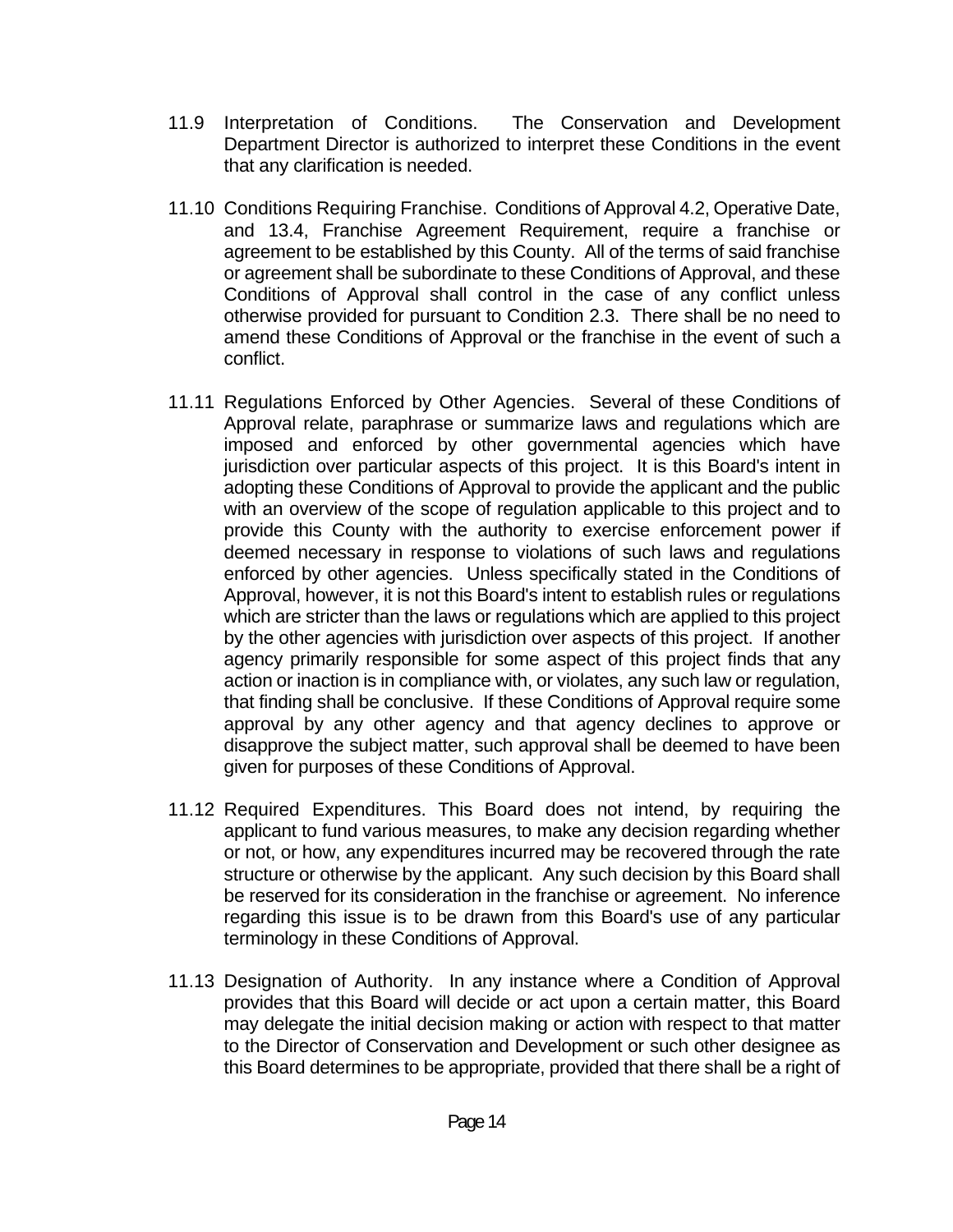appeal to this Board from any decision to the Director of Conservation and Development or other designee.

## **12. RATE REVIEW**

- 12.1 Rate Approval.
	- a) The Board of Supervisors may at its discretion review and approve all rates charged by the landfill operator at the landfill to the extent allowed by the terms of the applicable Franchise Agreement. The rates established by the Board shall be the maximum rates.
	- b) The landfill operator shall at all times maintain on file with the County, a current schedule of Base Rates and Gate Rates charged to each customer as required in Section 6.6 of the Landfill Franchise Agreement.
	- c) As provided for in Condition 2.3, where there is an inconsistency between the requirement(s) of this or any other rate setting Condition in Section 12 and the terms of the Landfill Franchise Agreement which granted the operator sole discretion over setting the base gate rate charged to customers, the terms of the Landfill Franchise Agreement shall supersede the applicable language in Condition 12.1(a) and 12.2 - 12.6 until such inconsistency no longer exists pursuant to Condition 2.3(d).
- 12.2 Rate Review. If the Board of Supervisors elects to review and approve rates, it should be done annually in accordance with the rate review procedure established by the County. More frequent review of rates may occur if requested by the landfill operator and if the Board determines that changing circumstances warrant such review. The Board may also review rates more frequently if the Board determines that it is in the public interest to do so pursuant to the terms of the Franchise Agreement for the landfill.
- 12.3 Form and Content of Rate Review Application. The landfill operator shall submit its rate application in a form and content as specified by the County. The Landfill operator shall provide any relevant rate and cost information requested by the County. Such application may require the landfill operator to submit the application on forms and/or using computer software provided by or specified by the County. The County shall have the right to inspect and audit all records of the landfill operators which support its rate review application.
- 12.4 Rate Application Guidelines. The rate application shall be designed to ensure reconciliation of rates with audited company financial statements;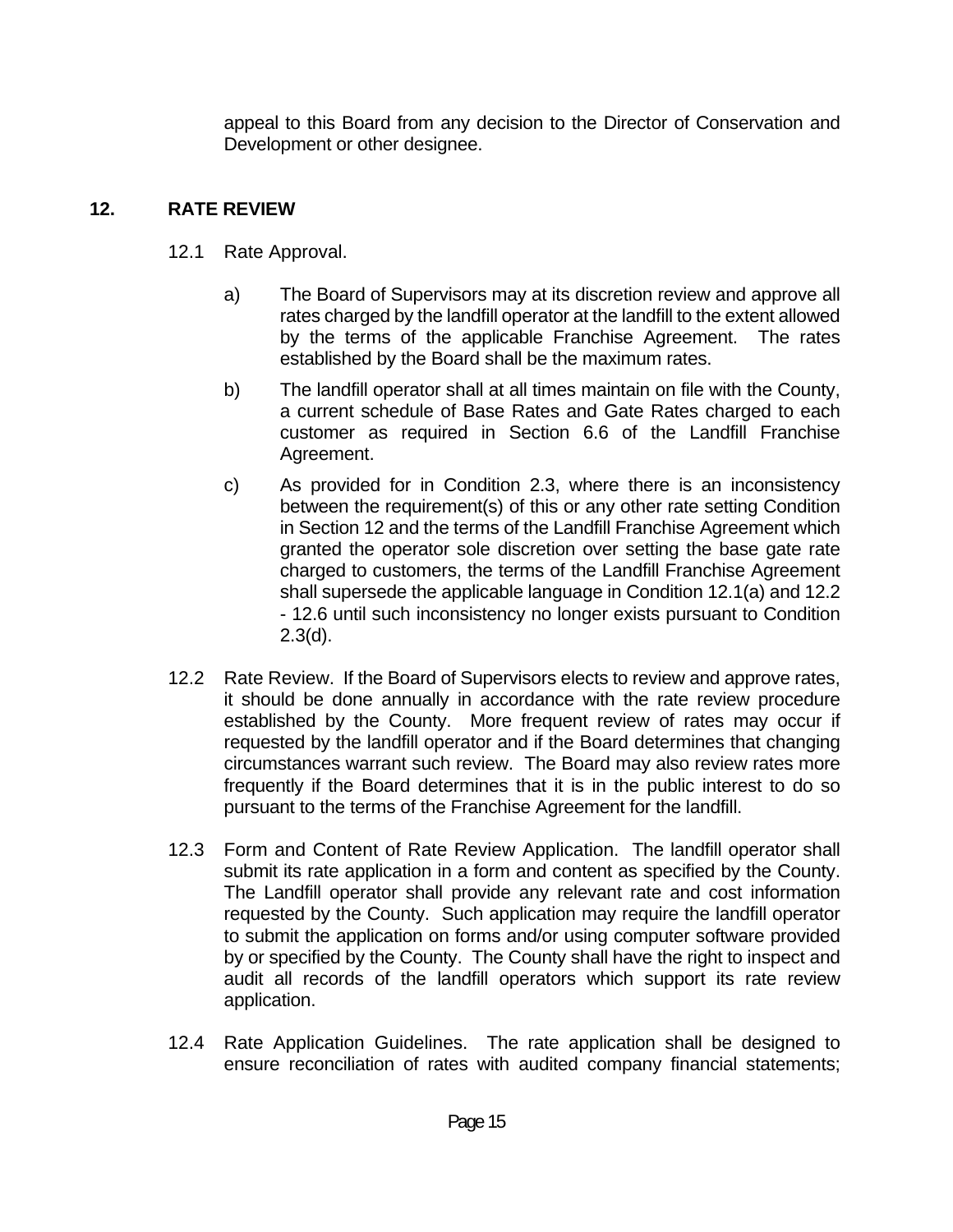detailed year-to-year cost comparisons; documented guidelines for allowable expense categories, accounting methodologies, allowable management costs and other cost elements; unit usage and unit cost data on major expense items; calculation and reporting of company productivity statistics by cost category; and full documentation of assumptions and source materials. The rate application process shall also provide for comparative rate surveys with other similar operations.

- 12.5 Financial Statement. The landfill operator shall maintain full and complete accounting records in conformity with generally accepted accounting principals applied on a consistent basis. A financial statement for the proceeding fiscal year, in such form and providing such information as the Board may require, shall be submitted with each rate review application. The financial statement shall be prepared and certified by a Certified Public Accountant currently licensed to practice in the State of California. The County, through a Certified Public Accountant appointed by the County for that purpose, shall at all reasonable times have the right to inspect and audit the records of the landfill operator that supports the financial statements. The County reserves the right to determine which records are relevant.
- 12.6 Scope of Rates. The Board of Supervisors may require that the landfill operator include in its rates collection for purposes other than disposal including but not limited to, charges for funding of inspections, charges relating to origin of waste such as out-of-county waste, franchise or agreement fees, closure and postclosure maintenance of other landfills, solid waste management programs such as general litter pick-up, abandoned vehicle removal, solid waste planning, and any other conditions of approval.

## **13. FRANCHISE AGREEMENT**

- 13.1 Franchise Compliance and Agreement. The Landfill operator shall be subject to the terms and conditions of any franchise or agreement established by the Board of Supervisors. A draft franchise or agreement shall be submitted with or before the Final Development and Improvements Plan.
- 13.2 Assignment. The landfill operator and the landfill owners shall not assign or subcontract the franchise or agreement, any part of the franchise or agreement or any obligation of the franchise or agreement without written prior consent of the Board of Supervisors. Unless otherwise specified in the franchise agreement, the term "assignment" shall include any dissolution, merger, consolidation or reorganization of the landfill's ownership or the sale or other transfer of the controlling percentage of the owner's stock in the landfill or the sale of 51% of the value of the assets of the landfill's owners.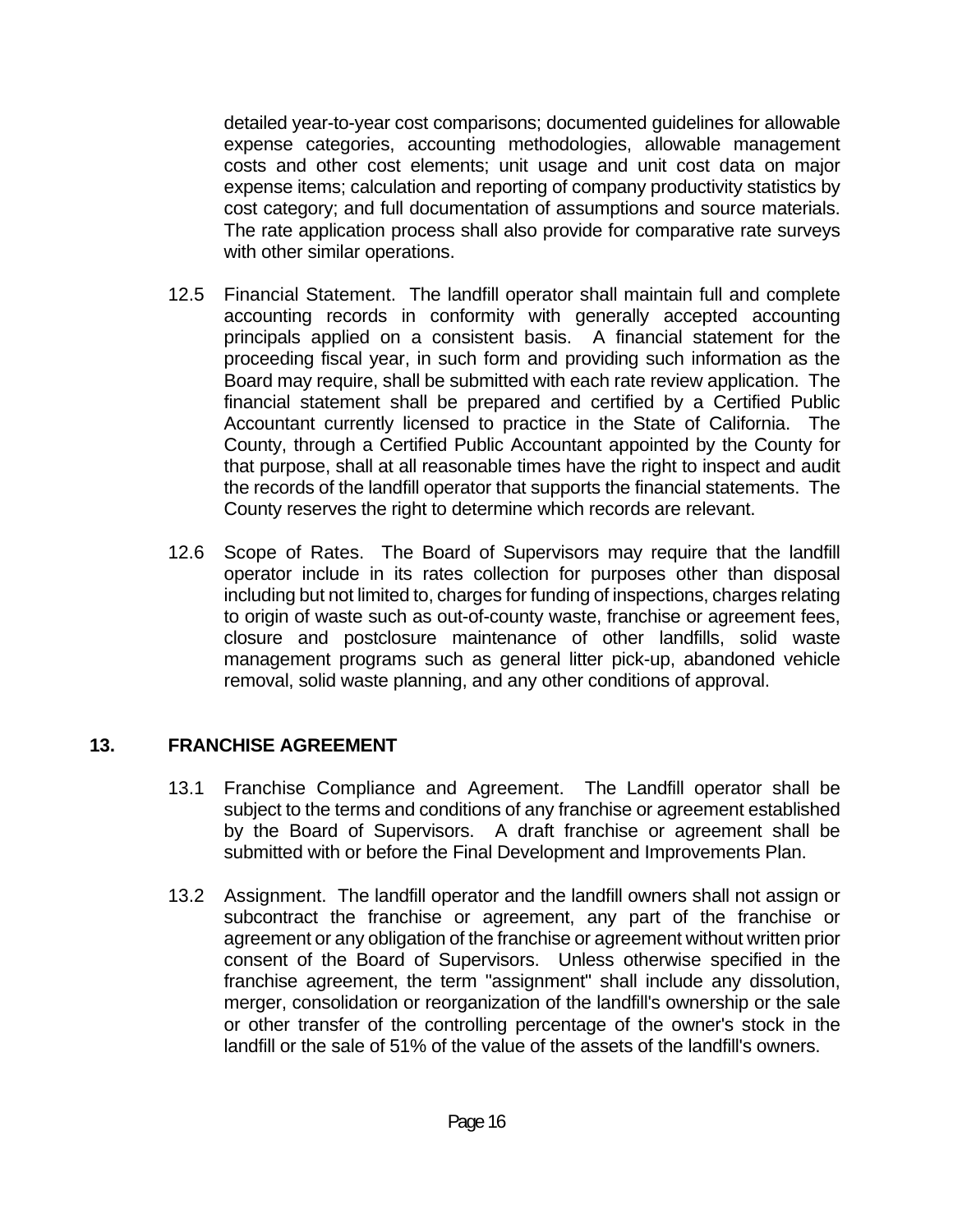- 13.3 Contents. The franchise or agreement may contain such provisions as the Board deems necessary, including but not limited to complete indemnification of the County, liability insurance by type and amount, performance bond by type and amount, rights of the County to acquire ownership of the landfill, funding for mitigation and reimbursement of County costs, funding for closure or post-closure costs, franchise or agreement fee fees) rate review and approval procedure and determination of and consequences of breaches of the franchise.
- 13.4 Requirement. Permitee shall not establish, operate or carry on the business of a solid waste facility pursuant to this permit unless and until it has been first granted a franchise (or entered an agreement with the Board of Supervisors).
- 13.5 County Discretion. Notwithstanding any other provision of this Permit, Permittee acknowledges that the County's discretion to grant or deny one or more said exclusive, non-exclusive or otherwise franchises or similar agreements is not limited or abridged in any manner by this Permit; and that this Permit does not require the approval of any such franchise or agreement. County reserves the right as part of the negotiation and entry of any such franchise or agreement to enter a public-private partnership with the Permitee for the project and/or to pursue the rights of the County to acquire ownership of the Landfill.

## **14. LAND USE PERMIT PLAN CONSTITUENTS**

- 14.1 Initial Development and Improvements Plan. The Initial Development and Improvements Plan approved by this Land Use Permit, and modified by these Conditions of Approval, shall consist of the following schematic plans included in the applicant's January 31, 1989 entitlement application, the Keller Canyon Landfill Comprehensive Project Description (February 1989) and addendum (December 1989), and the 3-volume Site Characterization Report (September 1989).
	- a) Grading/Excavation Plans with fill limits for each phase.
	- b) Layout for Groundwater Collection System.
	- c) Liner System Cross-section and Installation Sequence.
	- d) Leachate Collection System Layout Plan.
	- e) Gas Collection Layout Plans for each phase.
	- f) Surface Water Drainage Plan.
	- g) Facilities Site Plan for Operations and Maintenance.
	- h) Leachate, Landfill, Gas and Water Storage Facility.
	- i) Landfill Access Road Plans Profiles, Typical Section.
	- j) Bailey Road Plan and Typical Section.
	- k) Landscape Facilities Site Plan for Operations and Maintenance.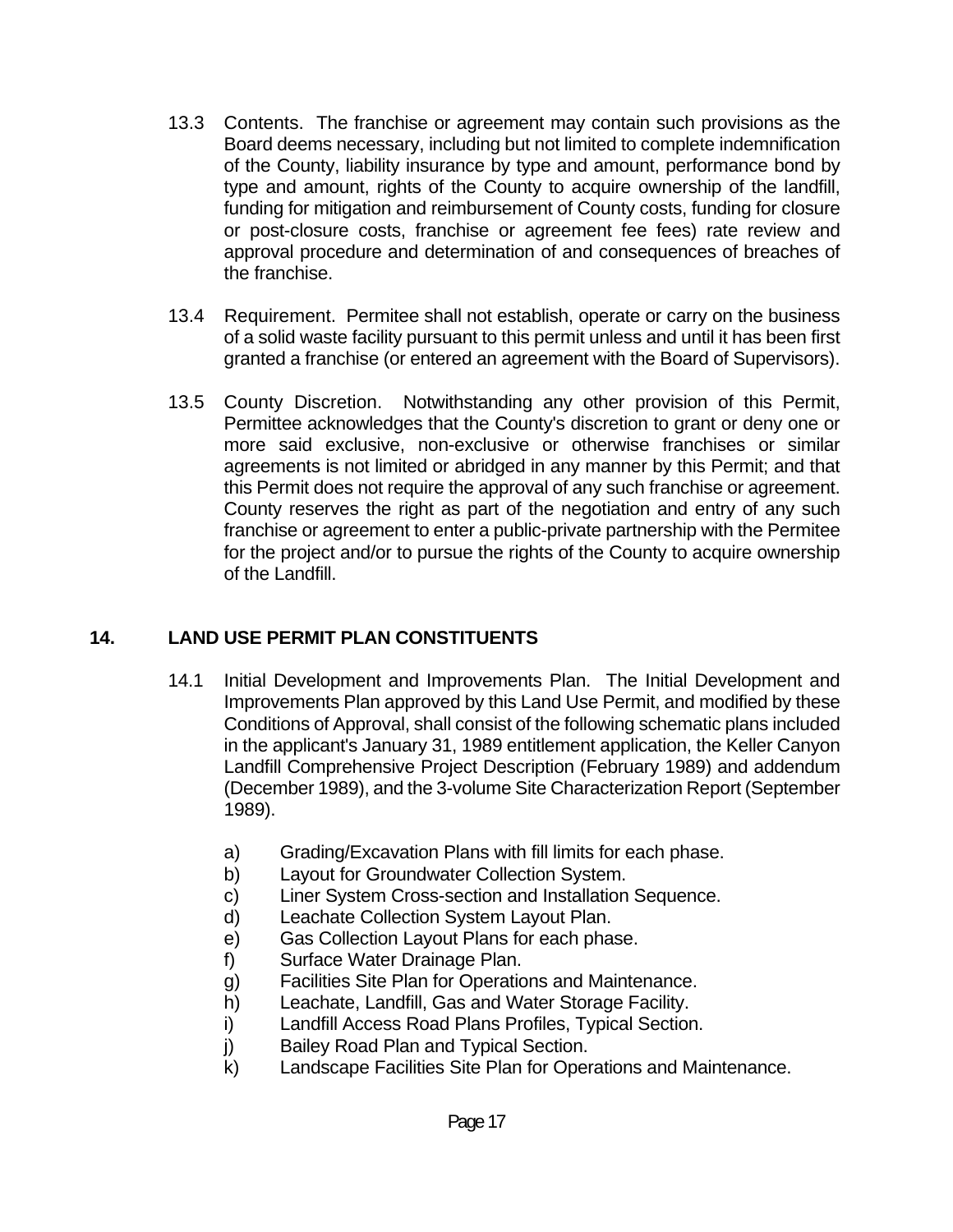- l) Landscape Plan for Leachate, Landfill Gas and Water Storage Facilities.
- m) Landscape Plan.
- 14.2 Regulatory Agency Approvals. Subsequent to the approval of this Land Use Permit, the Landfill Developer shall obtain approvals from the regulatory agencies having jurisdiction over the project, and obtain their detailed requirements for building, serving, and operating the Landfill. The approvals shall include, but are not limited to:
	- a) Waste Discharge Requirements from the Regional Water Quality Control Board.
	- b) Authority to Construct (and Authority to Operate Requirements) from the Bay Area Air Quality Management District.
	- c) Wetland Modification Permit from the Army Corps of Engineers.
	- d) Streambed Alteration Agreement from the State Department of Fish and Wildlife.

 The Landfill developer shall notify the Department of Conservation and Development if proposed or adopted permit conditions or requirements of other regulatory agencies do not appear to be consistent with this Land Use Permit or the Landfill's Environmental Impact Report. The Landfill operator shall submit to the County copies of all new and modified permits or entitlements at the time each is issued or approved by the applicable regulatory agency.

 14.3 Improvements Requirements. Subsequent to the approval of this Land Use Permit, the Landfill developer shall obtain approvals from the agencies, utilities, and parties having jurisdiction or control over the on-site and off-site improvements required by this Land Use Permit or by agencies having regulatory jurisdiction over the project. The Landfill developer shall notify the Conservation and Development Department if proposed or adopted Conditions or requirements do not appear to be consistent with this Land Use Permit or the Landfill's Environmental Impact Report.

## **15. DEVELOPMENT AND IMPROVEMENTS PLAN**

 15.1 Final Development and Improvements Plan. Subsequent to the approval of the Land Use Permit but prior to the commencement of any construction, the Landfill developer shall submit a Development and Improvements Plan to the Conservation and Development Department and obtain the approval of the Director of Community Development. The Development and Improvements Plan shall be consistent with the project approved by the Land Use Permit,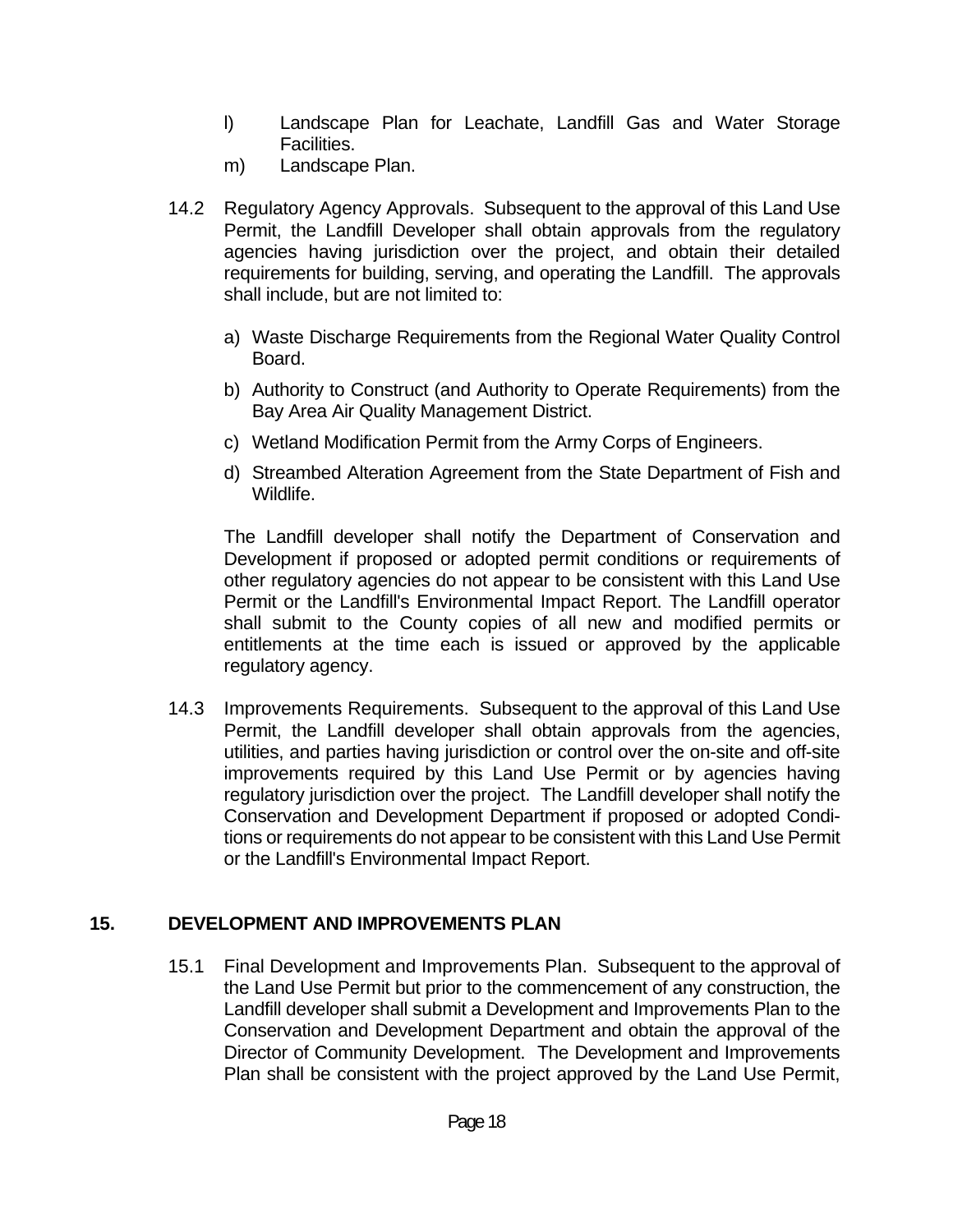but prepared to a level of detail appropriate for the review of the engineering and construction of the project's on-site and off-site improvements. It shall be internally consistent with the project's Environmental Impact Report findings, these Conditions of Approval, regulatory agencies and others having discretionary approvals over the project, and the Solid Waste Facilities Permit issued by Contra Costa Environmental Health. The Conservation and Development Department will coordinate the review of the plan by Contra Costa Environmental Health, the Public Works Department, and other appropriate units of government. The Landfill developer shall comply with all provisions of the final Developments and Improvements Plan.

The Development and Improvements Plan shall include:

- a) Site Development Plan, as described in the following sections.
- b) A Surface Water Management and Sediment Control Plan, (Section 18).
- c) An Agricultural and Habitat Enhancement Plan, (Section 23).
- d) A Waste Reduction and Resource Recovery Program, (Section 31).
- e) A Landscape (screening) Plan, (Section 22).
- f) A Landfill Gas Management/Air Quality Monitoring/Odor Control Plan, Section 20).
- g) A Leachate Management Plan, (Section 17).
- h) A Site Services and Utilities Plan (Section 30).
- i) A Traffic/Circulation Plan, (Section 29).
- 15.2 In approving the Development and Improvements Plan, the Conservation and Development Department Director may allow the Landfill developer to phase construction of landfill modules and other features, except where timing is specified in these conditions. The submittal of the Development and Improvements Plan components may reflect this phasing.

# **16. SLOPE AND SEISMIC STABILITY**

- 16.1 Landfill Slopes Objective. Landfill slopes shall be engineered to provide static and dynamic (seismic) stability under design criteria for Class II Landfills.
- 16.2 Seismic Design. The Landfill, its drainage features and operating components (lifts, berms, liners, sediment pond, leachate and gas collection systems and major stockpiles) shall be designed to withstand earthquakes as specified in applicable regulations. The Landfill developer shall utilize a MCE (design earthquake) specified by the San Francisco Regional Water Quality Control Board. The Landfill developer shall provide substantiation in the Final Development and Improvements Plan that the Landfill design will withstand the MCE.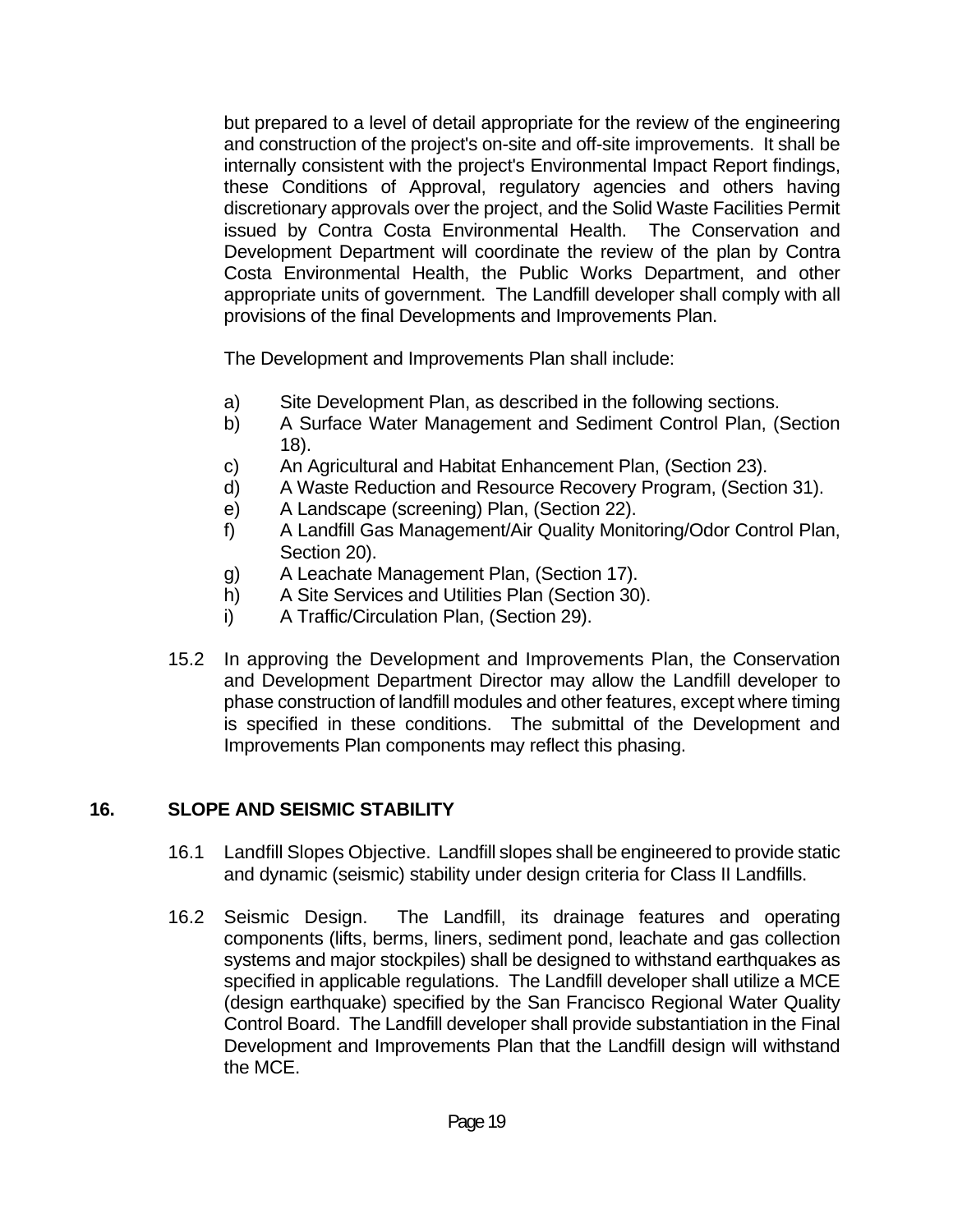- 16.3 Landslide Study. The Landfill developer shall employ a licensed geotechnical consultant to conduct a supplementary study of landslides and slope stability in areas of the site affected by Landfill and improvements grading. The study shall be performed by a licensed geotechnical professional. The study shall be subject to the approval of the County and the San Francisco Regional Water Quality Control Board. The Landfill developer shall incorporate the results of the study into the site grading program and the designs of overlying structures, which shall be included in the Development and Improvements Plan.
- 16.4 Geotechnical Inspector. The Landfill operator shall fund the costs of an independent geotechnical consultant, who shall be selected by and be responsible to the County. The Inspector shall inspect the installation and condition of liners, leachate control facilities and other installations, identified by the County, as they are installed and periodically thereafter as directed by the County. This provision shall remain in force over the life of the landfill.
- 16.5 Landfill Design Stability. The Landfill developer shall provide a static and dynamic stability analysis of the final engineering design of the Landfill and its appurtenant improvements. The stability analysis method and the resulting analysis shall be approved by the County Conservation and Development Department and the San Francisco Regional Water Quality Control Board and included in the Final Development and Improvements Plan.
- 16.6 Slope Monitoring. The Landfill operator shall install and maintain slope monitoring stakes on landslides and sensitive slopes which could affect an operating Landfill. The monitoring program shall be approved by the County Department of Conservation and Development.
- 16.7 Settlement Program. The Landfill developer shall implement a program to prevent fill settlement and an inspection program to detect and correct settlement problems. The developer shall compact the refuse and cover materials to maximum strength and design and maintain the necessary slope gradient to ensure proper surface water drainage. A network of settlement platforms shall be installed to monitor fill settlement at critical points. The station specifications and locations shall be included in the Improvements and Development Plan. The Settlement program shall be subject to the approval of the County Conservation and Development Department and the San Francisco Regional Water Quality Control Board.
- 16.8 Emergency Landslide and Earthquake Program. The Landfill operator shall prepare and implement an emergency program for inspecting the Landfill facility, dealing with failures and providing for uninterrupted refuse handling for implementation following a landslide and/or earthquake. The program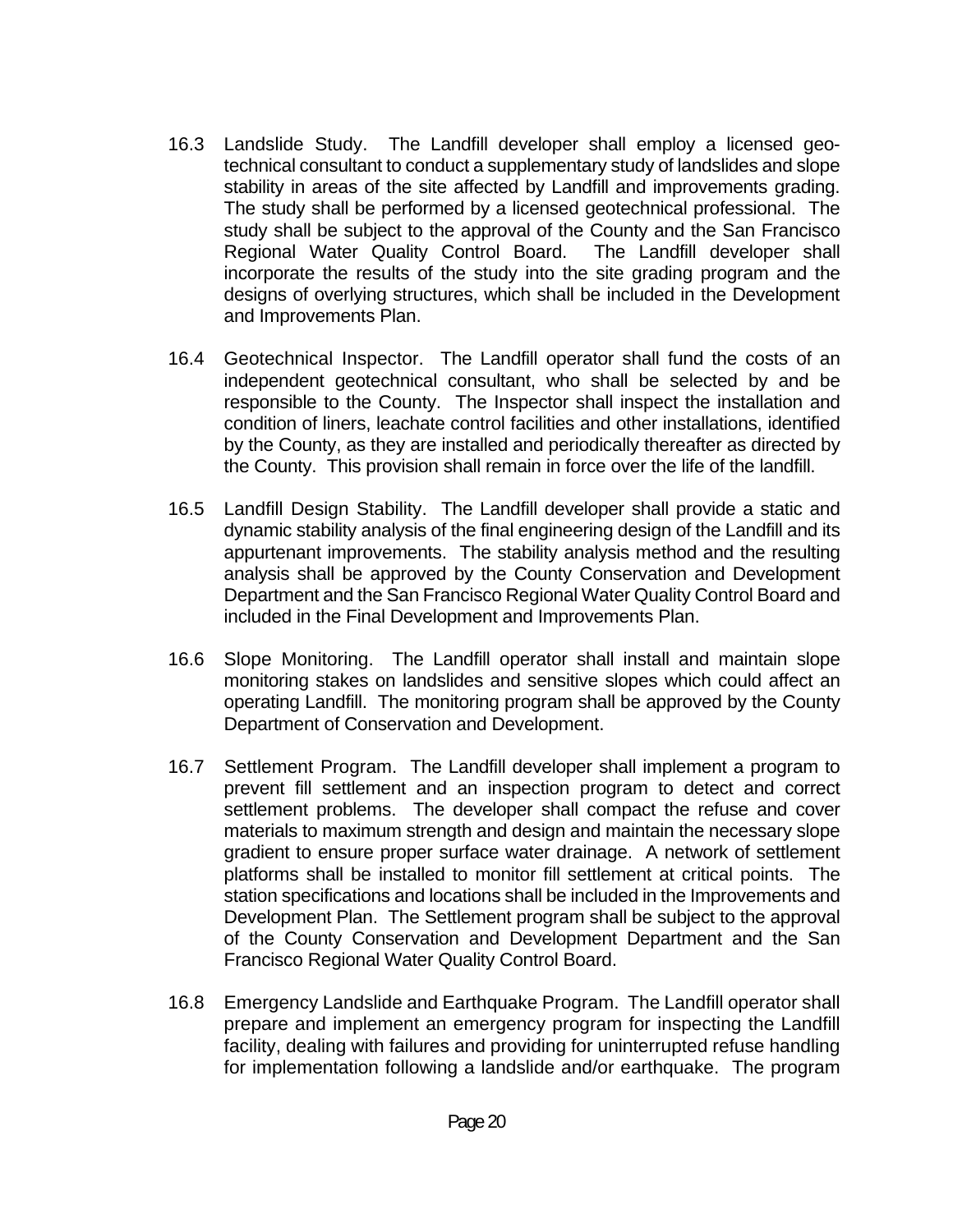shall be subject to the approval of the County Department of Conservation and Development, Contra Costa Environmental Health and the Regional Water Quality Control Board.

- 16.9 Settlement Pond Embankment Design. The Landfill developer shall design the settlement pond to control foundation seepage through the means of a filter or other materials.
- 16.10 Settlement Pond(s) Monitoring Program. The Landfill operator shall prepare and implement a failure prevention and warning system, including daily monitoring and visual inspection, for the sedimentation ponds. The program shall be approved by the County Conservation and Development Department and shall be included in the Development and Improvements Plan.
- 16.11 Stockpile Stability. Commencing with the onset of stockpiling, the Landfill operator shall continually analyze daily cover material stockpiles for stability to determine allowable heights and/or slopes. The results shall be available to the County Conservation and Development Department and Contra Costa Environmental Health on demand.
- 16.12 Unstable Areas. Areas with landslide potential to affect landfill operations shall be stabilized through excavation or other methods such as compacting or the construction of retaining walls. Grading operations shall be performed in a manner which shall not destabilize slopes.

#### **17. GROUNDWATER PROTECTION**

- 17.1 Groundwater Protection Objective. The Landfill shall not impair the beneficial uses of groundwater on the Landfill site or in its vicinity. The design and monitoring of the Landfill shall be based upon the assumption of the existence of high permeability interconnecting cracks and fissures in the underlying strata allowing the potential of groundwater transmission.
- 17.2 Landfill Liner. The Landfill developer shall install a engineered liner system, including a clay liner and a high-density polyethylene liner, which meets State Class II Landfill standards. The liner shall be approved by the San Francisco Bay Regional Water Quality Control Board and its specifications and design shall be included in the Development and Improvements Plan. The liner shall be designed to withstand the Maximum Credible Earthquake as specified by the Regional Water quality Control Board. See Section 16.
- 17.3 Leachate Collection System. The Landfill developer shall install a leachate collection system which shall meet State Class II standards. The leachate collection system shall be approved by the San Francisco Bay Regional Water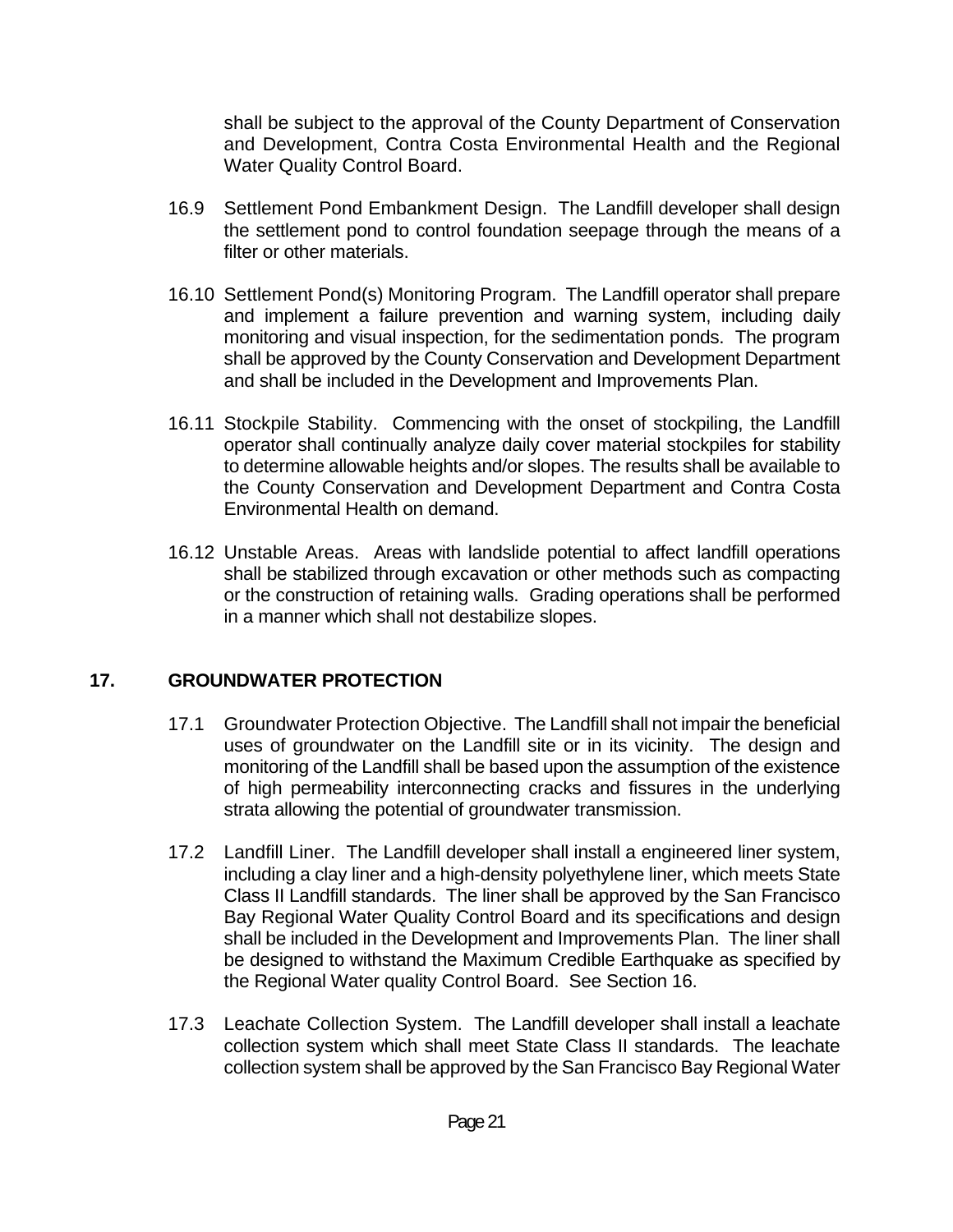Quality Control Board, and its specifications and design shall be included in the Development and Improvements Plan. Leachate shall be contained by a double liner system consisting of a two-foot thick layer of clay overlain by a synthetic membrane liner. Enclosed storage tank design for leachate treatment shall meet hazardous waste storage requirements, which includes a double liner system with perimeter berms. An emergency connector shall be installed between the pre- and post-treatment tanks in the event of an overflow situation. A tanker truck shall be readily available for emergency purposes. Measures shall be taken to limit leachate formation, such as prompt covering of waste and provision of surface water drainage away from landfill areas.

- 17.4 Surface Drainage System. Water collected in the underdrain system beneath the landfill shall be monitored on a regular basis specified by the San Francisco Regional Water Quality Control Board. If contaminated, this water shall be treated as leachate. See Section 18.2.
- 17.5 Groundwater Monitoring. The Landfill developer shall install a groundwater monitoring system and implement a monitoring program, as required by the San Francisco Bay Regional Water Quality Control Board. The monitoring stations' specifications, locations, and their frequency of monitoring shall be included in the Development and Improvements Plan. The proposed monitoring program shall be subject to review by Contra Costa Environmental Health and the County Conservation and Development Department.
- 17.6 Downstream Well Monitoring. . The groundwater monitoring program shall include selected wells down gradient from the site. The wells shall be subject to approval by the San Francisco Regional Water Quality Control Board. The Landfill operator shall sample and analyze water from these wells as required by the Regional Water Quality Control Board. The location of these wells shall be identified on the Development and Improvements Plan.
- 17.7 Baseline Water Characterization. The Landfill developer shall conduct a groundwater characterization study for at least a one-year period following the approval of the Land Use Permit. The procedures for the study shall be specified by the San Francisco Bay Water Quality Control Board and Contra Costa Environmental Health.
- 17.8 Liquid Waste Disposal. The Landfill operator shall comply with the requirements of the Regional Water Quality Control Board for disposal of dewatered sewage and other utilities' sludges in the Landfill to prevent excess liquid concentrations. The Landfill operator shall not accept other liquid wastes.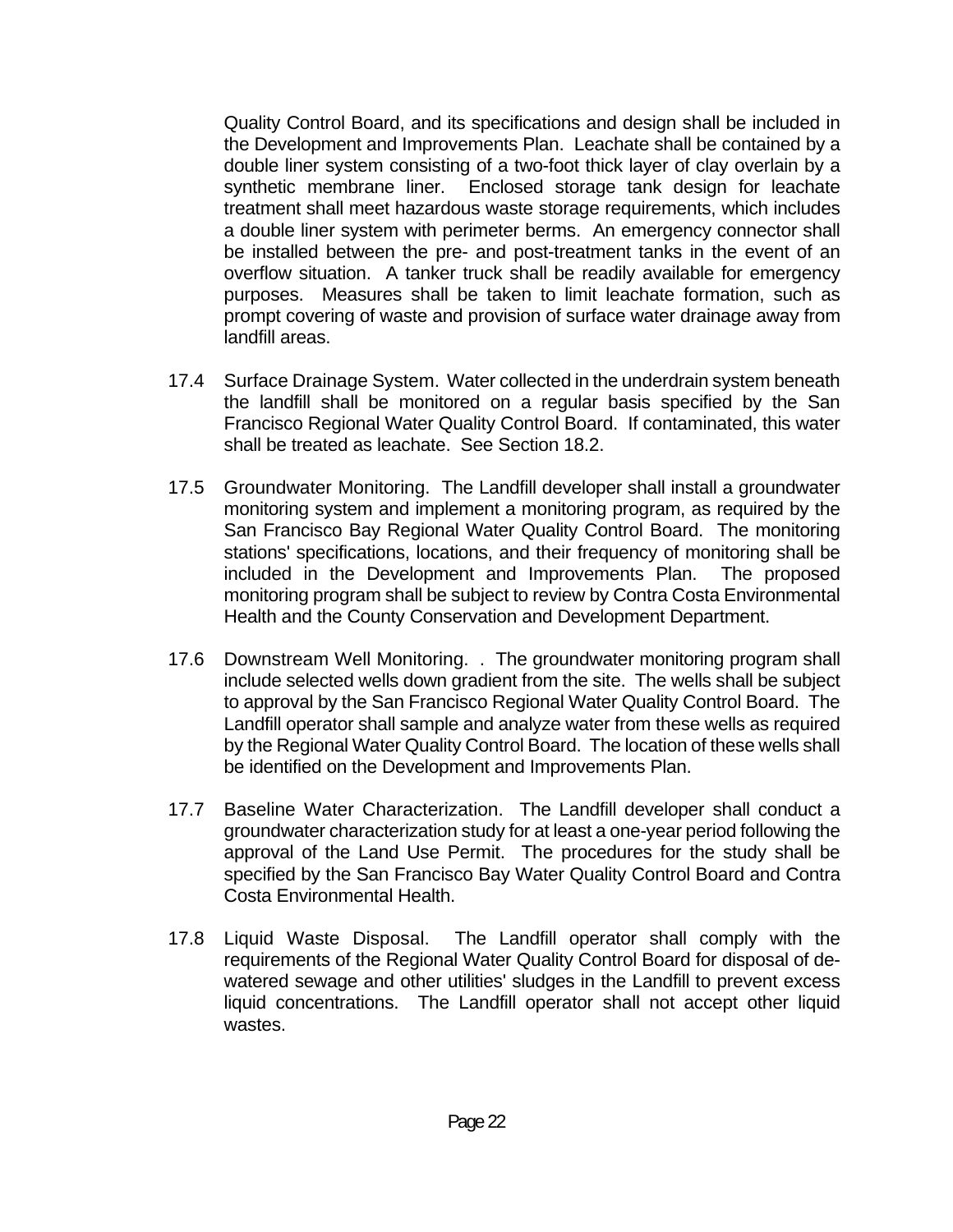- 17.9 Drainage Grading. The Landfill developer shall grade completed fill areas to convey surface run-off to ditches at the fill perimeter to limit infiltration into the Landfill. The grading specifications shall be included in the Development and Improvements Plan.
- 17.10 Leachate Management. The Landfill operator may reapply leachate removed from the leachate collection sumps to the Landfill for absorption by solid waste, or arrange for its transportation (pretreated if necessary) to an appropriate treatment and disposal facility. If leachate is returned to the fill area, it shall be injected under the Landfill's cover rather than applied over its surface. The return of leachate to the Landfill shall be subject to the solids-toliquids ratio restrictions defined by the San Francisco Bay Regional Water Quality Control Board and Contra Costa Environmental Health. If leachate is transported to an off-site disposal/treatment facility, it shall be pretreated onsite to meet all requirements of such facility before transport. If leachate build up becomes a problem, Contra Costa Environmental Health may require additional remedial measures, such as the placement of more soil cover, or the installment of a low-permeability earthen or synthetic cover. The Leachate Management Program shall be included as part of the Site Design Plan.
- 17.11 Water Balance Calculations. The Landfill operator shall provide water balance calculations, when requested by the Regional Water Quality Control Board or other applicable regulatory agency, to evaluate intermediate stages of Landfill operation to ensure the maintenance of a proper solids-to-liquid ratio.
- 17.12 Leachate Holding Tanks. Holding tanks for leachate shall be tested to ensure chemical compatibility to prevent chemical degradation of said tanks. The Landfill developer shall submit test results to the Regional Water Quality Control Board and Contra Costa Environmental Health, prior to the submission of the Development and Improvements Plan.
- 17.13 On-Site Water Supply Wells. The Landfill developer shall construct the proposed on-site water supply wells after a hydro-geologic investigation has determined flow direction and relationship between water bearing strata if any. Water supply wells shall utilize separate water bearing strata, and shall be sealed to prevent communication between shallow and deep ground water. The locations and characteristics of water supply wells shall be described in the Development and Improvements Plan, and shall be subject to Contra Costa Environmental Health and San Francisco Regional Water Quality Control Board approval. Pump tests shall be provided for on-site wells located within 500 feet of any domestic well to evaluate interference between wells.
- 17.14 Off-Site Water Well Contamination. If the water quality of nearby domestic water supplies is impaired by Landfill leachate, the Landfill operator shall take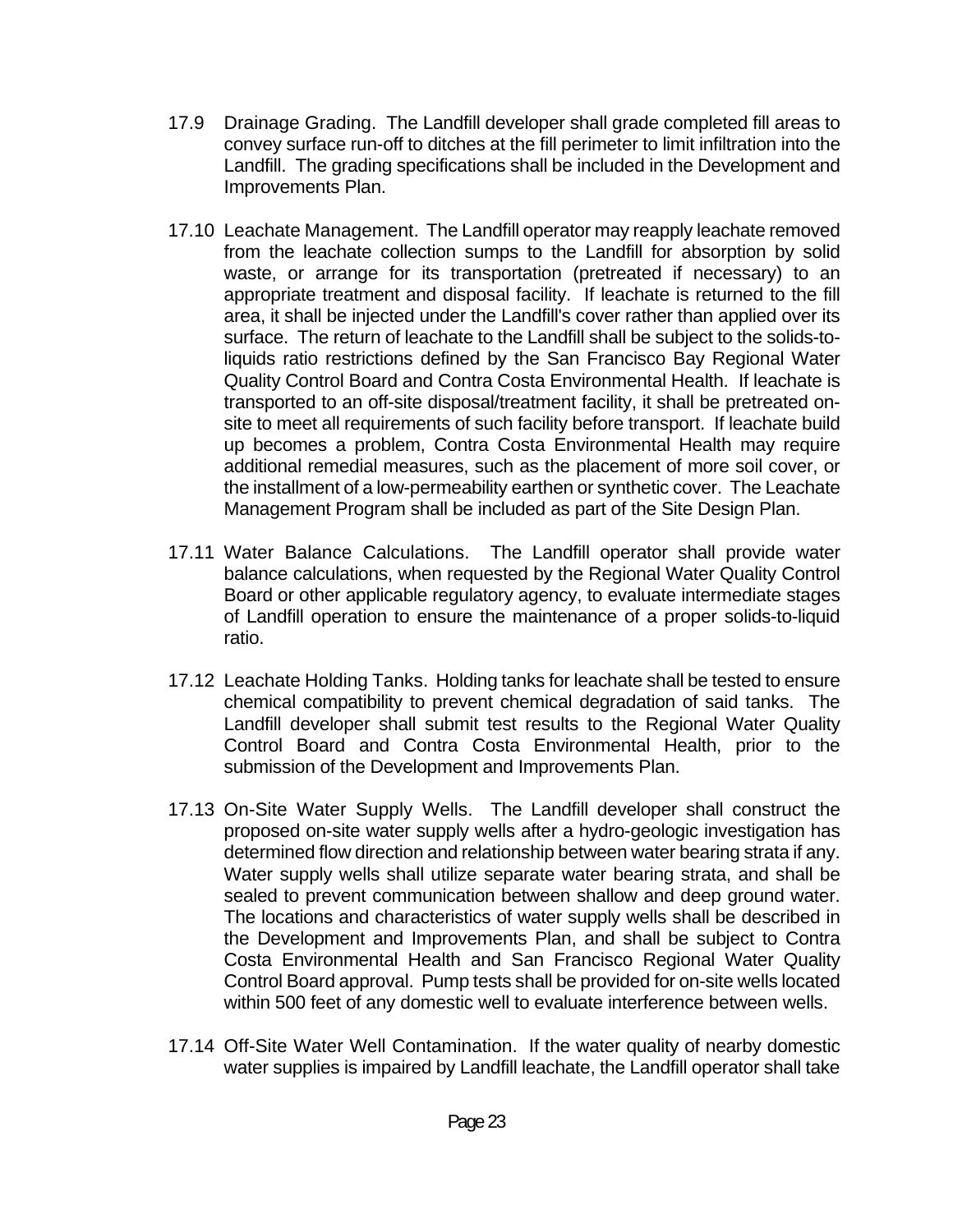immediate remedial action that is acceptable to Contra Costa Environmental Health and the San Francisco Regional Water Quality Control Board. The source of contamination shall be identified and immediately repaired. Remedial measures shall include but are not limited to extraction wells and slurry walls. The Landfill operator may be required to replace the impaired water supply.

- 17.15 Liner Installation Inspection. See Condition 16.4.
- 17.16 Secondary Containment. The Landfill developer shall construct a secondary containment system capable of containing 1.5 times the volume of each leachate-holding tank.
- 17.17 Working Face. The Landfill operator shall maintain a maximum daily working face of 3 acres or less in order to minimize surface water infiltration to the refuse, as well as to control dust and erosion, prevent vector proliferation, and minimize visual impacts. Exceptions to this limitation may be granted in response to natural disasters or other emergencies if deemed to be warranted by the Director of Conservation and Development.

## **18. SURFACE WATER PROTECTION**

- 18.1 Surface Water Protection Objective. The Landfill shall not impair the beneficial uses of water bodies in the vicinity of the Landfill site.
- 18.2 Surface Drainage System. The Landfill operator shall install and maintain a Landfill surface drainage system which shall be designed to meet State Class II standards. It shall accommodate a 1,000-year, 24-hour design storm, as specified by the County Public Works Department and the San Francisco Regional Water Quality Control Board (SFRWQCB). The drainage system shall convey surface water around the active fill area without contacting the working face or any solid waste. The surface drainage system shall be approved by the SFRWQCB and the County Department of Conservation and Development and included in the Development and Improvements Plan. Surface flow shall be evaluated further with groundwater levels and precipitation factors prior to construction, and findings incorporated into the final landfill design in order to lessen impacts to surface water flow. Flow rates and groundwater levels shall be monitored through the life of the landfill. If loss of surface flow is determined to have unforeseen impacts, a like amount of water shall be provided.
- 18.3 Creek Protection. The landfill shall be designed so leachate and other contaminated water does not flow into Lawlor Creek. See Section 23.3.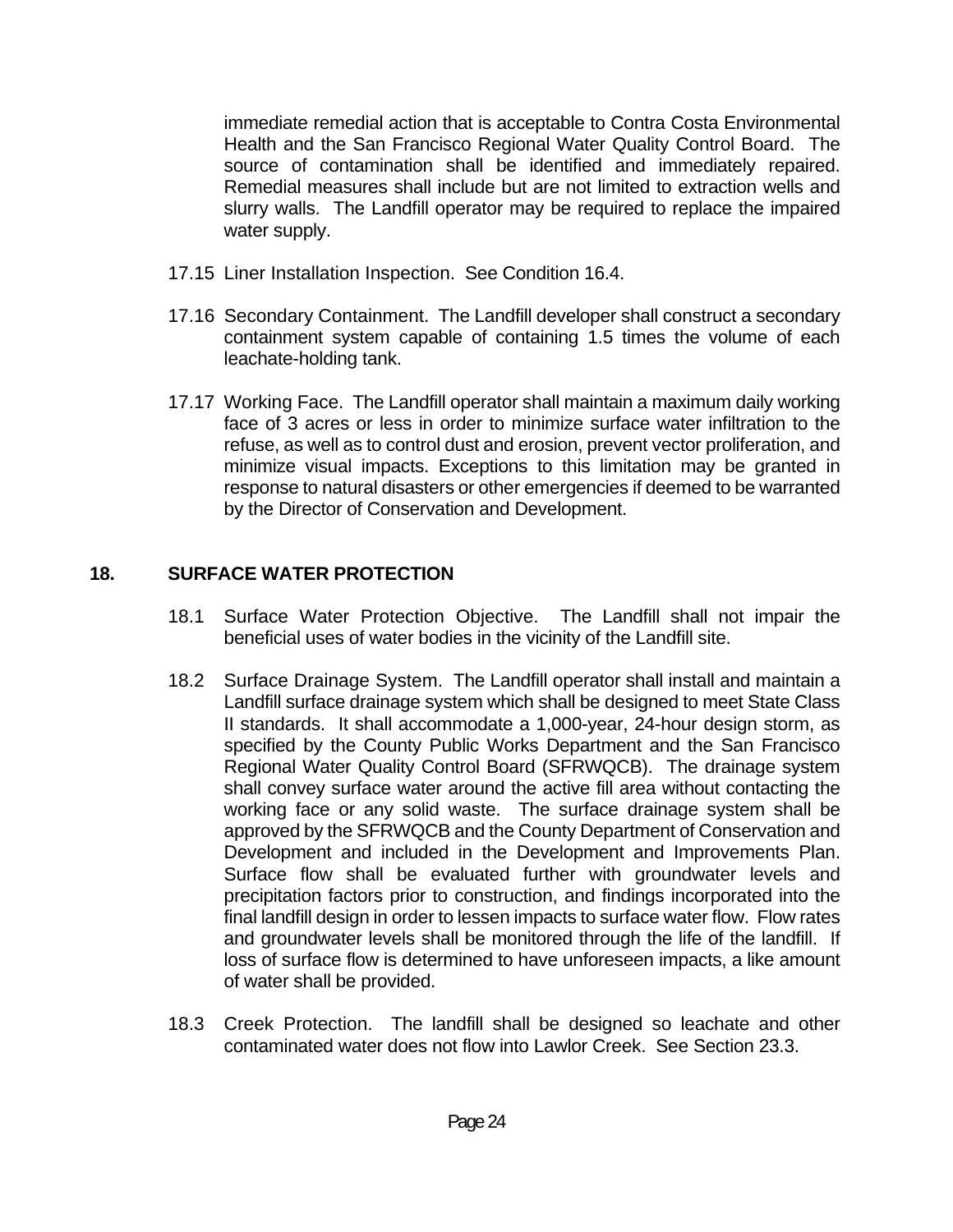- 18.4 Surface Water Management and Sediment Control Plan. The Landfill developer shall prepare and implement a Surface Water Management and Sediment Control Plan, which shall be subject to the approval of the County Department of Conservation and Development. The plan shall include a Stability Analysis of proposed cut and fill slopes, and shall prevent substantial erosion on slopes on the project site and reduce the amounts of water-borne materials from reaching surface waters. It shall include the components listed below, and it shall be included in the Final Improvements and Development Plan.
	- a) Primary Grading. The Landfill developer shall perform primary grading for the project's fill modules, cover, roads, paved areas, building sites, and the construction of site slopes during the April through October low rainfall season.
	- b) Temporary Flow Restriction. If grading must be done during rainy periods, or if erosion is occurring on previously graded areas, the Landfill developer shall take corrective actions, which may include the installation of ground cloth or the placement of hay bales.
	- c) Ground Cover. The Landfill developer shall plant ground over on graded areas which are not to be developed within 90 days. The ground cover shall be consistent with the Landscaping Plan.
	- d) Ditch/Swale Liners. The Landfill developer shall line any ditches and swales for conveying surface runoff across sanitary Landfill areas to limit water infiltration. Drainage-ways across other areas shall be lined or planted to limit erosion.
	- e) Sedimentation Ponds. The Landfill developer shall install and maintain a sedimentation pond system prior to other landfill development to hold and process drainage from the Landfill property which shall be designed to withstand the 1,000-year, 24-hour design storm and Maximum Credible Earthquake event. The Landfill developer shall develop a program for monitoring storage volumes in the sedimentation ponds and releasing water depending on expected rainfall. Flow rates for downstream discharge shall not exceed the 25 year, 24-hour design storm. The program shall include a preventive maintenance program which shall include a program for clearing of sedimentation ponds and maintenance of perimeter ditches and vegetative cover. The owner shall submit documentation to the Department of Conservation and Development to demonstrate that basin maintenance (e.g. dredging) has been completed as needed or required prior to the start of the rainy season (October 15<sup>th</sup>). The program shall be subject to approval from the County Department of Conservation and Development, Contra Costa Environmental Health, Public Works Department, and the San Francisco Regional Water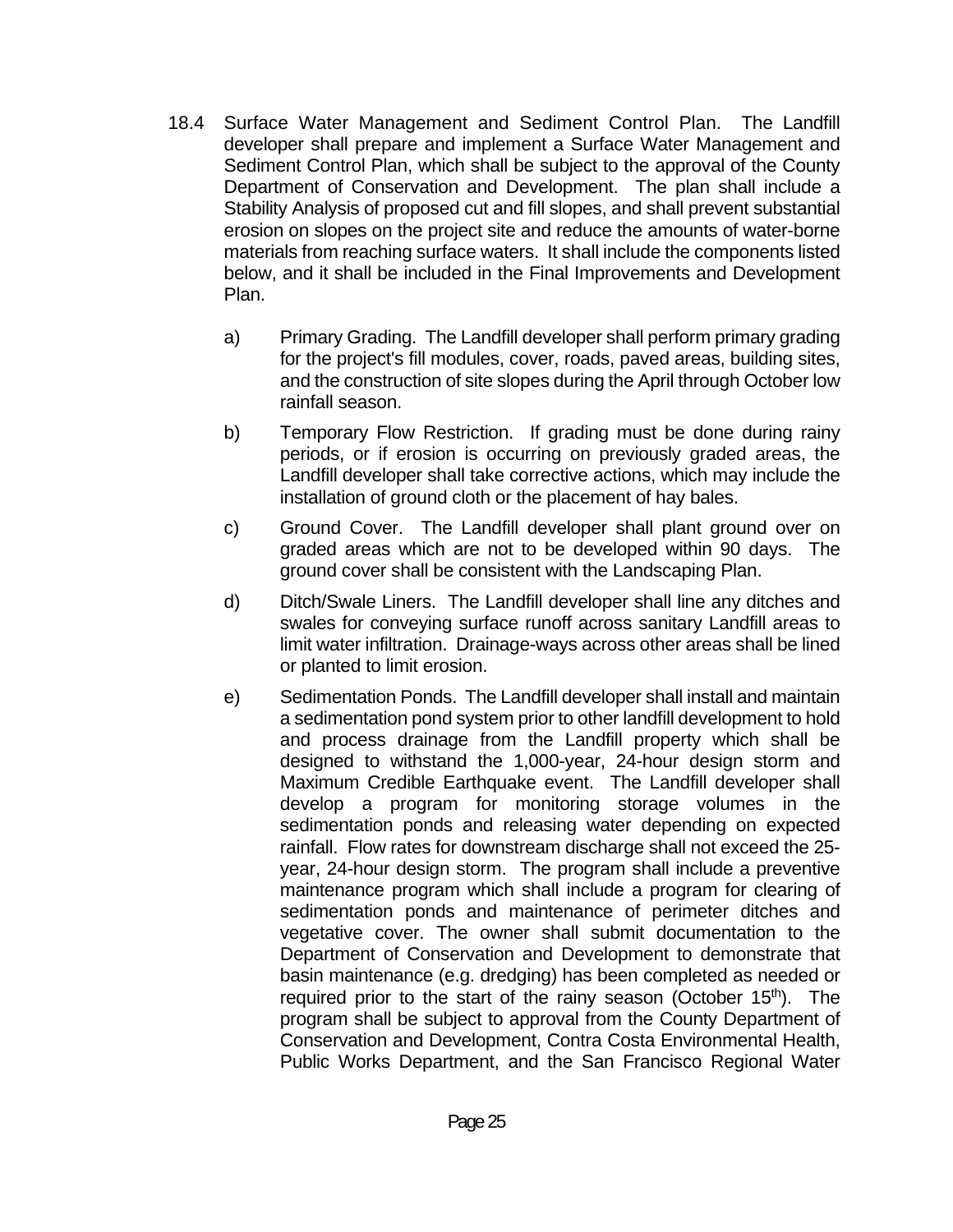Quality Control Board. The efficacy of the Landfill surface water control system in reducing downstream flooding shall be addressed in the annual and triennial reviews required by Condition 11.1.

- f) Runoff Conveyance. Erosion to ditches or gullys used to convey runoff shall be corrected by use of appropriate measures such as energy dissipators or rip rap.
- g) Equalization Basin. Water in contact with the working face area of the landfill shall be discharged into an equalization basin, monitored, and treated if necessary.
- 18.5 Monitoring. The Landfill developer shall prepare and implement a surface water monitoring program to check for possible contamination of off-site surface water drainage facilities. Baseline water quality shall be determined prior to project implementation. Sedimentation pond outflow shall be monitored. The monitoring program shall be subject to approval of Contra Costa Environmental Health, the County Conservation and Development Department, and the Regional Water Quality Control Board.

#### **19. HAZARDOUS WASTE**

- 19.1 Hazardous Waste Ineligible. See Section 6.4.
- 19.2 Load Inspection. See Condition 7.1
- 19.3 Household Hazardous Waste Program. The Landfill operator shall develop a household hazardous waste collection and management program for the service area which is consistent with the County Hazardous Waste Management Plan and with the County Integrated Solid Waste Management Plan. The program shall be subject to the approval of the Contra Costa Environmental Health and Conservation and Development Departments. The household hazardous waste shall be managed in accordance with the "Waste Minimization Hierarchy" identified in the County Hazardous Waste Management Plan. The operator is encouraged to develop the program in cooperation with other waste management facilities and collection services. The proposed program, along with a schedule of proposed costs and funding sources, shall be submitted to the County departments no later than 6 months prior to the opening of the landfill. The program shall include mechanisms for removing household hazardous waste from the waste stream which arrives at the facility. If the household hazardous waste program (or a version of it) is approved by the County Board of Supervisors, the Landfill operator shall implement it. The Landfill household hazardous waste program shall include a public information and education program approved by the County Health Services Department/County Hazardous Materials Commission for notifying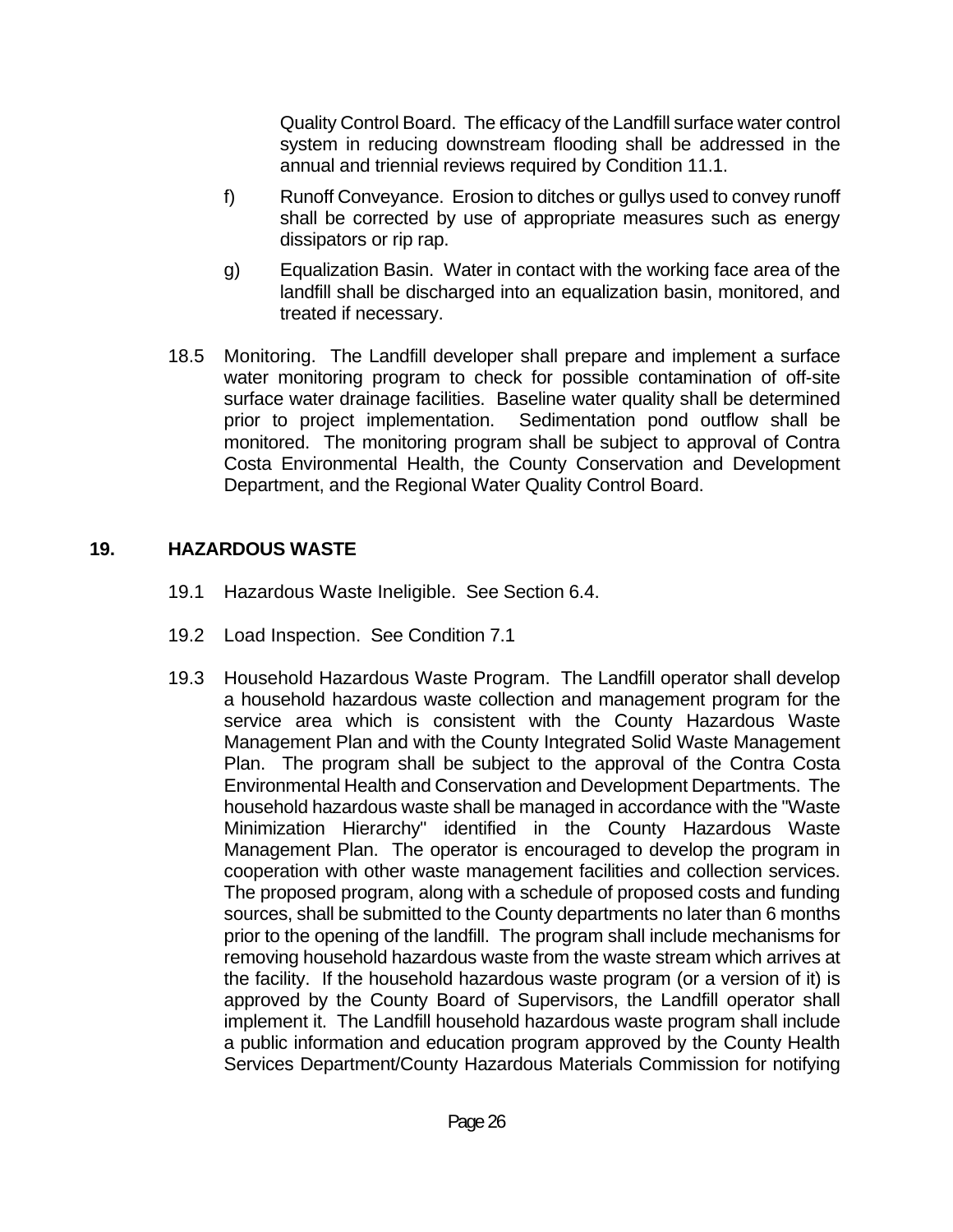facility users and households in its service area of what constitutes hazardous waste and how such wastes are to be disposed of. The household hazardous waste program shall be amended if required by the County Board of Supervisors in their review of the Land Use Permit.

- 19.4 Hazardous Waste Pre-screening. The landfill entrance load screening procedures and a manual load check program during unloading operations shall be included in the load screening program required under Condition 7.1. Landfill employees shall be instructed to investigate suspicious containers for hazardous materials during bulldozing and other activities. Any hazardous materials found shall be set aside for proper collection and disposal.
- 19.5 Regulatory Agency Approvals. The collection and storage of toxic and hazardous wastes pursuant to this section shall be subject to County Health Services Department's Hazardous Materials Division, State Department of Health Services, and other regulatory agency approvals.

## **20. AIR QUALITY PROTECTION**

- 20.1 Prevention of Air Quality Deterioration. The Landfill operator shall manage the facility in a manner that does not result in the significant deterioration of air quality in the vicinity of the site or in the Bay Area. The condition shall be interpreted as a requirement that the Landfill comply with terms of the Authority to Construct Permit to Operate permits issued by the Bay Area Air Quality Management District.
- 20.2 Odor Containment. The Landfill operator shall operate the Landfill in a manner that prevents odors from being detected off-site, pursuant to Regulations 7-101 and 7-102 of the Bay Area Air Quality Management District. If odors are reported to Contra Costa Environmental Health, or reports are relayed from the Bay Area Air Quality Management District, the Department of Conservation and Development or Contra Costa Environmental Health may require additional physical improvements or management practices as necessary to alleviate the problem. Contra Costa Environmental Health shall have the authority to cease disposal at a particular area of the Landfill, to control odors. A small daily working face (3 acres or less) shall be maintained. The leachate treatment system shall be enclosed and properly maintained to control odors from leachate. The landfill gas collection system and flare shall utilize BACT to reduce landfill gas as a source of toxics and odor.

The Landfill operator shall implement Best Management Practices of the industry to minimize odors from operations and emissions from equipment.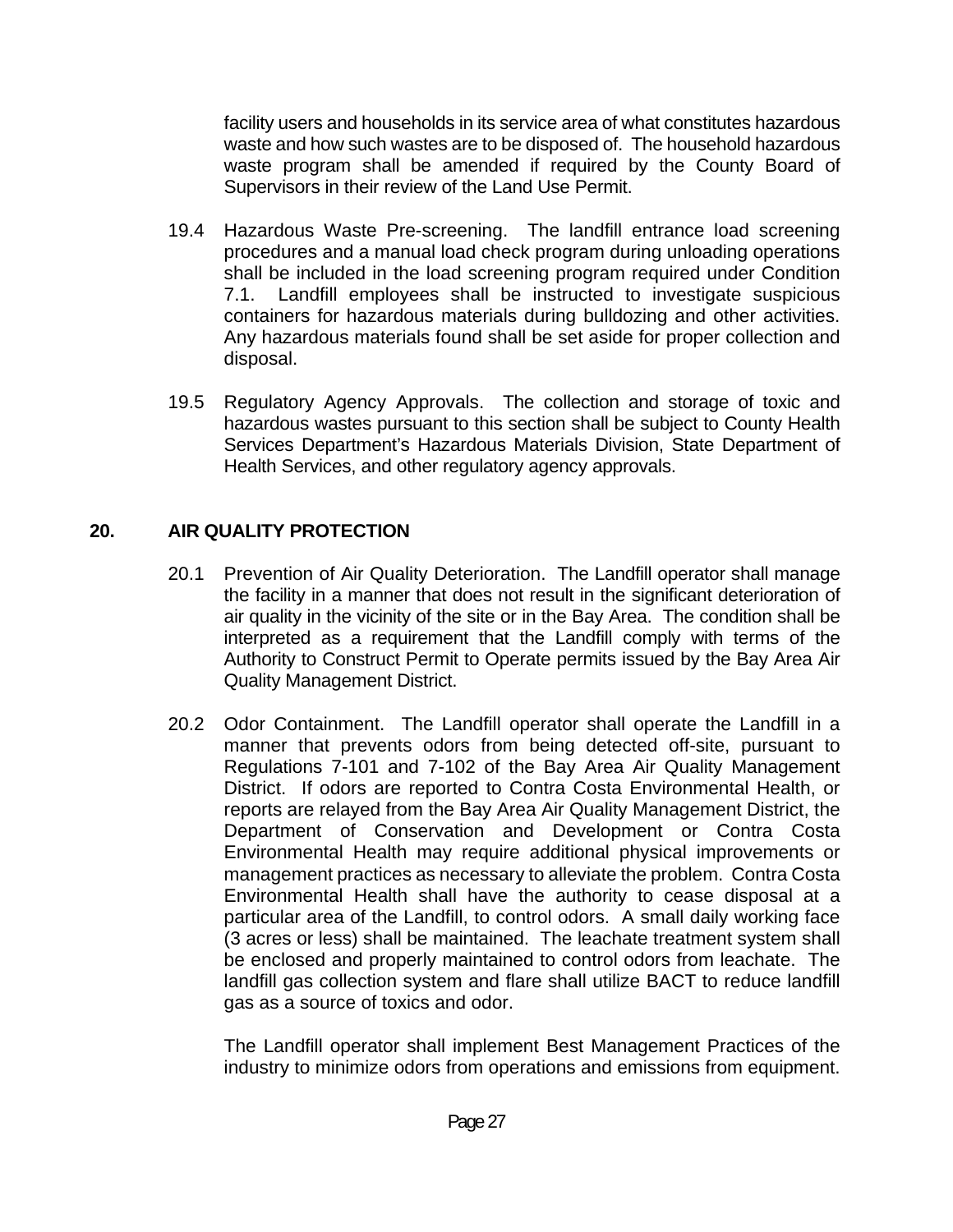If the operator is contacted about odors being detected off-site, the date, time and description of the odor complaint shall be logged and investigated promptly to expedite implementation of any necessary corrective action by the landfill operator. The Landfill operator shall contact Contra Costa Environmental Health or the Bay Area Air Quality Management District at minimum of once per year to obtain any information possible about odor complaints received by each agency. Any odor complaints received by the Landfill operator, Contra Costa Environmental Health or the Bay Area Air Quality Management District shall be included in the annual Activities Report required under the Landfill's Franchise Agreement unless otherwise specified by the Director of Conservation and Development. The landfill operator shall provide a means for receiving after hours odor complaints. Complaints shall be promptly investigated (after hours investigations required if/when multiple after hours complaints received on the same day or on multiple consecutive days) to identify whether the source of the odor is on the landfill site, in which case the problem should be corrected in a timely manner. A response to the person lodging the complaint shall be made within 48 hours and copied to the Department of Conservation and Development, detailing the problem and remedial action taken.

- 20.3 Cover Frequency. The Landfill operator shall cover newly disposed refuse with compacted soil or other cover material meeting state regulatory requirements enforced by Contra Costa Environmental Health and CalRecycle and approved in writing by the Department of Conservation and Development. All working faces of the Landfill shall be covered by the end of the working day. Intermediate cover, meeting the requirements of the State shall be applied over each layer of cells ("lift"). The type of cover material and frequency of cover shall be modified in order to control odor, litter or birds, if necessary, or if required by the Director of Conservation and Development or the Landfill's Solid Waste Facilities Permit.
- 20.4 Odoriferous Loads. The Landfill operator shall identify potentially odoriferous loads prior to acceptance and make any arrangements needed to ensure that disposal of odoriferous loads is managed to avoid off-site detection, which may involve covering such incoming loads immediately.
- 20.5 Dust Suppressants. The Landfill operator shall apply water or proven environmentally safe dust suppressants at least twice daily to working faces of the landfill, unpaved access roads, storage pile disturbances and construction areas as determined to be necessary by Contra Costa Environmental Health. Contra Costa Environmental Health may require sprinklering more frequently for control of particulates.
- 20.6 Area of Operations. See Conditions 17.17 and 22.10.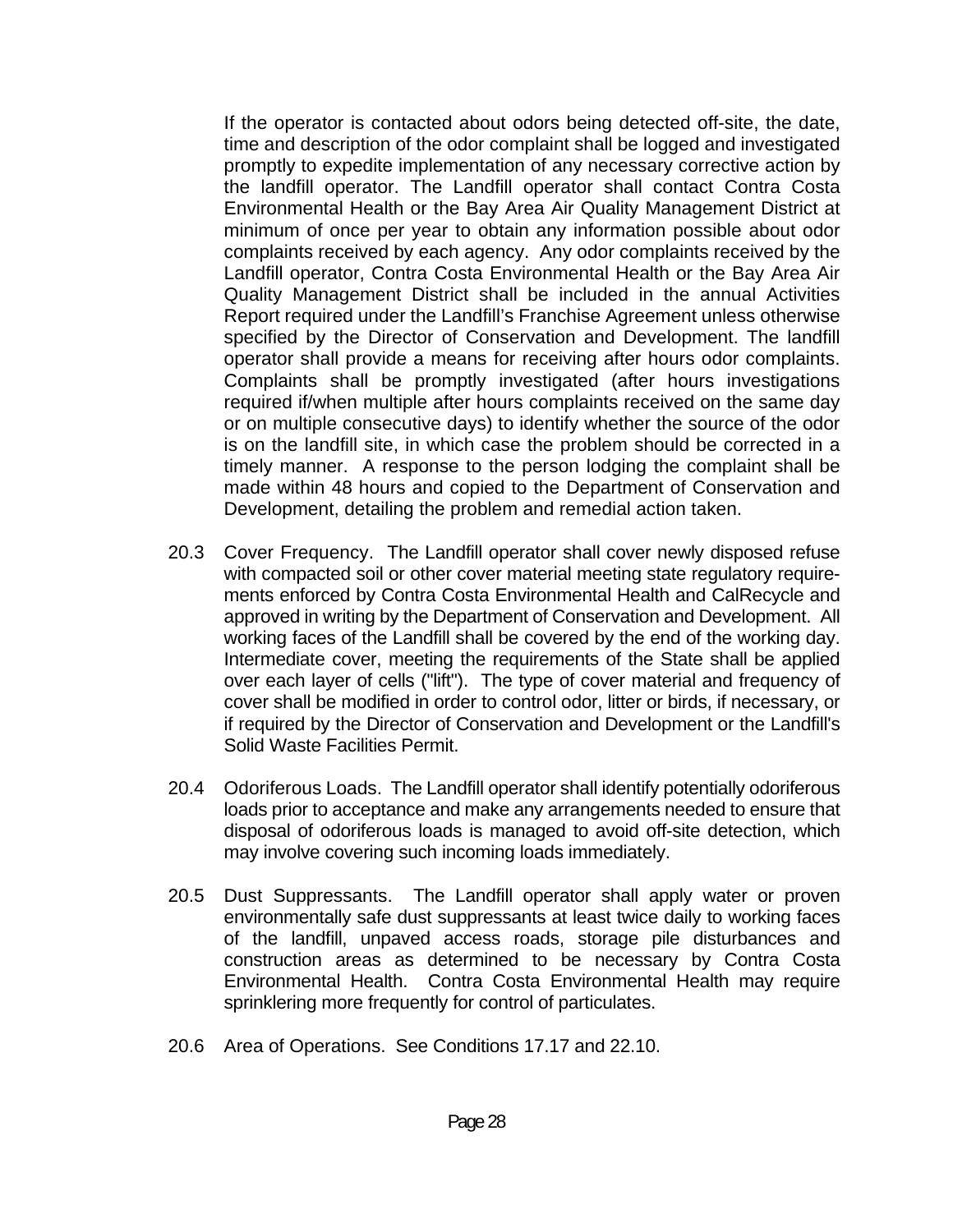- 20.7 Air Flow Monitoring. The Landfill operator shall monitor air flow on the site upon commencement of operations and shall provide background meteorological conditions including wind direction, wind velocity, and temperature. After the Landfill is in operation, data shall be used to correlate odor, dust, or litter management with meteorological conditions. Air flow monitoring reports shall be submitted or made available to the Contra Costa Environmental Health and the Department of Conservation and Development upon request.
- 20.8 Contingency Program. Prior to the start of filling operations, Landfill operator shall prepare a "bad days" contingency program for managing the Landfill during periods of unusual wind speeds or directions, rainfall or drought or other atypical situations. It shall apply specific site monitoring information. The Landfill operator shall consider the comments of the City of Pittsburg and consult with the Bay Area Air Quality Management District and the Regional Water Quality Control Board. The program shall be approved by the Department of Conservation and Development and Contra Costa Environmental Health, and it may be revised from time to time. See Condition 25.4.
- 20.9 Revegetation. The Landfill operator shall revegetate completed Landfill areas. Revegetation shall be in accordance with the Development and Improvements Plan and shall be consistent with State and local water conservation landscaping requirements. Intermediate and final cover areas shall be reseeded with native grasses immediately. Excavations shall be reseeded with native grasses or filled immediately. Operating areas which will not be used for fill or construction for 90 days or longer shall be planted for dust and erosion control and for aesthetic purposes. Landfill operator shall provide the County Conservation and Development Department with written notice and documentation (e.g. photographs) of any inactive unvegetated areas of disturbance not being reseeded immediately whether due to on-site activity associated with the landfill (construction or operations) or naturally occurring (landslides, etc.). The Director of Conservation and Development may require that revegetation notices be submitted more frequently and/or on a fixed schedule.
- 20.10 Tree and Shrub Planting. The Landfill developer shall plant trees and shrubs downwind of the Landfill to aid in trapping dust. The planting plan shall be included in the Landscaping plan component of the Development and Improvements Plan.
- 20.11 Gas Control and Collection. The Landfill operator shall install a Landfill gas control collection system in accordance with the regulations of the Bay Area Air Quality Management District. The system shall have the capacity to operate in an active mode, using a mechanical vacuum, to withdraw gas from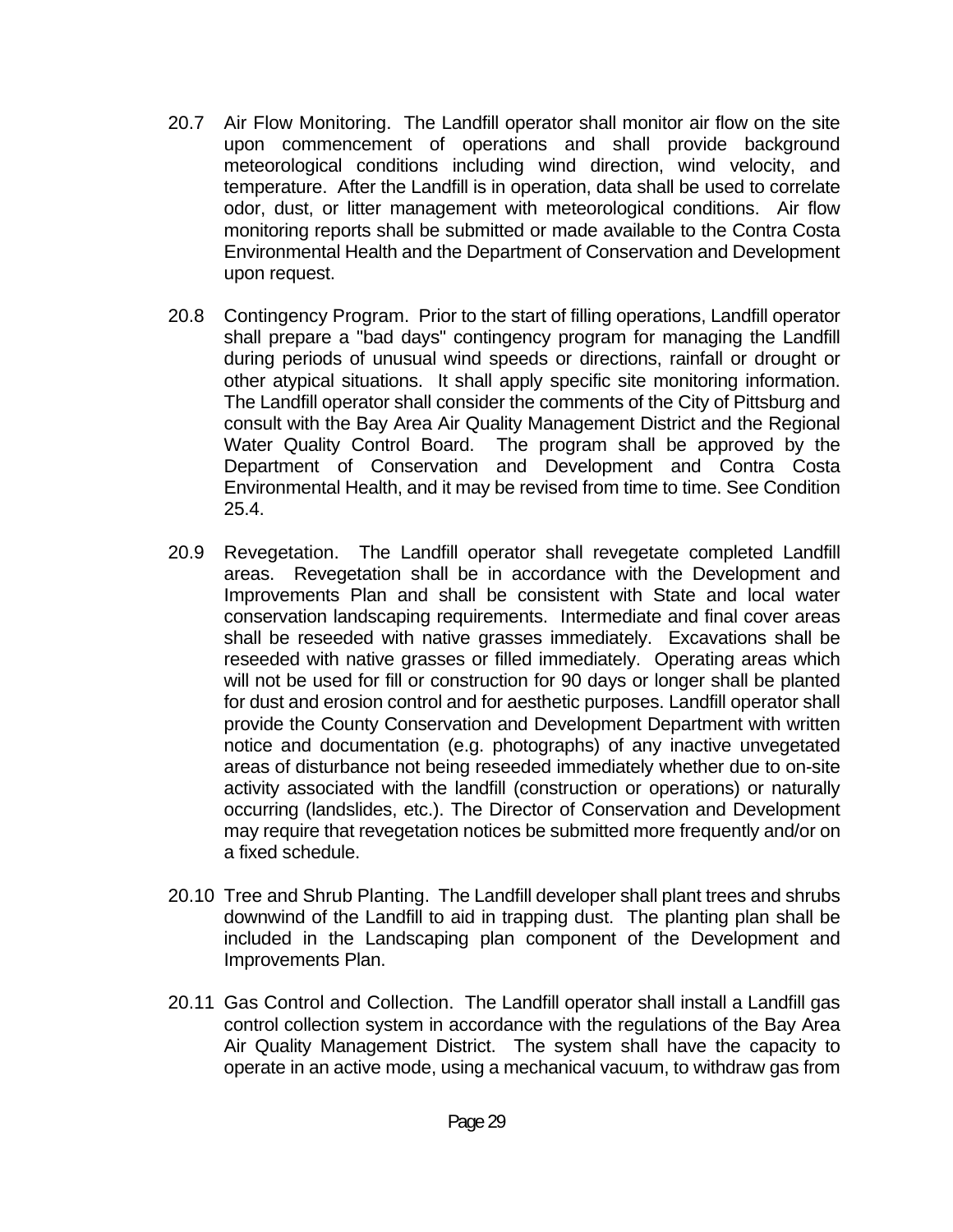the Landfill. The system shall be operated in an active mode as soon as practical. The gas control and collection system shall be installed concurrently with the placement of wastes in the Landfill and shall be ready for operation when gas is produced. The gas collection and related recovery system shall utilize BACT and shall be subject to the approval of the Bay Air Quality Management District and County Conservation and Development Department and it shall be included in the Development and Improvements Plan.

- 20.12 Landfill Gas Processing. The Landfill developer shall install a flaring mechanism, in accordance with Bay Area Air Quality Management District guidelines/regulations, to combust collected landfill gas. The flare shall be of the nonilluminous type. Best Available Control Technology (BACT) shall be used, as defined and approved by the Bay Area Air Quality Management District. The flare shall be installed with staged combustion, operated under fuel-rich conditions, and be designed with flue gas recirculation.
- 20.13 Methane Recovery. The Landfill operator shall install a methane recovery system simultaneously with the construction of the gas collection system, preferably utilizing the Landfill gas to produce energy when the Landfill has developed enough gas to justify recovery. When required by the County Conservation and Development Department, the Landfill operator shall conduct a study to determine how methane could be recovered from the gas and used for fuel or as a commodity.
- 20.14 Gas Monitoring. The Landfill developer shall install gas migration detection probes and wells along the boundary of the Landfill footprint, near on-site buildings, and in other locations specified by the Bay Area Air Quality Management District or Contra Costa Environmental Health to monitor for subsurface and surface gas migration. The gas monitoring stations shall be described in the Development and Improvements Plan approved by the County Conservation and Development Department. If gas migration is found, the Landfill operator shall notify the County and take remedial actions. Training of employees for detection of gas migration shall be included in the employee training program.
- 20.15 Lateral Gas Barriers. The Landfill developer shall install a gas barrier or gas collection area on side slopes of the Landfill to prevent lateral gas migration through the sides of the Landfill. The barrier or gas collection area shall be approved by the Bay Area Air Quality Management District and shall be included in the Development and Improvements Plan.
- 20.16 Settlement Protection. The Landfill developer shall use flexible piping and lightweight backfill for the Landfill gas collection system to ensure that settlement of the fill will not affect operation of the system.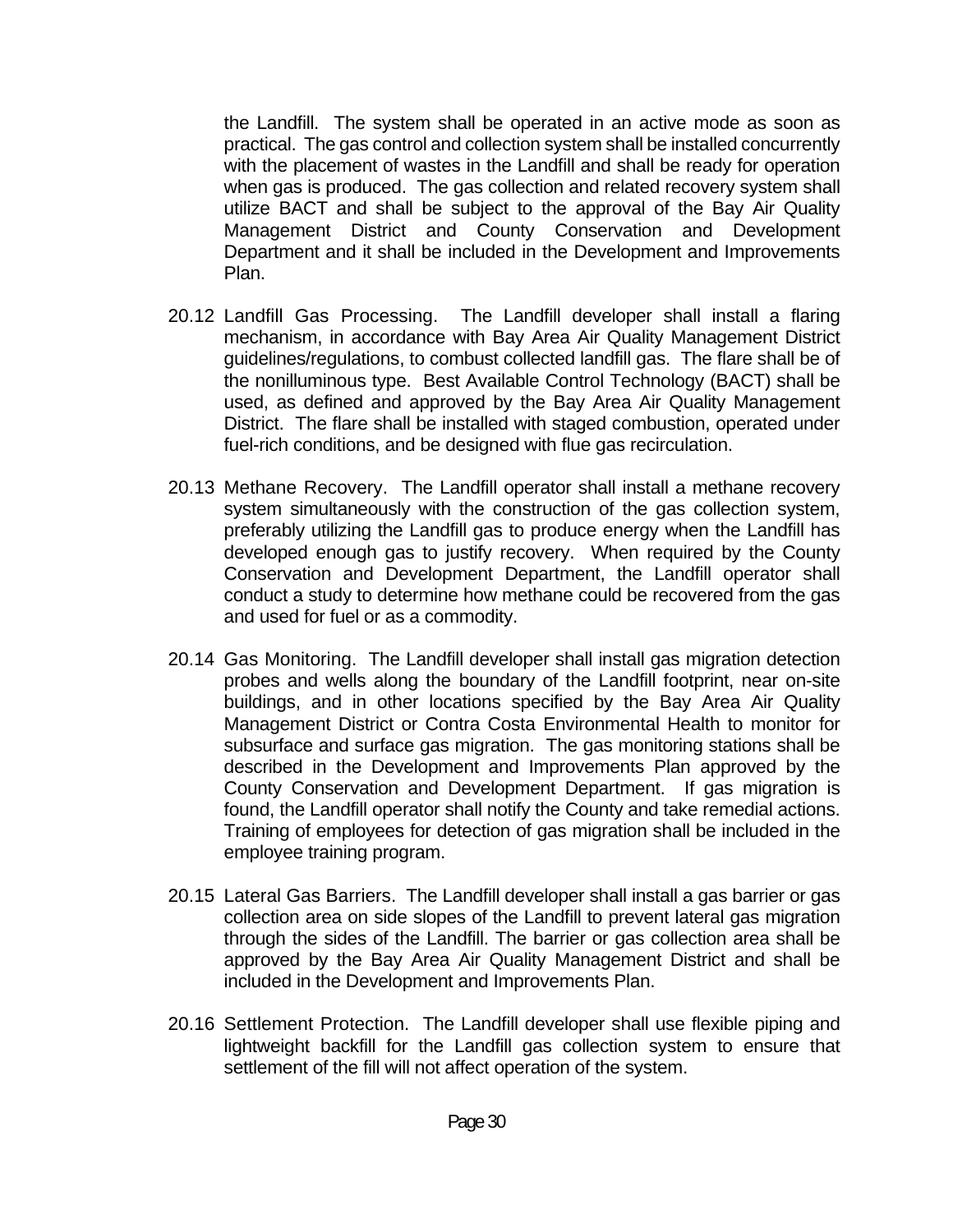- 20.17 Landfill Gas Testing. The Landfill operator shall test Landfill gas for its toxic composition and for toxic constituents. The testing program shall be subject to the approvals of the Bay Area Air Quality Management District, Contra Costa Environmental Health and the Department of Conservation and Development. The Landfill operator shall provide the results to the County Department of Conservation and Development and Contra Costa Environmental Health on a bi-annual basis unless a more frequent interval is specified in the Solid Waste Facilities Permit.
- 20.18 Leachate Disposal. See Condition 17.10.
- 20.19 Cell Re-Opening. Previously-closed cells shall not be reopened without permission from Contra Costa Environmental Health. The Department of Conservation and Development shall be notified of any occurrence that potentially necessitates that one or more cells be re-opened.
- 20.20 Fissure Repair. The Landfill operator shall inspect the Landfill daily. Surface cracks, fissures, eroded areas, or inadequately covered areas on the Landfill may require repairs within 24 hours. The Department of Conservation and Development shall be notified in writing at the time the operator identifies any substantial surface cracks or fissures requiring repairs beyond the placement and compaction of additional clean soil. Photo of the crack should accompany the written notice which describes he expected cause and corrective action plans and repair schedule. This activity shall be included in the employee training program.
- 20.21 Permanent Road Paving. The Landfill developer shall pave and maintain permanent access roads to control dust. A road used for one year or longer shall be considered to be a permanent road. Road construction shall be described in the Development and Improvements Plan.
- 20.22 Temporary Road Paving. The Landfill developer shall pave and maintain temporary road with gravel or crushed aggregate. Temporary roads shall be wetted or chemically treated when necessary to control dust. Road construction shall be described in the Development and Improvements Plan.
- 20.23 Speed Limits. The Landfill operator shall enforce speed limits set by the Contra Costa Environmental Health on internal site roads. The Landfill operator shall install appropriate signs and speed control devices. The maximum internal on-site speed limit shall be 20 mph unless otherwise specified by Contra Costa Environmental Health.
- 20.24 Equipment Maintenance. The Landfill operator shall maintain Landfill equipment in optimum working order to ensure that vehicle emissions are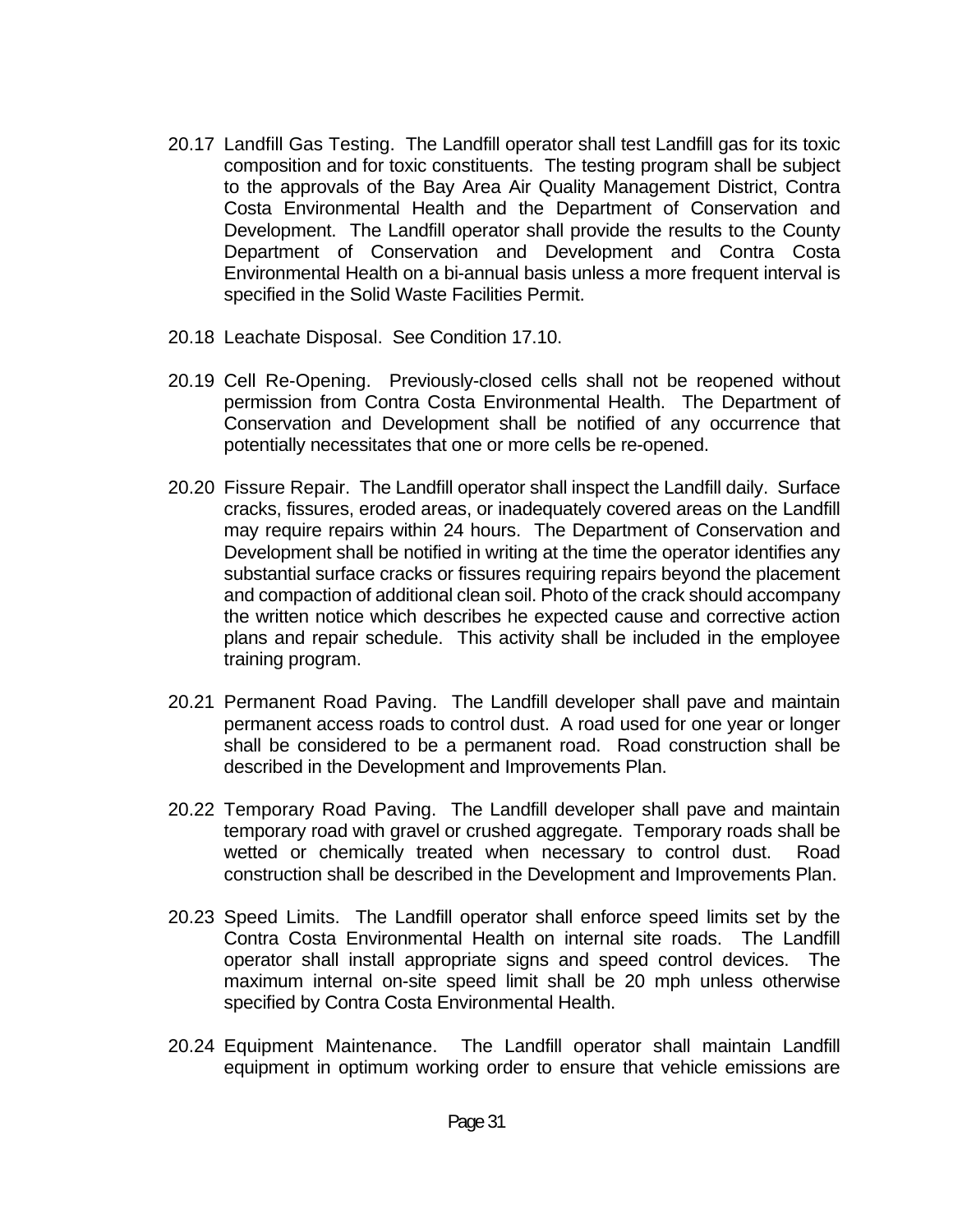controlled and equipment shall be fitted with spark arrestors so potential for causing fires is minimized. Equipment shall not be left idling when not in use. Maintenance records shall be kept on all pieces of Landfill equipment. The records are subject to review by Contra Costa Environmental Health. Equipment shall be stored, serviced, and repaired in a maintenance area designated in the Development and Improvements Plan and approved by the County Conservation and Development Department.

## **21. NOISE CONTROL**

- 21.1 Noise Control Objective. The Landfill operator shall manage the facility in a manner that minimizes noise impacts to area residents.
- 21.2 Noise Monitoring Program. The Landfill operator shall prepare and implement a noise monitoring and abatement program, which shall be approved by the County Department of Conservation and Development and Contra Costa Environmental Health. The program shall monitor noise levels at sensitive receptor locations, one West of Bailey Road and South of West Leland Road, one near Bailey north of West Leland, and another in the Jacqueline Drive area south of West Leland Road. The Director of Conservation and Development may specify other monitoring locations. Noise monitoring reports shall be submitted to the County Conservation and Development Department on a quarterly basis unless otherwise specified by the Director of Conservation and Development. If the monitoring noise levels at the Landfill boundary line or other monitored location exceed 60 dBA during daylight hours, or 50 dBA during the evening or at night, the County may require the operator to institute additional noise reduction measures to bring noise emanating from the Landfill to the forementioned levels or less.
- 21.3 Toe Berm. See Condition 22.3.
- 21.4 Mitigation/Lift-Level Berms. See Condition 22.4
- 21.5 Construction Hours. See Condition 32.1.
- 21.6 Truck Noise Suppression. The Landfill operator shall require transfer trucks and other waste hauling vehicles using the facility to be equipped with factory approved noise suppression equipment, including engine compartment insulation. The Landfill operator shall request the California Highway Patrol actively enforce muffler and vehicle noise standards as required in the California Vehicle Code if, for any reason, noise from heavy trucks becomes a source of complaints in the project area, whether project-related or not. Transfer trucks and other waste hauling vehicles with faulty mufflers shall be denied access to the landfill after one warning by a landfill operator at the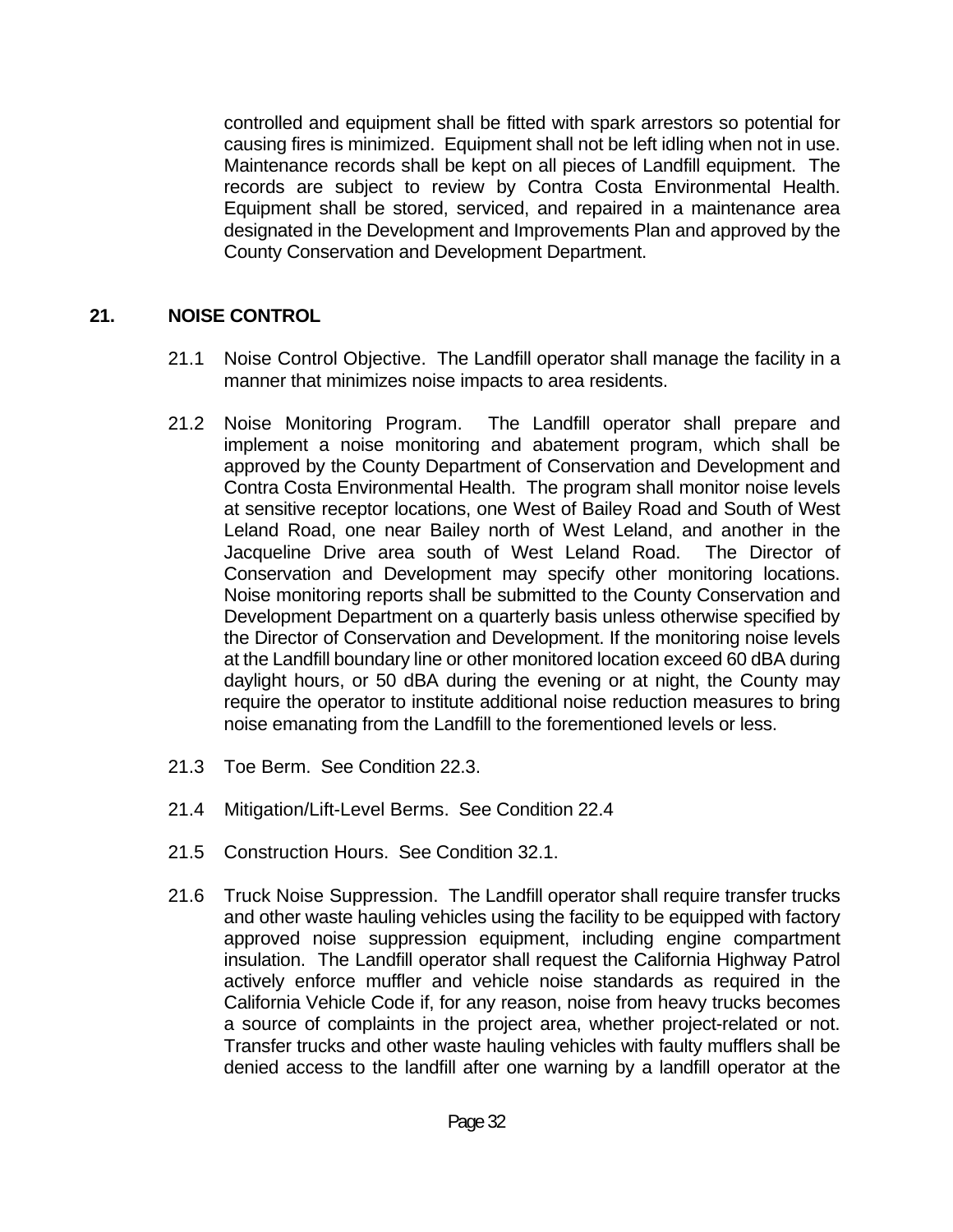landfill entrance.

- 21.7 Landfill Vehicles. The Landfill operator shall provide Landfill equipment with the best available noise suppressing equipment to minimize sound generation.
- 21.8 Gas Flare Muffling. If flaring is used to dispose of Landfill gas, the flares shall be contained in noise and glare-reducing housing. The housing shall be subject to the approval of the Contra Costa Environmental Health and Conservation and Development Departments and the Bay Area Air Quality Management District.

## **22. VISUAL QUALITY**

- 22.1 Visual Quality Objective. The Landfill developer shall construct and operate the facility in such a manner that the high visual value of the surrounding area is maintained.
- 22.2 Landscape Plan. The Landfill developer shall prepare and implement a site Landscaping Plan. The plan shall enhance the site's visual values as open space and its functional values as wildlife habitat. It shall minimize the visual impacts of the landfill operations and appurtenant facilities through revegetation and landscape screening. The plan shall show the plant species, size, and locations to be used to blend in with the existing natural vegetation. Natural, drought tolerant species shall be used, in accordance with State and local water conservation landscaping requirements. A landscape maintenance program shall be part of the plan. A Weed Monitoring and Control Program shall be included, containing a listing of noxious weeds, a monitoring program, and abatement measure options. A Landscape Plan shall be included in the Development and Improvements Plan. The Landscape Plan shall assure no visual impact on the Cities of Concord and Clayton consistent with the Environmental Impact Report.
- 22.3 Toe Berm. The Landfill developer shall install the first phase of the toe berm prior to other landfill construction and development of the Landfill. Other sections of the toe berm shall be installed in stages (see condition 32.4). The toe berm shall be contoured to blend with existing topography. It shall be designed to screen the landfill access road. It shall be revegetated immediately with native grasses and other vegetation to blend in with the surrounding area.
- 22.4 Mitigation Berms. The Landfill developer shall install landscaped mitigation berms (lift-level peripheral berms) at the face of each lift in areas visible off the Landfill site, before beginning refuse disposal on the lift. The berms shall be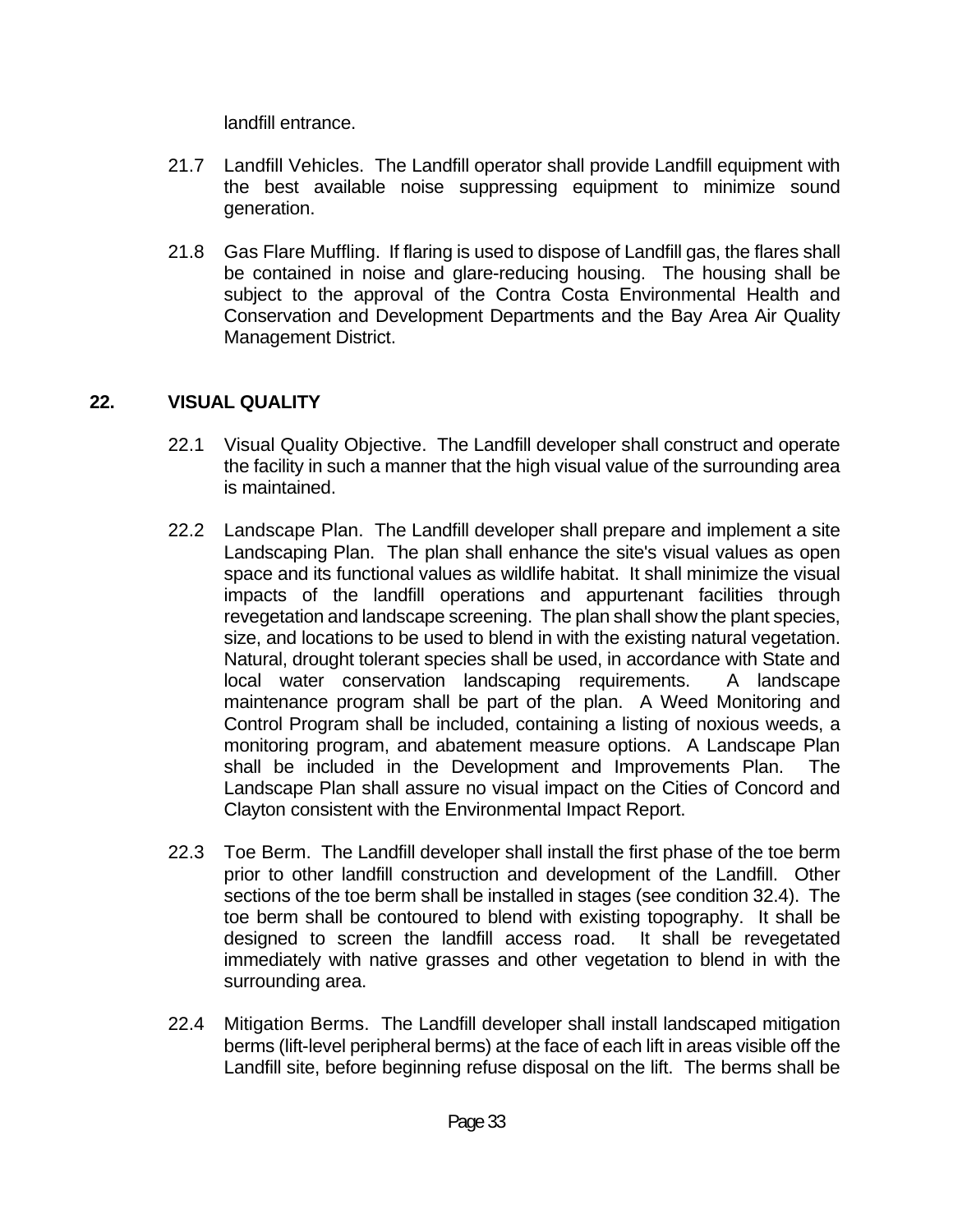landscaped to blend with existing terrain. Specific heights for the initial toe berm and each of its phases shall be established in the Final Development and Improvements Plan (Condition 15.1).

- 22.5 Lawlor Creek Corridor Plan. See Condition 23.3.
- 22.6 Entrance Screening. The Landfill developer shall install landscaping at the entrance of the landfill to screen the entrance facilities from Bailey Road users. Olive trees shall not be included as part of the entrance landscape plan.
- 22.7 Jacqueline Drive Terminus. The north terminus of Jacqueline Drive shall be landscaped, with native species, to shield near-views of the toe berm. Planting of the terminus area shall begin as soon as practicable. The outside access road berm shall be a minimum of 15 feet high to shield transfer truck traffic and noise from nearby residences.
- 22.8 Auxiliary Facilities Screening. The landscaping plan shall provide for the screening of auxiliary areas, such as the administrative buildings, parking lots, maintenance facilities, and screening of facilities shall occur during the first year of development. Enhancement of Lawlor Creek shall occur during the first year, to aid in screening facilities from Bailey Road users.
- 22.9 Architectural Treatment. Plans for buildings and other structures shall include architectural sections showing design and materials to be used. Buildings shall be designed to blend into the rural agricultural setting.
- 22.10 Area of Operations. Except during construction of modules and other major installations, the Landfill operator shall limit unvegetated working areas of the landfill, including the daily working face, to 25 acres for appearance and to control dust and erosion. The restriction shall not apply to grading for foundations, cover, site roads, berms and other construction, providing these are carried out expeditiously.
- 22.11 Interim Revegetation. Interim revegetation shall be required on all areas that will be inactive for more than 90 days. Revegetation shall include native grasses, shrubs and trees to lend more variety and natural appearance to the finished landfill.
- 22.12 Water Tank Screening. The Landfill developer shall provide landscaping to screen the facility's water tanks. Where possible, the landscaping shall be installed prior to the installation of the tank. Consideration shall be given to subsurface or partially buried tanks, and to painting the structures with earthtone colors.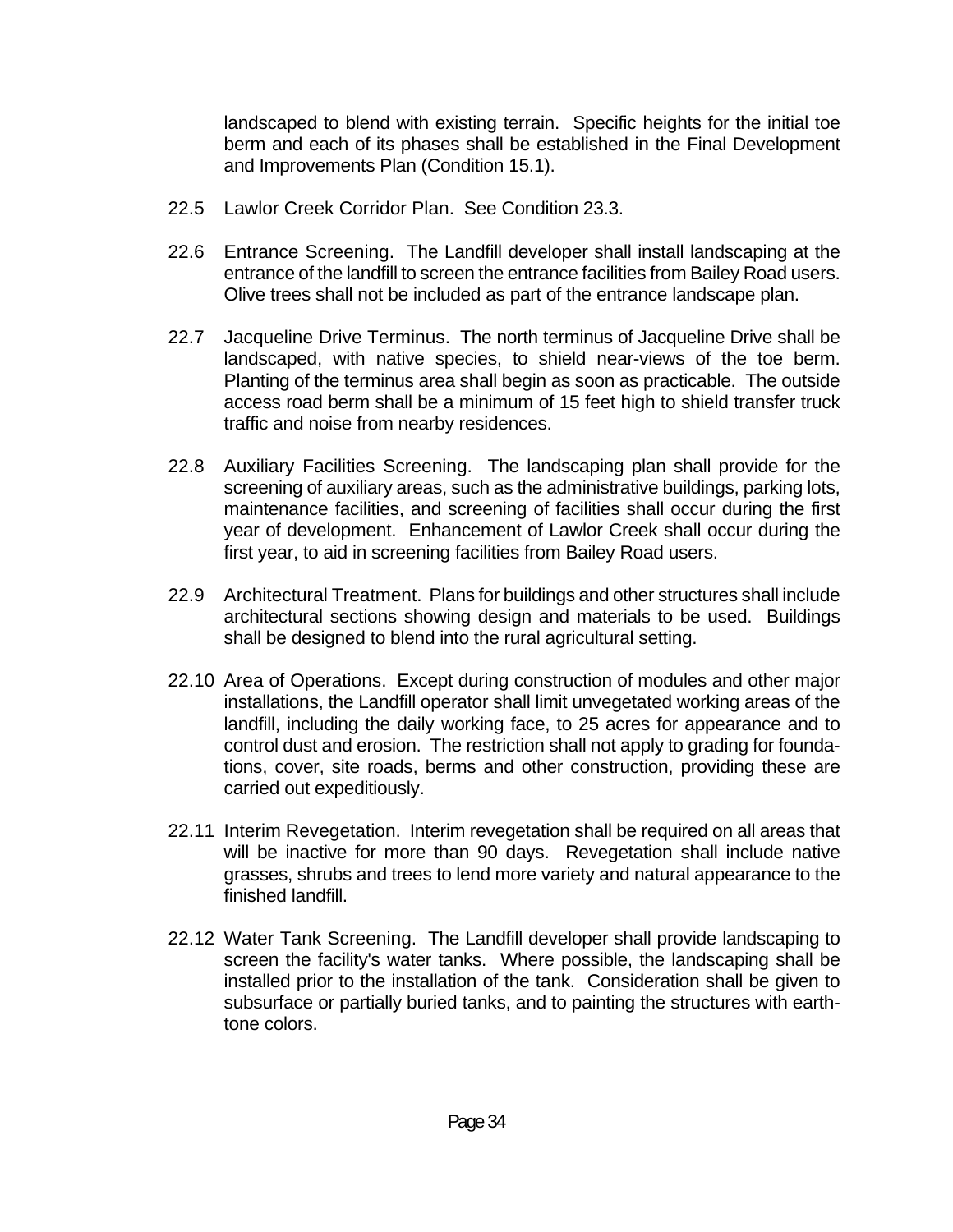- 22.13 Final Cover. Final cover shall be contoured and landscaped to blend with existing topography.
- 22.14 Lighting. The Landfill developer shall design and locate the lighting system to reduce glare and reduce impact to area residents. Focused directional security and operational lighting shall be installed. Operation lighting on the working face shall be turned off by 7:30 p.m. Security and entrance lighting shall be dimmed at 7:30 p.m.

#### **23. AGRICULTURAL AND BIOTIC RESOURCES**

- 23.1 Biotics Protection Objectives.
	- a) The Landfill developer shall construct and operate the facility in such a manner that ensures, through protection and enhancement measures, that there is no net loss of significant habitat, wetland, woodland, or agricultural production.
	- b) The Landfill developer shall provide at least twice the amount of mitigation wetland for significant wetland lost to the project (2-to-1 mitigation). A minimum of six acres of mitigation wetland shall be provided. Wetland loss shall be mitigated through the enhancement of stock ponds and sedimentation basins, or the creation of new wetlands.
- 23.2 Range Management Plan. The Landfill operator shall design and develop a Range Management Plan in order to provide for continued grazing on portions of the site. The Special Buffer Area shall remain as Agricultural Preserve, and development rights shall be conveyed to the County. The buffer area and other site rangelands of the Primary Project Area not exempted for habitat protection and not in active landfill use shall be enhanced as grassland/oak woodland, and shall provide grazing for at least 270 head of cattle, approximately the same number of cattle which presently graze on the site. Stock watering ponds shall be enhanced through planting of trees and shrubs. Grazing shall be restricted for a 1 to 2 year period in order for grasses to get reestablished. It shall provide for adequate grazing range, and for native tree species such as oaks to be planted for animal protection and to replace trees removed during landfill construction, while controlling soil erosion. The plan shall be prepared in consultation with the Contra Costa County Resource Conservation District and the Agricultural Extension Service. It shall be coordinated with the Landscape Plan, the Habitat Preservation Plan, and the Erosion and Sediment Control Plan developed for the landfill facility. It shall be subject to the approval of the County Conservation and Development Department and it shall be included in the Improvements and Development Plan.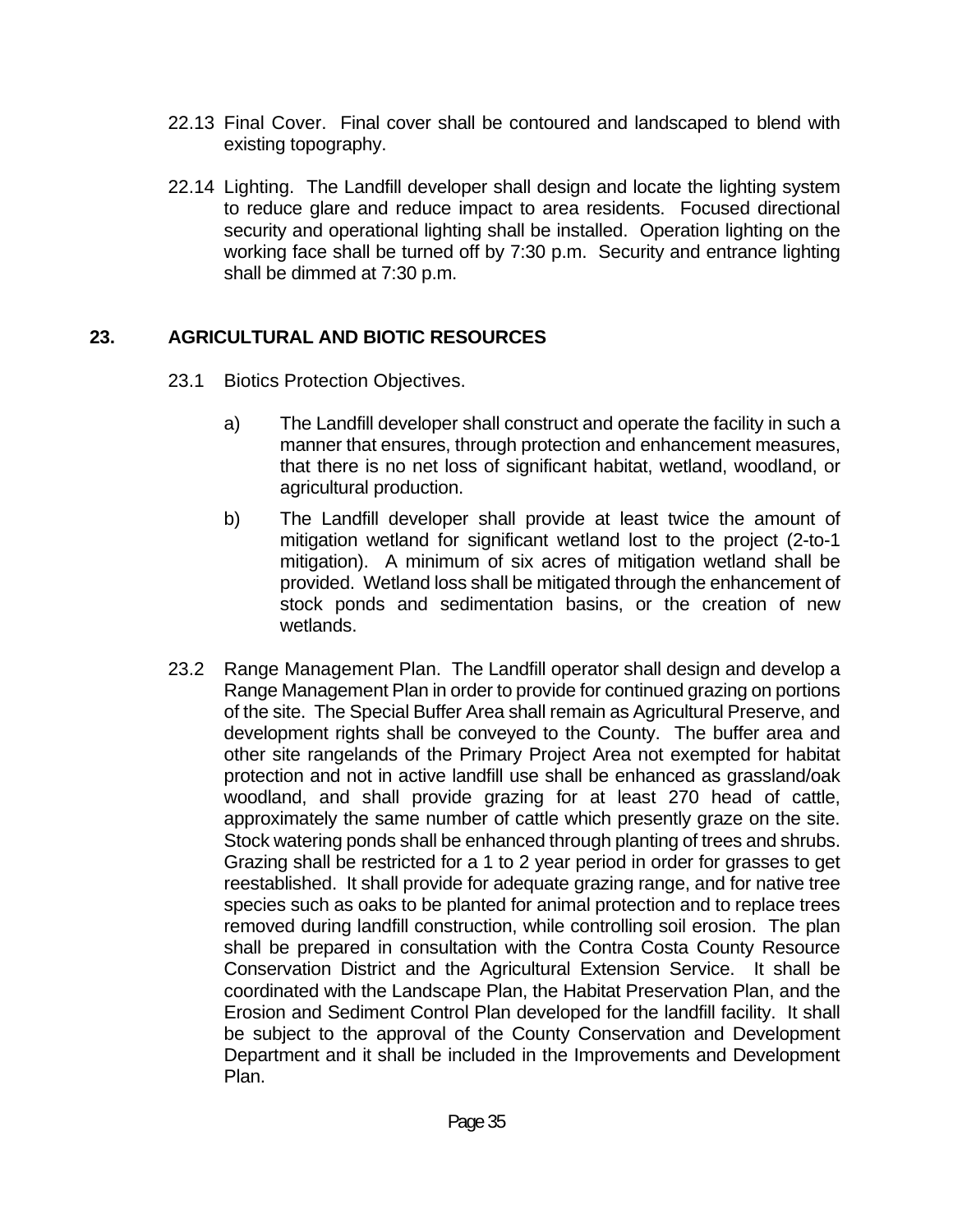- 23.3 Lawlor Creek Corridor Restoration Plan. Enhancement of this riparian area shall replace habitat lost by the rerouting and covering of a portion of the unnamed drainageway within the waste placement area. This plan shall provide replacement for habitat lost to landfill construction. The Corridor Plan shall also provide screening of the landfill entrance and service facilities from Bailey Road. Livestock fencing shall be constructed around the perimeter of approximately 35 acres to exclude cattle from the riparian and oak woodland areas. Litter shall be removed from the creek and corridor, and fencing shall be established along Bailey Road to prevent unlawful disposal of trash. Riparian species of trees such as Willows, Fremont cottonwood, sycamore and other oak species, California Bay Laurel and shrubs shall be planted. The access road crossing of Lawlor Creek shall be designed and constructed in a manner that would be compatible with the aesthetics of the corridor and habitat enhancement. Installation of horizontal drainage pipes into hillsides may be provided to tap groundwater sources to improve creek flow conditions. A monitoring and maintenance program shall be established to insure wildlife habitat values are protected. Rock dams, overhangs, splash pools and erosion control structures shall be included in the corridor plan design. The detailed restoration plan shall be developed for Lawlor Creek in coordination with the County, the California Department of Fish and Wildlife, U.S. Fish and Wildlife Service, local Audubon and California Native Plant Society representatives and other environmental organizations. A streambed alteration agreement shall be obtained if determined to be necessary by the CDF&G. A wetland modification permit shall be obtained from the Army Corps of Engineers if necessary. Implementation of the Restoration Plan shall take place during the initial development phase of the Landfill.
- 23.4 Sandstone Outcrop Area. Livestock fencing shall be constructed around the perimeter of the 72-acre sandstone area at the front of the Landfill to exclude cattle and preserve upland habitat area. Landfill personnel and construction operators shall be alerted regarding the protected area. Native trees such as Oak and California Buckeye shall be planted along the perimeter of this area. The adjoining equalization basin and toe berm shall be constructed to avoid damage to the protected area.
- 23.5 Weed Control Program. The landfill operator shall submit a weed control program to control introduced weedy species on the Landfill property as part of the Range Management Plan. The program is subject to approval by the County Conservation and Development Department. The weed control program shall include a list of noxious weeds, periodic monitoring of these species, and a weed control and removal program.
- 23.6 Phased Construction. The Landfill operator shall construct and operate the Landfill in phases in order to reduce the acute impact to vegetation and wildlife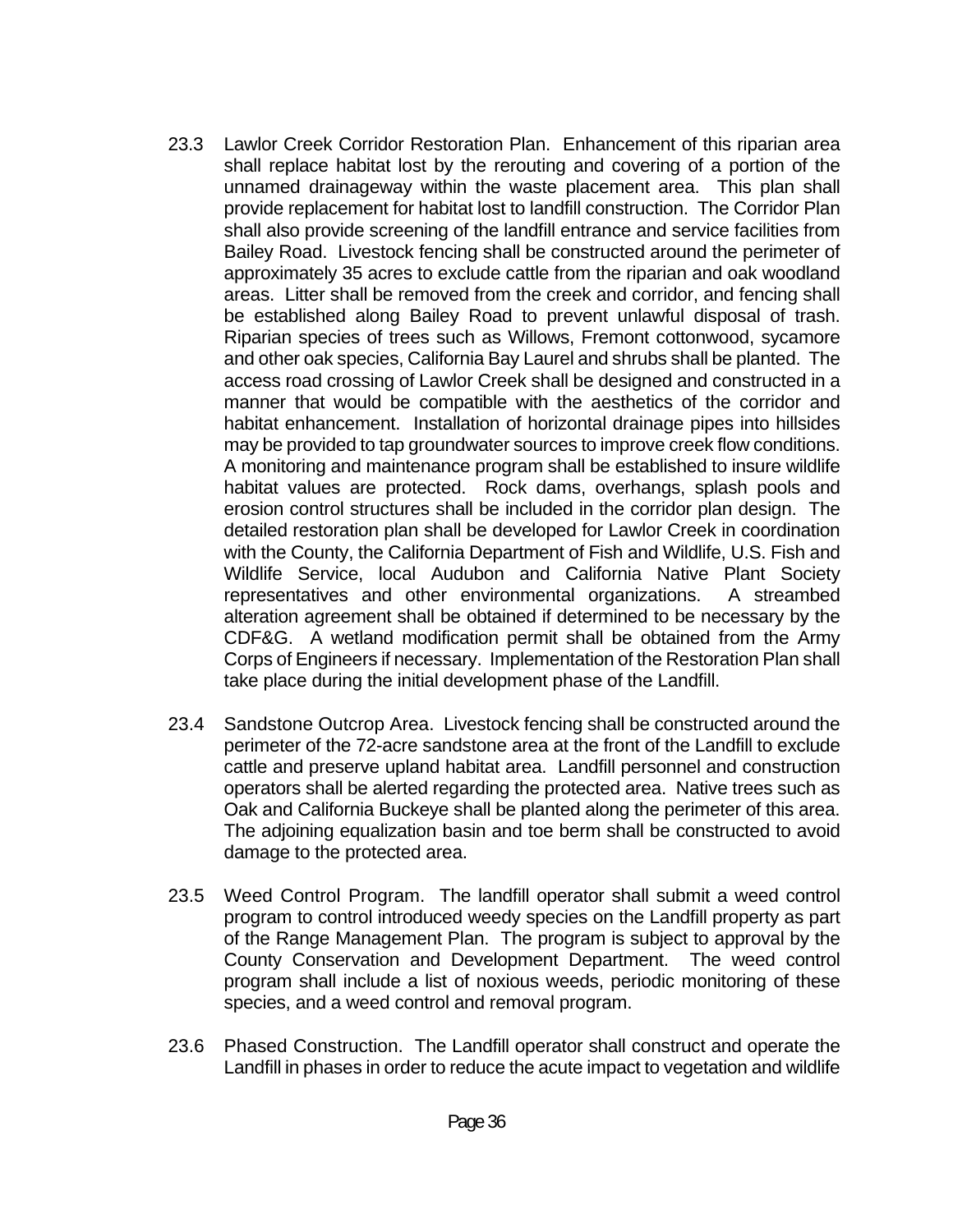habitat. Mature trees should be removed only as needed, not more than one year in advance of module development. Black walnut and other heritage tree cuttings shall be taken with the direction of a research organization such as the University of California's botanical garden.

- 23.7 Vegetation Protection. The Landfill developer shall employ dust suppression measures to prevent damage from dust loading on vegetation. Periodic watering of vegetation adjacent to the fill working area shall be developed as part of the Range Management Plan.
- 23.8 Wildlife Exclusion and Vector Control. The Landfill operator shall construct fences around the working area of the site, limit the size of the working face, and cover refuse at least daily in order to exclude wildlife and control vectors at the working area of the site.
- 23.9 Supplemental Wildlife Surveys. The Landfill developer shall conduct additional surveys to establish the presence or indicate the absence of the following species at the landfill site.
	- a) San Joaquin Pocket Mouse. The survey shall be conducted according to USFWS recommendations. If found, the developer shall follow USFWS guidelines regarding appropriate mitigation procedures.
	- b) The California Tiger Salamander and the Alameda Whipsnake. The salamander study shall take place during the rainy season. If salamanders are found to exist in the unnamed creek, they shall be trapped and released to the Lawlor Creek area. If the Alameda Whipsnake is encountered, then facilities such as the equalization basin, and the access road shall be relocated further from the outcrop area. The outcrop reserve shall be expanded to include the easternmost outcrops. Consideration shall be taken in siting facilities and any activities north of access road. Lighting shall be shielded and shall illuminate only paved areas in this vicinity.

#### **24. BIRD AND VECTOR CONTROL**

- 24.1 Bird and Vector Control Objective. The Landfill operator shall manage the facility in such a manner that prevents and controls the attraction and/or generation of birds and vectors at the site.
- 24.2 Soil Cover Frequency. See Condition 20.3.
- 24.3 Working Face. See Condition 17.17
- 24.4 Bird Control. If birds become a problem at the Landfill in the judgement of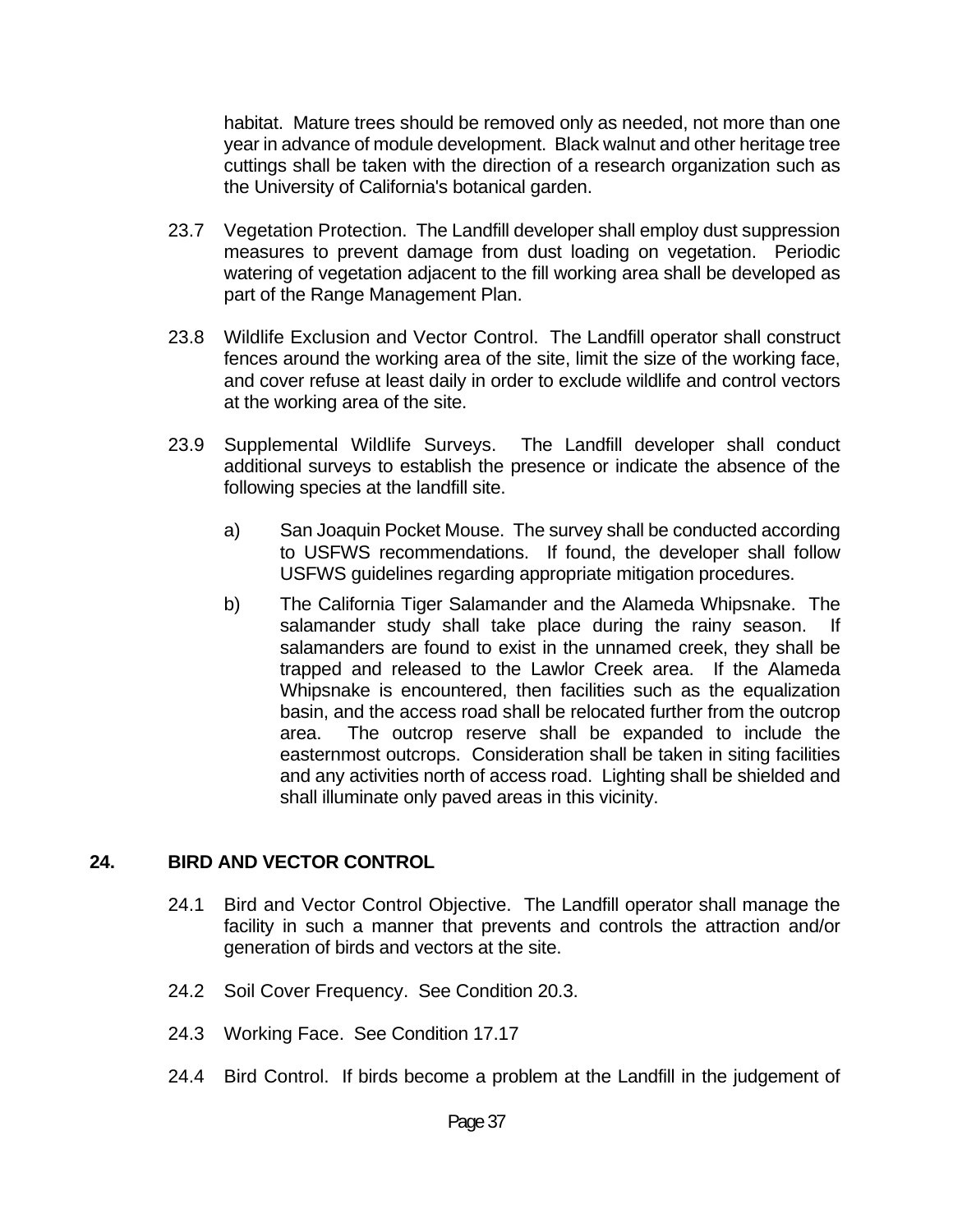Contra Costa Environmental Health, the Landfill operator shall institute a contingency bird control program. Such a program may consist of monofilament or wire lines suspended in the air at appropriate intervals over and around the active disposal area. The Landfill operator shall retain a biologist during the initial period of operation to (1) assess the effectiveness of the monofilament line for bird control and (2) assess the effect of the line on avian predator species. If necessary, additional corrective measures shall be taken at that time. Such measures may include a reduction in the size of the working face of the landfill, the use of nets over the working face, or the use of a habitat manipulation and modification program.

- 24.5 Rodent Control. If waste compaction does not eliminate live rodents from the Landfill footprint, or if rodents (other than small numbers of field mice, etc.) occupy facility landscaping or agricultural areas, the operator shall work with the local enforcement agency to identify the reasons for the presence of rodents and make appropriate changes in operational procedures. If an eradication program is necessary, the use of alternative rodent control programs such as sustained live trapping using nonpoisonous baits, and natural biological control shall be considered. Anti-coagulants shall be administered by a pest management professional in a manner which minimizes exposure to avian predators. Class 1 pesticides shall not be used.
- 24.6 Mosquito Control. The Landfill operator shall grade areas within the Landfill property to prevent ponding of water which could harbor mosquitos (except for sedimentation ponds and riparian habitat areas). Sedimentation ponds shall be stocked with mosquito fish unless otherwise specified by the Mosquito & Vector Control District. If a mosquito problem persists, Contra Costa Environmental Health may require the preparation and implementation of additional mosquito control measures, such as spraying of non-toxic larval suppressant.
- 24.7 Fly Control. The Landfill operator shall limit the size of the working face and shall cover refuse daily in order to prevent fly proliferation. If an eradication program is necessary, the use of a pest-control specialist shall be considered and a plan implemented pursuant to approval by Contra Costa Environmental Health.

## **25. LITTER CONTROL**

 25.1 Litter Control Objective. The Landfill operator shall manage the facility in a manner which confines litter to the working face of the Landfill, which prevents litter from accumulating another parts of the site, and which prevents litter from being blown off the site.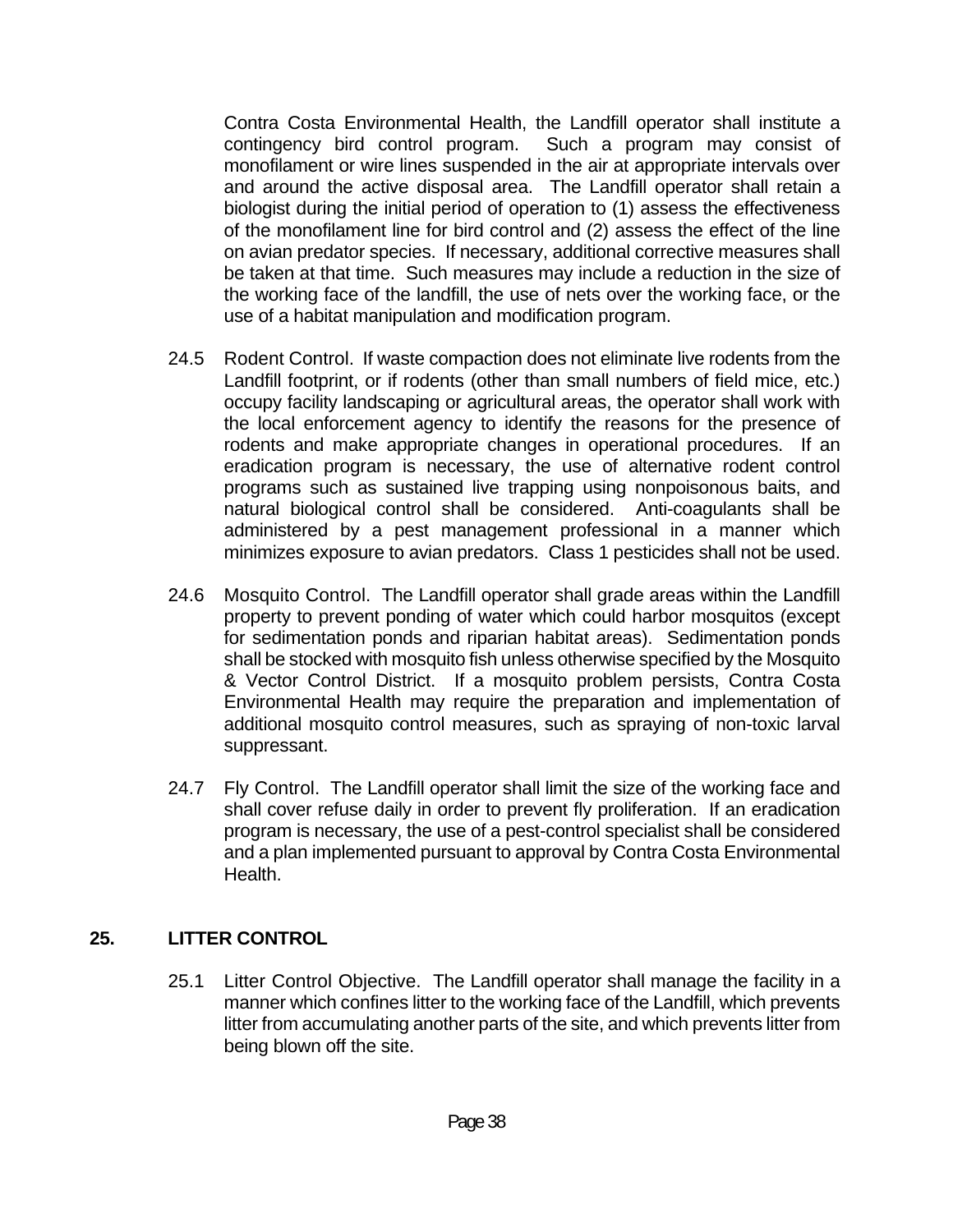- 25.2 Load Covering. The Landfill operator shall implement a program requiring landfill users (customers) to securely containerize their load to avoid littering and exclude uncovered loads from arriving at the Landfill consistent with the requirements of Section 418-2.008 of the County Code. The program shall be subject to the approval of the County Department of Conservation and Development and Contra Costa Environmental Health. See also Condition 7.2.
- 25.3 Load Cover Enforcement. If routine enforcement of load cover requirements is not effective, the Landfill operator shall offer to contract with the Sheriff's Department to enforce regulations requiring the covering of trucks and trailers.
- 25.4 Contingency Litter Control. Under windy conditions, the Landfill operator shall cover the refuse with County approved cover materials as often as necessary to control blowing litter. Other options shall be considered as necessary, including the alignment of unloading areas away from the prevailing wind direction, increasing the number of compactors, decreasing the active face size, and reducing the number of vehicles tipping at one time. The Contingency Litter Control measures shall be contained in the Litter Control and Prevention Program that is subject to review and approval of the Department of Conservation and Development and Contra Costa Environmental Health. Contra Costa Environmental Health shall have the authority to enforce this requirement. See Section 20.8.
- 25.5 Portable Litter Fences. The Landfill operator shall install portable fencing near the working face of the Landfill to intercept wind-blown debris.
- 25.6 Permanent Litter Fence. The Landfill operator shall install a permanent fence of wire around the current fill area of the Landfill. The location shall be subject to the approval of Contra Costa Environmental Health.
- 25.7 On-Site Liter Policing. The Landfill operator shall remove litter from the litter fences and planting screens at least once each day. On-site roads, including 500 feet of Bailey Road south of the site entrance, shall be policed at least daily. Contra Costa Environmental Health may require more frequent policing to control the accumulation of litter.
- 25.8 Off-Site Litter Policing. The Landfill operator shall provide weekly (or more frequent) litter clean-up along Bailey Road from Highway 4 to at least 500 feet south of the site entrance. Based on experience, the County Department of Conservation and Development or Contra Costa Environmental Health may modify frequency of clean-up and/or area of coverage. If wind-blown litter from the landfill reaches other properties, the Director of Environmental Health or the Director of Conservation and Development may require the Landfill operator to remove the litter and the Director(s) may require the operator to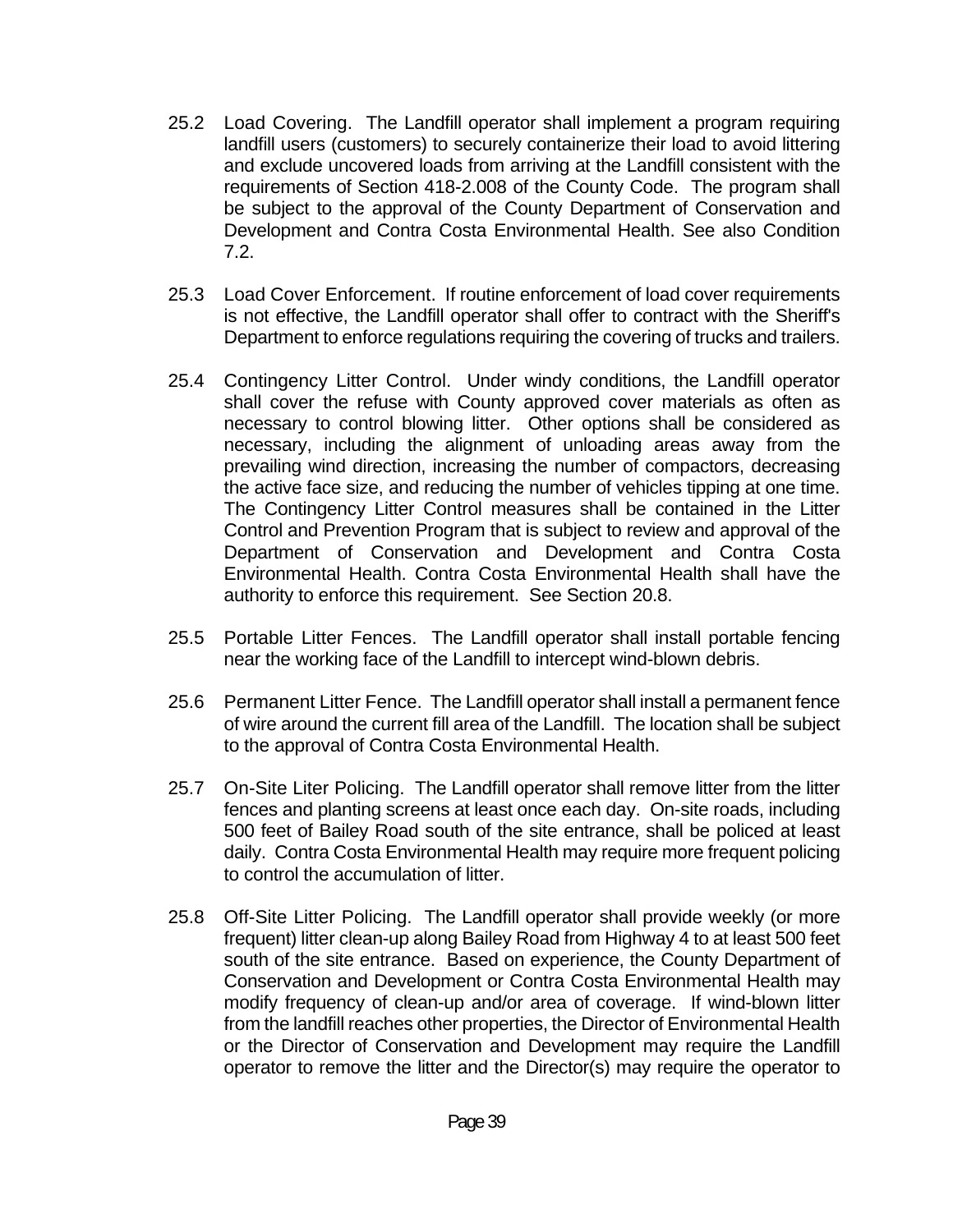institute additional measures to prevent recurrence of the problem.

- 25.9 Littering Signs. The Landfill operator shall post signs, as determined necessary by the County Public Works Department, along access roads to the Landfill noting littering and illegal dumping laws. The Landfill operator shall post signs at the Landfill entrance noting the hours when the Landfill is open. The operator should periodically publish these laws and operating hours in mailings to Landfill clientele.
- 25.10 Clean-Up Bond. The Landfill developer shall deposit a surety bond for \$10,000 payable to the County to use for clean-up in the event of emergency or disputed littering or spills.
- 25.11 Public access. Public access to the landfill shall be prohibited unless such access is provided for special events, such as tours, open house functions or wetland field trips for local schools.

## **26. PUBLIC HEALTH AND SAFETY**

- 26.1 Safety Objective. The Landfill operator shall manage the facility in a manner which does not impair the safety of persons living in its vicinity, Landfill users, or Landfill employees.
- 26.2 Emergency Plan. The Landfill operator shall prepare an emergency plan specified by the Solid Waste Facilities Permit and approved by Contra Costa Environmental Health. The emergency plan shall include the following:
	- (a) A fire and explosion component.
	- (b) A seismic component.
	- (c) A hazardous waste spills and contamination containment component.
	- (d) An evacuation component.
- 26.3 Employee Safety Equipment. The Landfill operator shall provide or require employees to provide safety equipment, such as safety glasses, hard hats, safety shoes, gloves, coveralls, and noise reducers as required by state and federal safety agencies and Contra Costa Environmental Health.
- 26.4 Employee Training. The Landfill operator shall develop and implement training and subsequent refresher training programs covering accident prevention, safety, emergencies and contingencies ("bad-day" scenarios), gas detection, identification of hazardous materials and ground fissures, first aid, and instruction in the use of equipment. The programs shall be subject to the approval of Contra Costa Environmental Health.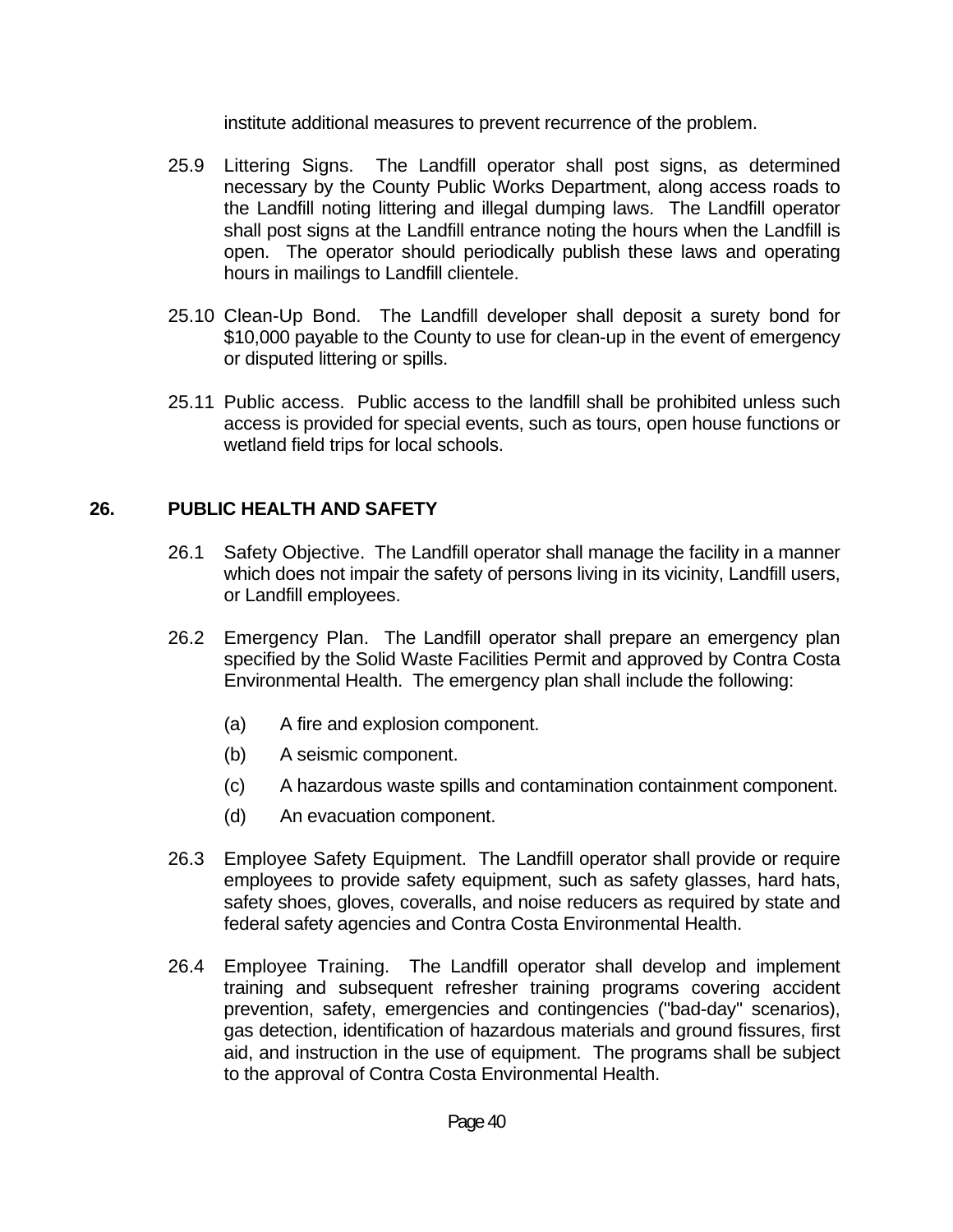- 26.5 First Aid Equipment. The Landfill operator shall provide and maintain supplies located in easily accessible areas. The first aid supplies shall be consistent with the Occupational Safety and Health Administration requirements and subject to the approval of Contra Costa Environmental Health.
- 26.6 Emergency Communications. The Landfill operator shall provide radio phones or telephones for employee use to call for medical and other emergency assistance. Phone numbers to use for outside emergency assistance shall be clearly posted on the Landfill and in other work areas. The communications system shall be subject to the approval of Contra Costa Environmental Health.
- 26.7 Emergency Eye Baths and Showers. The Landfill operator shall provide facilities for emergency eye baths and emergency showers. The facilities shall be subject to the approval of Contra Costa Environmental Health.
- 26.8 Equipment Maintenance. The Landfill operator shall prepare and implement an equipment maintenance program which shall be approved by Contra Costa Environmental Health prior to the commencement of operations. The program shall address transfer vehicles and other refuse-conveying vehicles stored on the site as well as the station's refuse-moving vehicles and mechanical equipment. Vehicles and equipment shall be regularly cleaned to reduce the risk of fires.
- 26.9 Gas Migration Monitoring. The Landfill operator shall prepare and implement a gas migration monitoring program to detect underground gas migration. Landfill buildings and paved areas within 1,000 feet of the Landfill disposal area shall be monitored unless otherwise specified in state regulations. The monitoring program shall be approved by Contra Costa Environmental Health.
- 26.10 Refuse Cover. See Condition 20.3.
- 26.11 Load Inspection. See Condition 7.1.

#### **27. SITE SECURITY**

- 27.1 Security Objective. The Landfill operator shall manage the facility in a manner which prevents unauthorized persons from having access to the working areas of the Landfill both during and after operating hours.
- 27.2 Security Fencing. The Landfill developer shall install a security fence around the perimeter of the site with lockable gated entrances and exits. The fence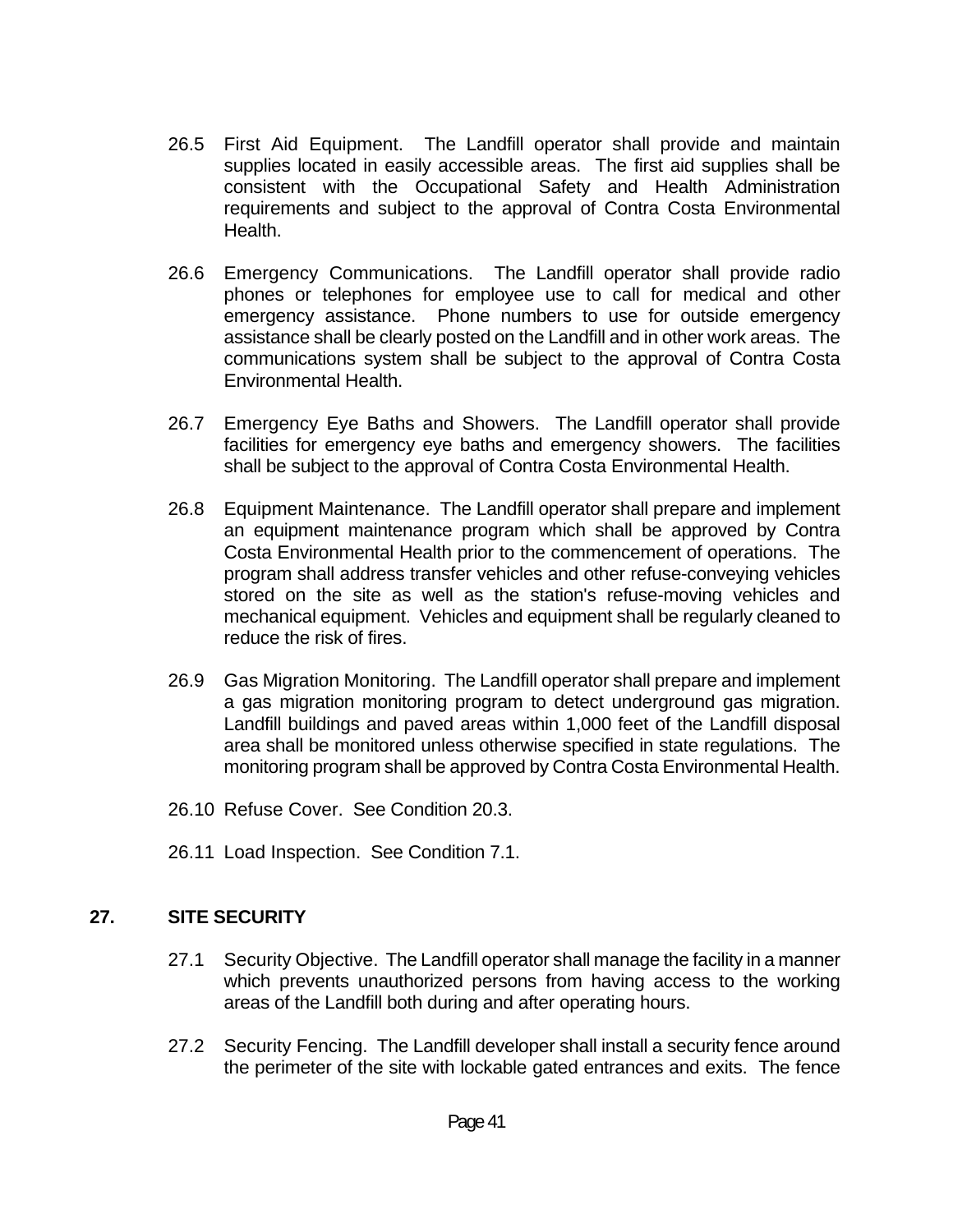shall be located to minimize its visual impacts. It shall be included in the Development and Improvements Plan.

- 27.3 Security Staffing. The Landfill operator shall staff the Landfill 24 hours per day. Private security services may be retained when the site is not open to patrol and/or aid with investigating after hours odor complaints (see Condition 20.2) as needed.
- 27.4 Security Lighting. The Landfill developer shall install and operate adequate lights at the entrance area to the Landfill. The lighting shall be provided in a manner which minimizes glare to nearby residents and road users. The security lighting shall be covered in the Development and Improvements Plan.

## **28. CULTURAL RESOURCES**

- 28.1 Cultural Resource Preservation Objective. The Landfill developer shall construct the facility in such a manner that preserves important archaeological or historic sites.
- 28.2 Employee Access. Employee access to the buffer area, the Lawlor Creek area, or the sandstone outcrop area shall be limited to duties associated with landfill maintenance. Artifact collection or vandalism in these areas shall be strictly prohibited.
- 28.3 Archaeology. The Landfill operator shall cease work in the immediate area if buried human remains or archaeological features (e.g., petroglyphs) are uncovered during construction or operation. Work in the immediate area shall cease until a qualified archaeologist is consulted and approves resumption of work. Should human remains which may be of Native American origin be encountered during the project, the County Coroner's Office shall be contracted pursuant to the procedures set forth in the Health and Safety Code. The County Conservation and Development Department shall also be notified.

#### **29. TRANSPORTATION AND CIRCULATION**

- 29.1 Traffic Objective. The Landfill operator shall manage the facility in such a manner that provides safe, efficient transport of solid waste, while minimizing impacts to County residents.
- 29.2 Access Route. Access to the landfill facility shall be via State Highway 4, and Bailey Road unless alternate routes are approved by the County Department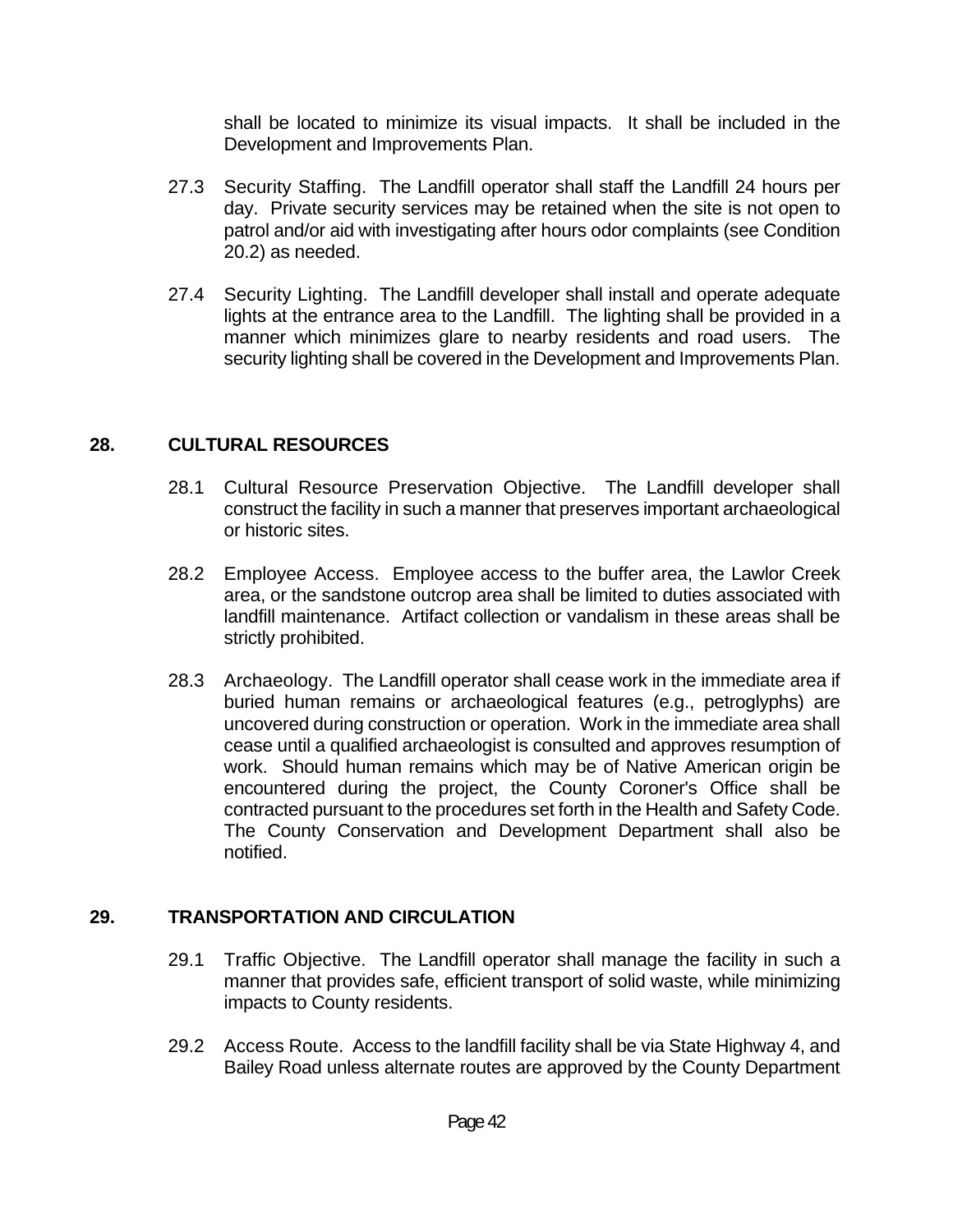of Conservation and Development on an interim basis. No waste-hauling traffic shall be allowed entrance to the landfill from Bailey Road south of the site. The Landfill operator shall specify use of the prescribed route in all user contracts and shall notify non-contract users of the requirement. At the request of the Board of Supervisors, the Landfill Operator shall reimburse the County for the cost of enforcement of this Condition on the access route. The Board of Supervisors may also request the Landfill operator to reimburse the City of Concord for an access control police inspection stop on Bailey Road should it become necessary to enforce this access route condition.

- 29.3 Landfill Access Road. The Landfill developer shall install a paved, two-lane access road between Bailey Road and the edge of the current working lift of the landfill. A facility parking lot, a bridge across Lawlor Creek, a 12-foot turnaround lane, and parking/turn-off lanes shall be provided. the traffic lanes shall be built to a suitable Traffic Index (between 10.0 and 10.5). The roadway shall be constructed of all-weather driving surfaces of not less than 20 feet of unobstructed width, and not less than 13'-6" of vertical clearance, to all landfill areas within the site. The road shall not exceed 20% grade, shall have a minimum centerline turning radius of 30 feet, and must be capable of supporting the imposed loads of fire apparatus (20 tons). The access road shall be operational when the landfill opens. All costs shall be borne by the Landfill developer. The design and specifications of the roadway shall be approved by the County Public Works and Conservation and Development Department in consultation with the applicable Fire Protection District.
- 29.4 Landfill Entrance. The Landfill developer shall construct the Bailey Road entrance to the site in a manner that provides safe access into the landfill. This improvement shall include the following for proper sight distance and intersection design: a separate left turn lane at least 150 feet in length and an acceleration lane, at least 1200 feet in length, leading north on Bailey Road, away from the site. The landfill developer shall also become responsible for a traffic signal at a later date, if warranted. The County Public Works Department shall approve the design of the entrance and estimate its cost. All costs shall be borne by the Landfill developer.
- 29.5 Bailey Road, Pittsburg city limits to the Landfill Entrance. The Landfill developer shall reconstruct the sections of Bailey Road between the city limits and the landfill entrance. The reconstructed roadway shall provide the sight distance, and roadway geometrics (including shoulder widening) specified by the County Public Works Department for truck use. This shall include two twelve-foot lanes with eight-foot shoulders. These improvements shall be in place prior to commencement of landfill operations. The Landfill developer shall upgrade the pavement capacity to reflect a 20-year life (an estimated Traffic Index of 10.0 - 10.5) along Bailey Road between the Pittsburg city limits and the landfill entrance. The County Public Works Department shall approve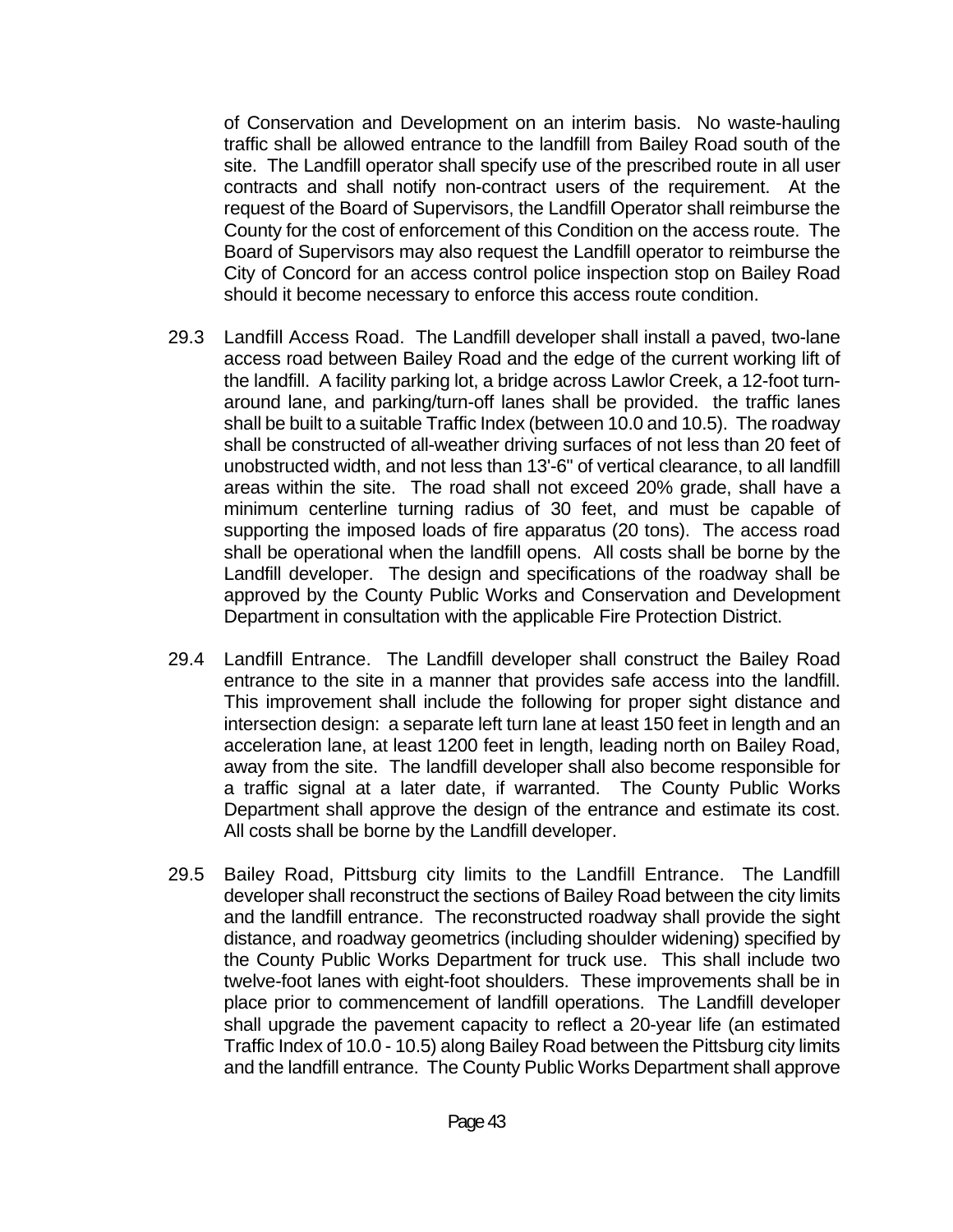the design of the roadway and pavement reconstruction and estimate its cost. All costs shall be borne by the Landfill developer.

- 29.6 Bailey Road Pavement Study. The Landfill developer shall conduct a study of the Bailey Road roadway from the Pittsburg city limits to the Highway 4 interchange to determine the improvements necessary to re-construct the right hand (outside) traffic lanes of the road to a 20-year pavement standard to be an estimated Traffic Index of 10.0 to 10.5. The County Public Works Department, in consultation with the City of Pittsburg, shall estimate the costs of the improvements, estimate the longevity of the existing roadway under increased traffic conditions, and determine a per-ton refuse disposal surcharge adequate to fund the improvements when reconstruction is necessary. The Landfill operator shall impose the surcharge and pay it quarterly into a segregated account established by the County. The design of the improvements, their costs, the surcharge and its disbursement shall be approved by the Board of Supervisors.
- 29.7 Road Maintenance. Subsequent to the funding of the above traffic lane upgrading improvements, the landfill operator shall impose a surcharge for the maintenance of Bailey Road between the Highway 4 interchange and the Landfill intersection. The surcharge shall be estimated by the County Public Works Department in consultation with the City of Pittsburg and shall be based on the landfill's proportionate share of traffic on the road corridor adjusted for vehicle weight and number of axles. The fees shall be paid quarterly into a segregated account established by the County. The design of the improvement, its cost, the surcharge and disbursements from the segregated account shall be approved by the Board of Supervisors.
- 29.8 Highway 4/Bailey Road Interchange. The Landfill developer shall participate in an improvements district, benefit area, or other cooperative arrangement with the County, the City of Pittsburg, and Caltrans which may be created to improve the Highway 4/Bailey Road Interchange. The developer shall be required to pay an amount for the improvements and maintenance proportionate to the traffic generated by the landfill, adjusted for truck use. If necessary, the developer shall advance the money for the interchange design and improvements. The County Public Works Department shall approve the design of the interchange and estimate its cost. The fees shall be paid quarterly into a segregated account established by the County. The design of the improvements, their costs, the surcharge, and disbursements from the segregated account shall be approved by the Board of Supervisors.
- 29.9 Peak Period Traffic Management. The Landfill operator shall prepare a study, in conjunction with the local transfer station(s) serving the landfill, for managing transfer vehicle traffic to reduce peak period conflicts with traffic on Highway 4. The study shall address the restricted departure periods from the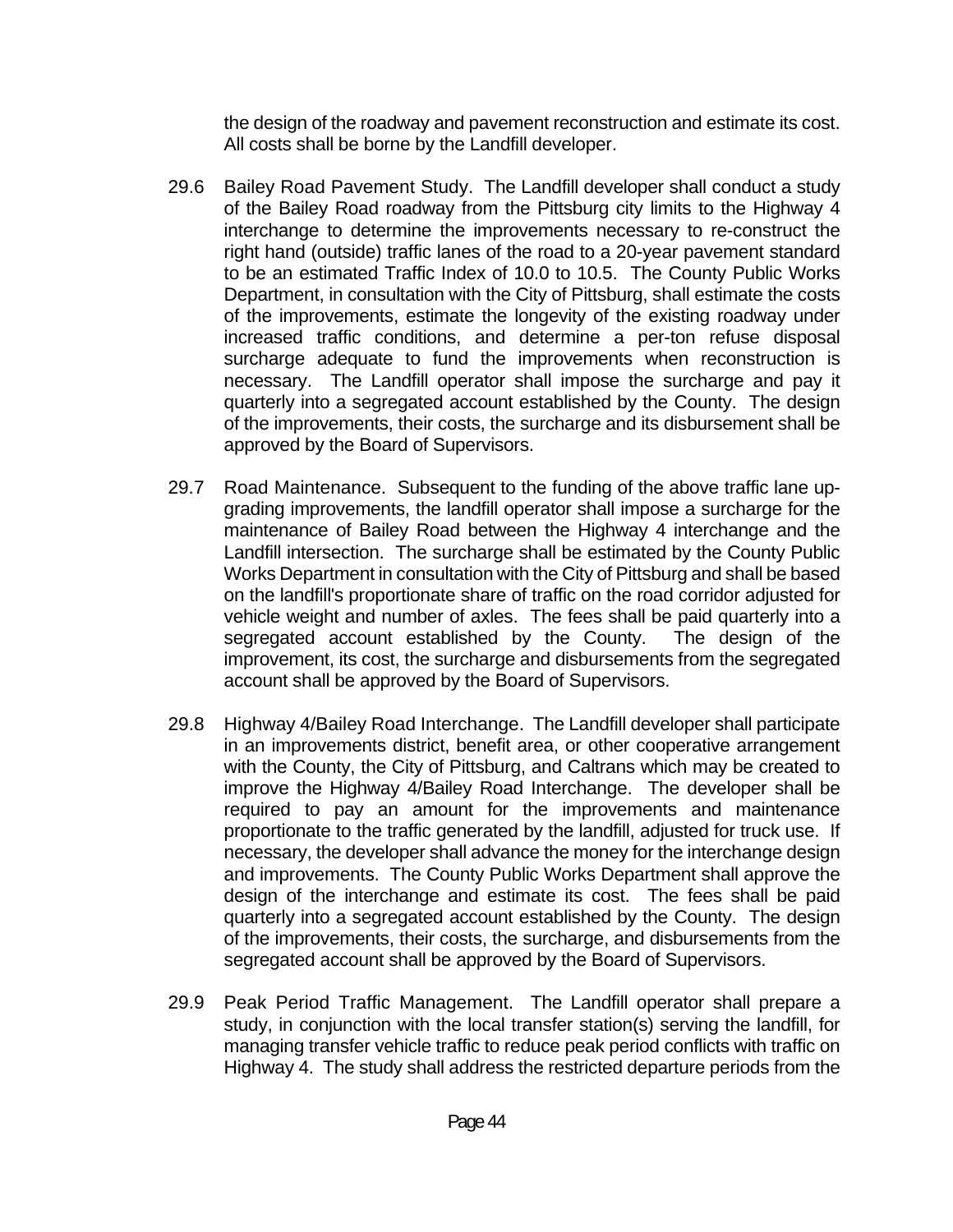Landfill identified in the Environmental Impact Report (6:30 - 8:30 a.m. and 3:30 - 6:30 p.m.) and shall identify any changes to the conditions of approval needed to implement a peak-period traffic reduction program. The study shall be approved by the County Public Works and Conservation and Development Departments and shall be provided with the Development and Improvements Plan. The Director of Conservation and Development has imposed the peak period traffic restrictions identified in a) and b) below. The Director of Conservation and Development may specify any additional peak period traffic restrictions deemed to be warranted. The Landfill operator shall comply with such restrictions, and shall require compliance in contracts with Landfill users.

- a) The A.M. peak period departure from the landfill shall commence at 7:10 a.m.
- b) A three minute interval shall be maintained between waste hauling vehicles en route to Highway 4 westbound during the period of 7:10 a.m. and 8:30 a.m.
- c) Waste hauling vehicles en route to eastbound Highway 4 (the uncongested "reverse commute" direction) may be released without restriction.
- 29.10 Bicycle and Pedestrian Improvements. The Landfill developer shall incorporate into the Transportation and Circulation Plan a bicycle and pedestrian path system along Bailey Road in the vicinity of the landfill.

#### **30. SITE SERVICES AND UTILITIES PLAN**

 Site Services and Utilities Objective. The Landfill developer shall design, develop and manage the facility in such a manner that services and utilities adequately meet the landfills requirements, while ensuring the protection of site employees, area residents, and the surrounding environment.

- 30.1 Final Site Services and Utilities Plan. The landfill developer shall prepare and submit a final Site Services and Utilities Plan, and obtain the approval of the County Conservation and Development Department prior to beginning construction. The Site Services and Utilities Plan shall be included in the Development and Improvements Plan. The final Site Services and Utilities Plan shall include:
	- a) A water service component. (see Condition 30.2)
	- b) A fire protection component. (see Condition 30.5)
- 30.2 Water Service Component. The Landfill developer shall prepare and implement a Water Service Component, covering available water resources,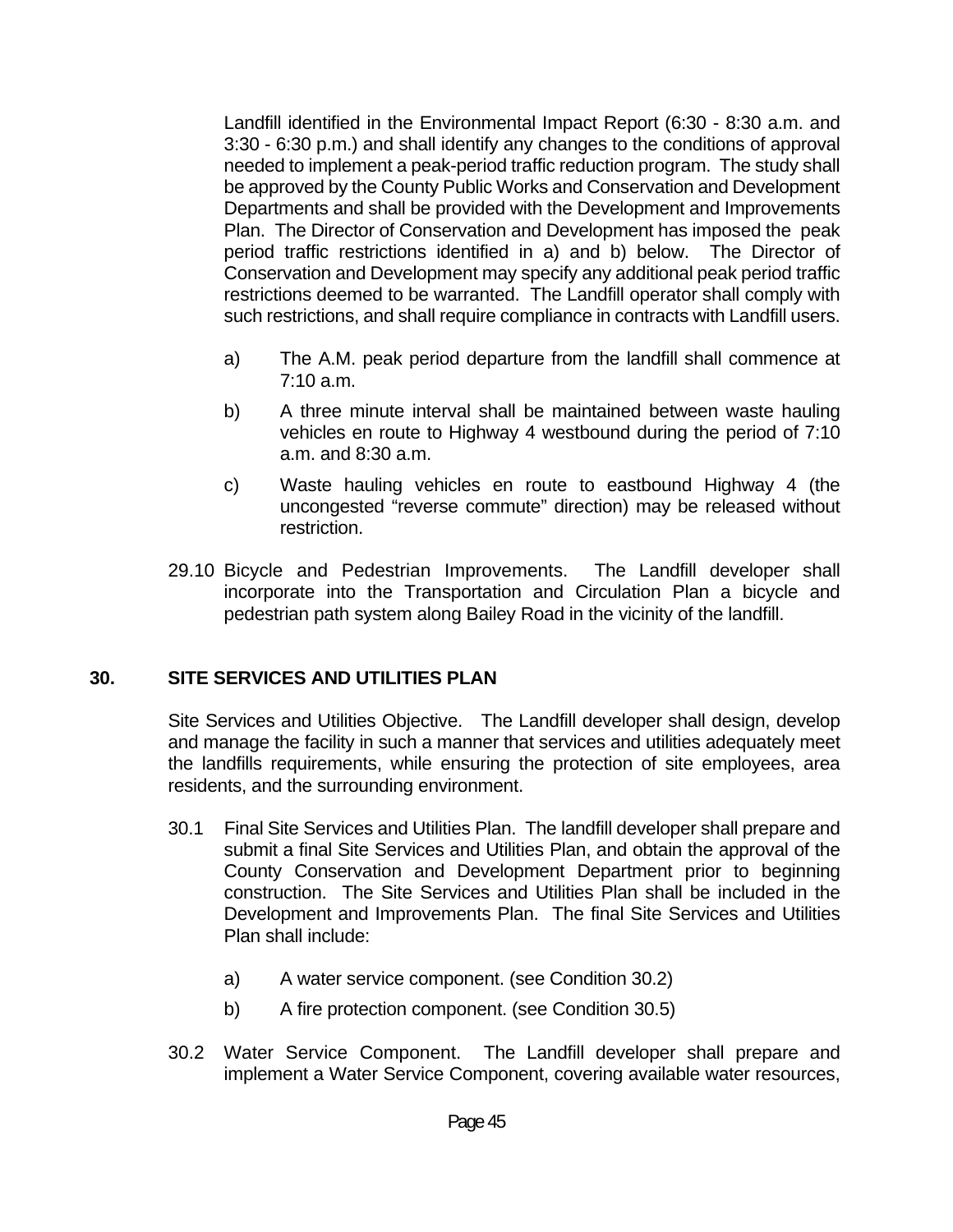estimated total water needs and supplies, landfill construction and operation, landscaping, fire protection, employee hygiene, and human consumption water needs, and water supply sources. Potable water shall be provided for hygiene and consumption. Potable water may be trucked onto the Landfill.

- 30.3 On-site Water Wells. The Landfill operator shall install wells for water supply with a minimum pumping capacity of 1,000 gallons per minute, or must have on-site storage which produces this capacity. The County Conservation and Development Department and Contra Costa Environmental Health shall be furnished pumping test information which shall be submitted with the Development and Improvement Plan.
- 30.4 Public Water Supply Option. The Landfill operator may substitute water service from a public water supply system for the use of wells, if arrangements can be made with the Contra Costa Water District and, where applicable with the cities of Concord or Pittsburg. The water supply may be potable or nonpotable. Annexation to the Contra Costa Water District probably would be required, as well as an approval for annexation from the Local Agency Formation Commission, and would have to be obtained prior to the submission of the Water Service Plan as part of the Final Development and Improvements Plan. The size and placement at the water supply line shall be included in the Water Service Plan and shall be subject to the approval of the Contra Costa Environmental Health and Conservation and Development Departments.
- 30.5 Fire Protection Component. The Landfill operator shall develop and implement a Fire Protection Component meeting the requirements of the applicable Fire Protection District to contain and extinguish fires originating on the landfill property and off-site fires caused by Landfill operations. It shall include training for all employees. The program shall be subject to the approval of Contra Costa Environmental Health.
- 30.6 Fire District Programs. The Landfill developer shall participate in the applicable Fire Protection Districts Benefit Assessment Program and the New Development Fees program.
- 30.7 Construction Timing. Access roads and water supply systems shall be installed and in service prior to any combustible construction and/or related landfill activity. No construction, excavation, or grading work shall be started on this landfill facility until a plan for water supply system has been submitted to and approved by Contra Costa Environmental Health and the County Conservation and Development Department. Water may be transported onto the site during construction activities, but trucked water shall not be used for ongoing landfill activities.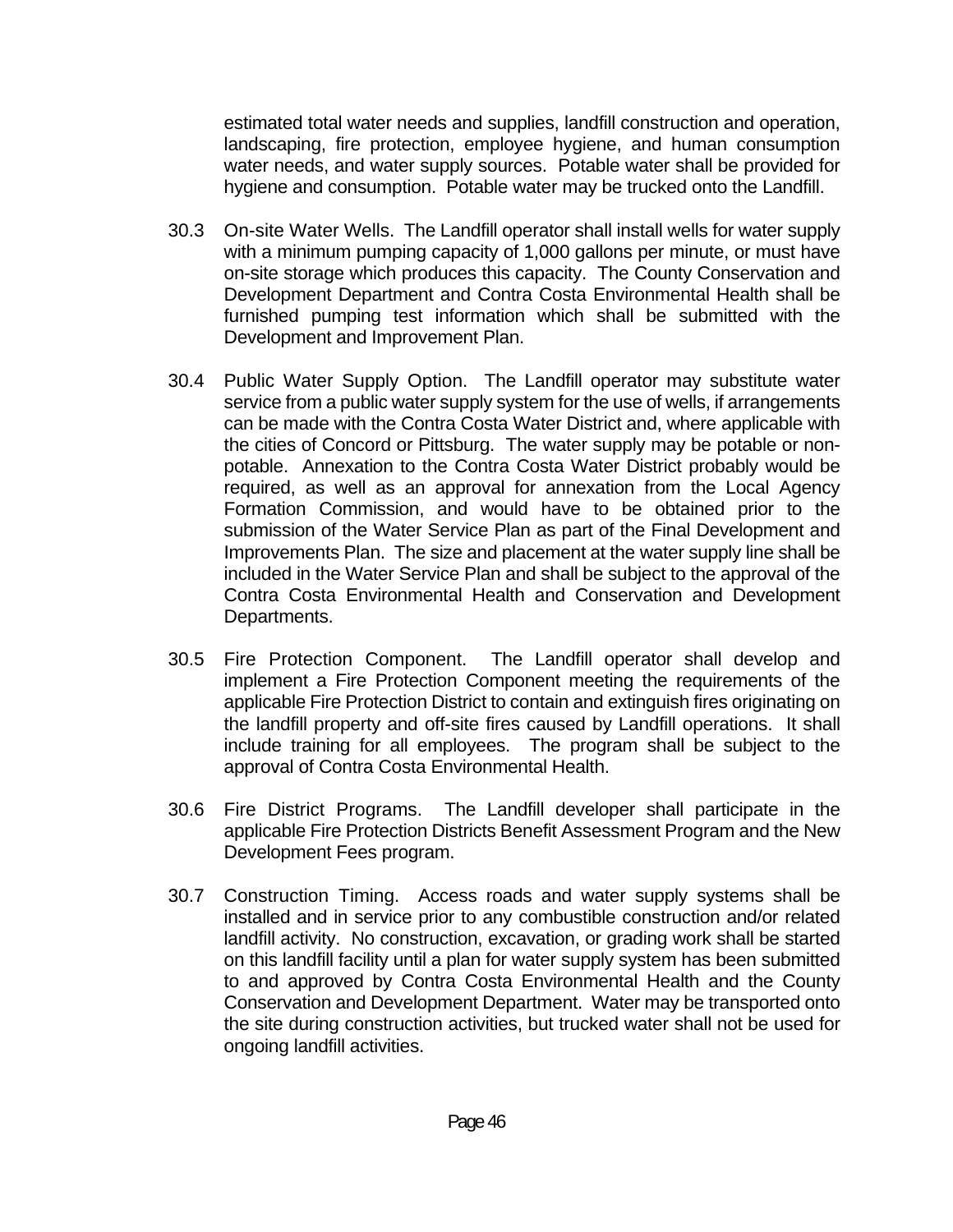- 30.8 On-Site Water Storage. The Landfill developer shall provide an adequate and reliable water supply for fire protection which shall include on-site storage. The storage tank(s) shall have a useable capacity of not less than 240,000 gallons of water and shall be capable of delivering a continuous flow of 1,000 gallons per minute.
- 30.9 Fire Fighting Water Main. If the Landfill developer exercises the alternative of utilizing public water supply, an above-ground main of sufficient size and quantity shall be provided, which when connected to the respective storage tank, shall be capable of supplying the required portable monitor (see Condition 30.11) with a minimum fire flow of 1,000 GPM delivered to the working face of any open cell in the landfill operation.
- 30.10 Fire Cover. The Landfill operator shall store a supply of soil nearby the working face to be used for fire suppressant. The adequacy of the cover stockpile shall be determined by Contra Costa Environmental Health in cooperation with the applicable Fire Protection District.
- 30.11 Fire Fighting Appliance. The Landfill operator shall provide a minimum of one (1) approved portable master-stream firefighting appliance (monitor) located within fifty (50) feet of each working face of any open cell in the landfill.
- 30.12 Fire Breaks. The Landfill developer shall provide and maintain firebreaks as follows: a) A minimum 100-foot firebreak around the perimeter of each landfill disposal area, b) A minimum 60-foot firebreak around the perimeter of the entire site and around any buildings or similar structures. The firebreaks shall be placed to minimize any adverse visual effects. Their locations shall be subject to the approval of the applicable Fire Protection District. The firebreaks shall be included in the Development and Improvements Plan.
- 30.13 Fire Extinguishers. The Landfill operator shall provide landfill equipment with fire extinguishers large enough to fight small fires on the equipment or on the landfill. The extinguishers and their distribution shall be subject to the approval of Contra Costa Environmental Health and the applicable Fire Protection District.
- 30.14 Use of Reclaimed Water for Landscaping. The Landfill Developer shall make every effort to use treated waste water from a district sewage treatment plant for landscape maintenance. The Landfill Developer shall report on this matter to the Conservation and Development Department.
- 30.15 Equipment and Cleaning. See Condition 20.24.
- 30.16 Smoldering Loads. The Landfill operator shall check incoming loads and direct vehicles hauling smoking or burning trash to a designated place apart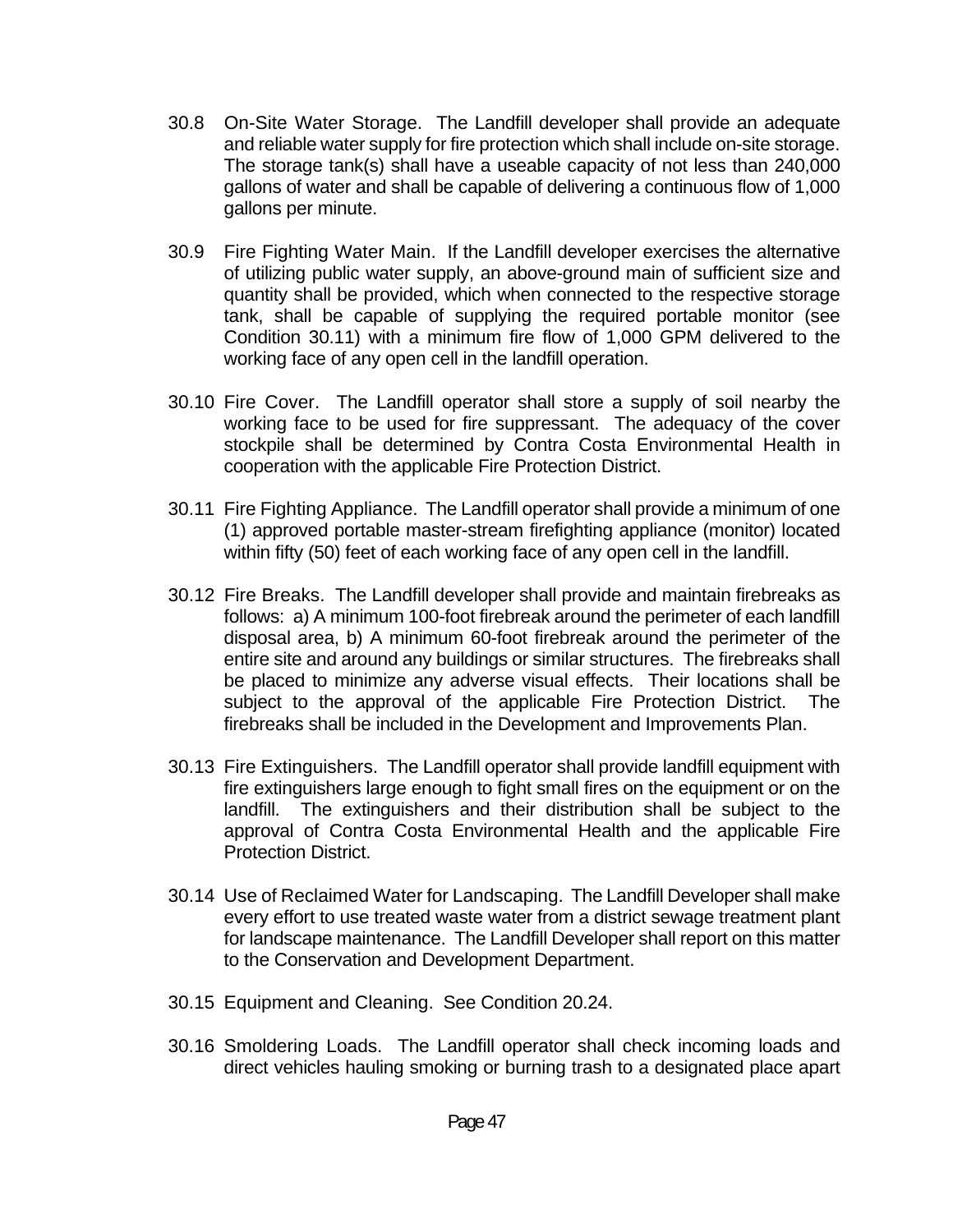from the current fill area. The loads shall be dumped immediately and the fire extinguished before the waste is incorporated into the fill.

- 30.17 Emergency Equipment Access. The Landfill operator shall designate access points for local fire protection agency access to all parts of the landfill and routes. The access points shall be included in the Development and Improvements Plan and shall be subject to the approval of the applicable Fire Protection District.
- 30.18 Smoking Prohibitions. The Landfill operator shall prohibit smoking on the landfill except in designated areas. In no event shall smoking be allowed near the working face of the landfill and the fuel storage area. Signs shall be clearly posted and enforced.
- 30.19 Toilets. The Landfill operator shall provide portable chemical toilets near the active disposal area for use of workers and drivers. Their placement and maintenance shall be subject to the approval of Contra Costa Environmental Health.
- 30.20 On-site Septic System. Septic systems shall be designed to County Department of Health Service Standards, and State Health and Safety Code requirements. The Landfill developer shall pay for any treatment plant fees.
- 30.21 Sewer Line. In the event that the Landfill developer elects to connect to a sewer line, the developer shall pay for any capacity studies required, and any resultant equipment and/or facilities.

## **31. WASTE REDUCTION AND RESOURCE RECOVERY**

- 31.1 Waste Reduction and Resource Recovery Objective. The Landfill operator shall manage the facility in such a manner that complies with the State's waste management hierarchy of source reduction, recycling and composting, and environmentally safe transformation and land disposal; and that is consistent with the Countywide Integrated Waste Management Plan.
- 31.2 1990-1995 Resource Recovery Program. The Landfill Operator shall participate with the transfer station(s) operators(s), route collection companies and direct haulers in designing and implementing a resource recovery and recycling program for the service area which is consistent with the goal of diverting 25 percent of all solid waste generated in the County from landfill facilities by January 1, 1995.
- 31.3 1996-2000 Resource Recovery Program. Prior to 1995, the Landfill operator shall prepare and submit for review and approval by the County Conservation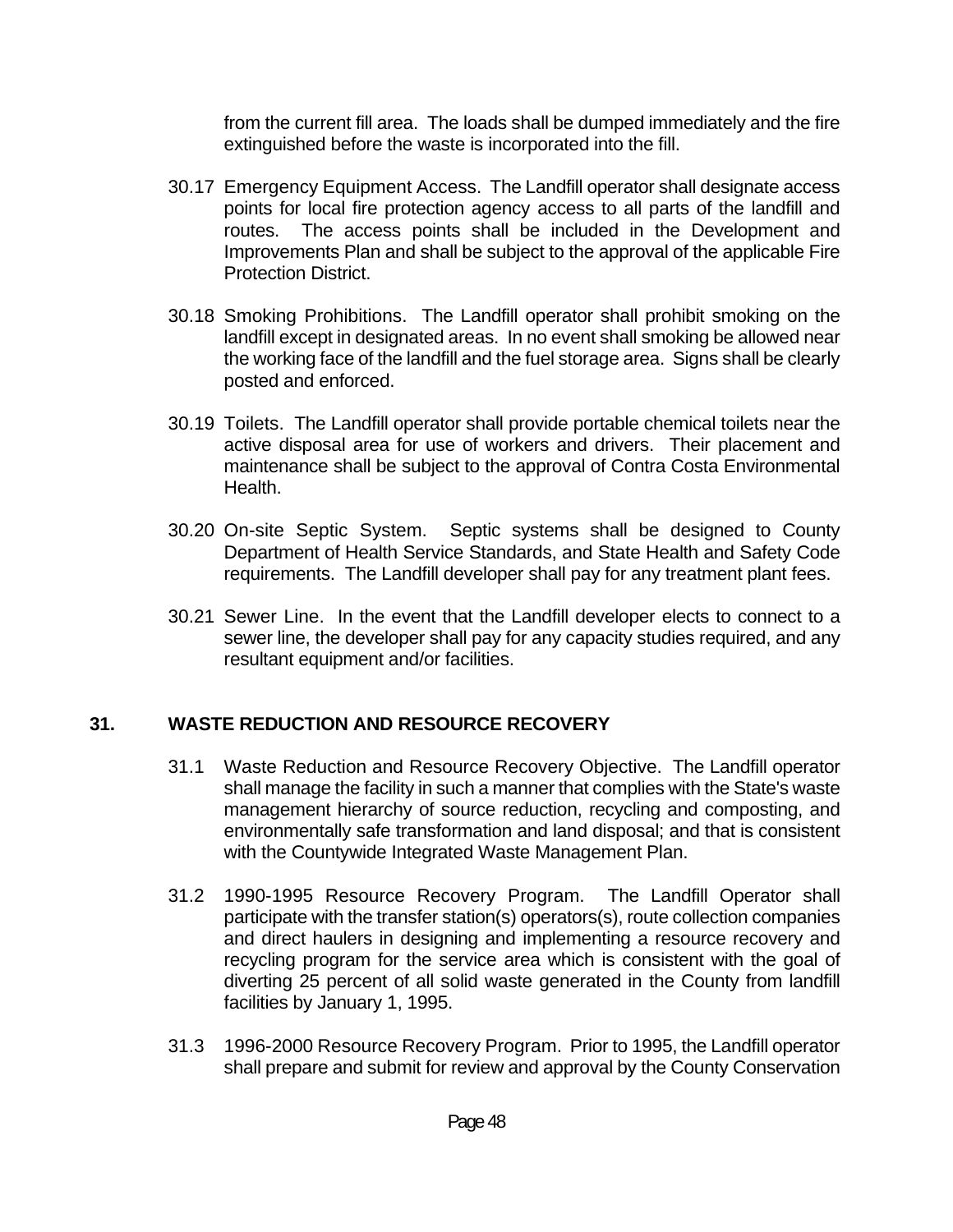and Development Department a resource recovery and recycling program for the service area covering the period from 1996-2000. This shall be consistent with the Countywide Integrated Waste Management Plan's goal of diverting a total of 50 percent of all solid waste generated in the County from landfill facilities by January 1, 2000.

- 31.4 Materials Recovery. The Landfill operator shall prepare and implement a Material Recovery Program for recovering recyclable materials (e.g. construction and demolition debris) from refuse loads brought directly to the landfill. The Program shall describe in detail all existing and proposed on-site recovery activities and the associated percent of waste diversion for each, including materials diverted for use as cover, on-site beneficial reuse as well as transported off-site (e.g. biomass facilities). The Program shall include proposed on-site recovery activities intended to handle source separated loads and comingled loads to be sorted on-site to increase diversion, if applicable. The Program shall be consistent with the Countywide Integrated Waste Management Plan. The landfill operator shall record and report the weight of all material(s) recovered through the Material Recovery Program. Each type of recovered material being diverted must be weighed for reporting purposes. Materials accepted for beneficial reuse or ADC, which are subsequently deemed unsuitable and must therefore be disposed of, shall be weighted and reclassified for the purposes of reporting and fee calculation. Incoming quantities required to be tracked and reported by waste type and jurisdiction of origin, pursuant to Conditions 8.7 and 10.3 must accurately differentiate between the tons disposed, beneficially used on-site or sent offsite. Quarterly disposal reports must also accurately reflect the destination and tonnage of each type of recovered material sent off-site, if applicable. The Program shall be subject to the approval of the County Department of Conservation and Development.
- 31.5 Composting Project. The Landfill operator shall develop and implement a program for composting organic material. The program may occur at the landfill site, off-site or in coordination with third party(ies), and shall be approved by Contra Costa Environmental Health and the Department of Conservation and Development. The compost shall be used for landfill landscaping, cover material or other approved on-site uses; alternatively, compost can be made available or sold off-site. The purpose of the composting program shall be to implement a cost effective and feasible means of providing adequate local organics diversion capacity through largescale composting. The composting operations shall be subject to regulatory and permitting requirements enforced by Contra Costa Environmental Health, the Air District and the Water Board. No later than January 1, 2016, the Landfill operator shall submit substantiation that they have applied for the required regulatory approvals (permits) processes necessary to conduct large-scale composting or demonstrate that arrangements are underway to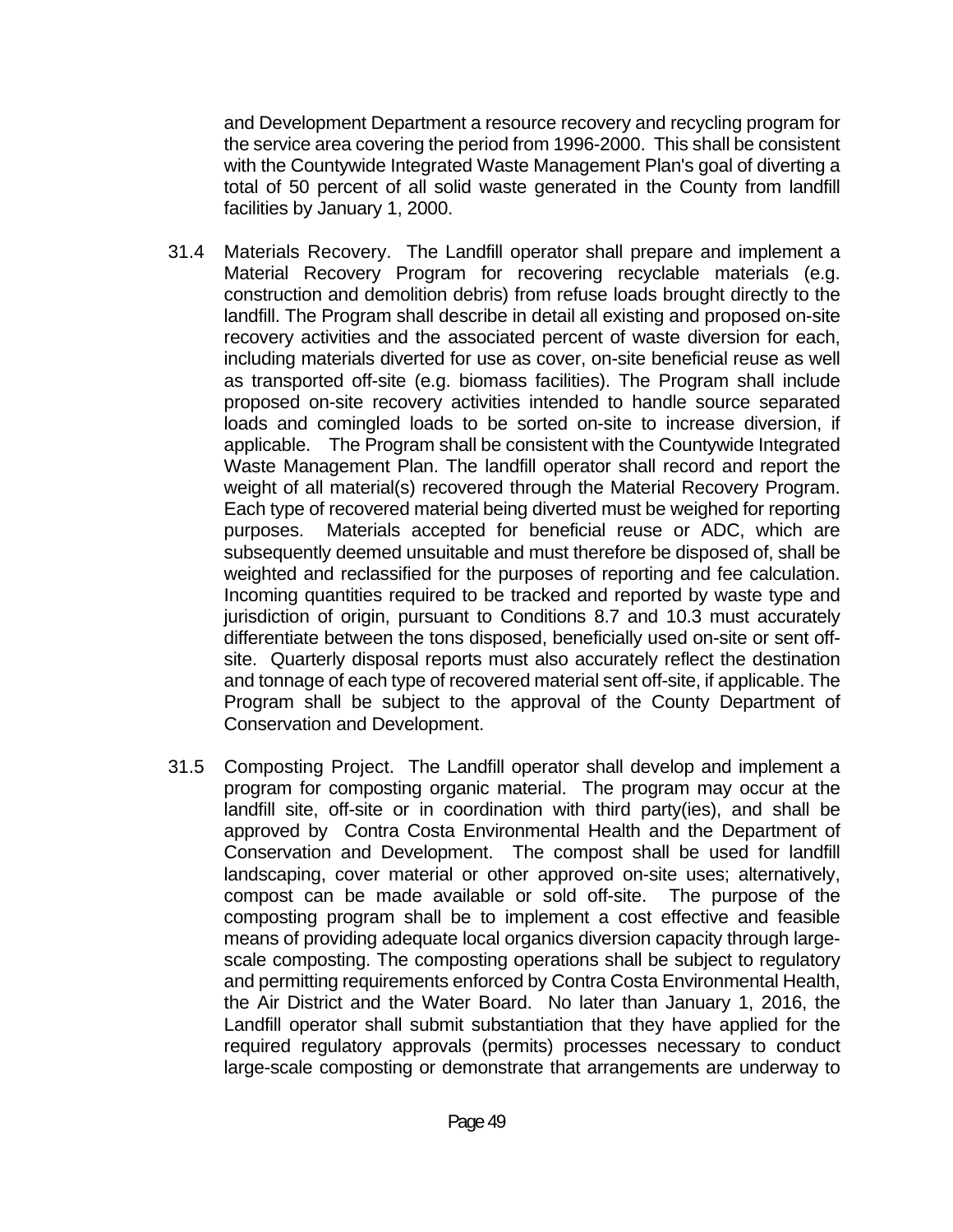implement an equivalent off-site program. The Landfill operator shall make all feasible efforts to assist the County in ensuring that there will be adequate composting capacity available to readily divert the organics waste stream generated in Contra Costa County which is currently used as Alternative Daily Cover (ADC) prior to the sunset of the ADC diversion credit on January 1, 2020.

- 31.6 Wood Chipping. The Landfill operator shall establish a program to encourage landscape services and construction/demolition debris haulers to segregate wood material for chipping and diversion from landfill disposal. The program may occur off-site, however unless and until there is on-site recovery (waste diversion as defined in the Integrated Waste Management Act) the Landfill operator shall direct these customers to deliver loads of landscaping and construction/demolition debris to facility(ies) that recover and chip wood material. The program shall be submitted for review and approval by the County Department of Conservation and Development and implemented on an ongoing basis following approval.
- 31.7 Methane Recovery. The Landfill operator shall explore the use of methane in landfill gas collected for air pollution reduction as a fuel commodity. The operator shall report findings to the Conservation and Development Department at the time of the landfill's periodic reviews. If there is an economic use found for recovered methane, and if the County subsequently includes the use in its Integrated Waste Management Plan, the Landfill operator shall implement a methane recovery program.
- 31.8 Equipment Maintenance. The Landfill operator shall maintain motorized landfill equipment to assure maximum fuel efficiency.
- 31.9 County Resource Recovery Management Program.
	- a) When directed by the County, the Landfill operator shall impose a tonnage surcharge adequate to support a County Resource Recovery Management Program. The cost of the program to be supported by the surcharge shall not exceed \$100,000 at 1987 levels. If other solid waste disposal facilities are subject to this or a similar condition, the County may pro-rate the cost of the program among them according to a formula approved by the Board of Supervisors.
	- b) As provided for in Condition 2.3, where there is an inconsistency between this condition and the terms of the Landfill Franchise Agreement which effectively suspended the collection of this Resource Recovery Management Program Fee, the terms of the Landfill Franchise Agreement shall supersede Condition 31.9 (a) until such inconsistency no longer exists pursuant to Condition 2.3(d).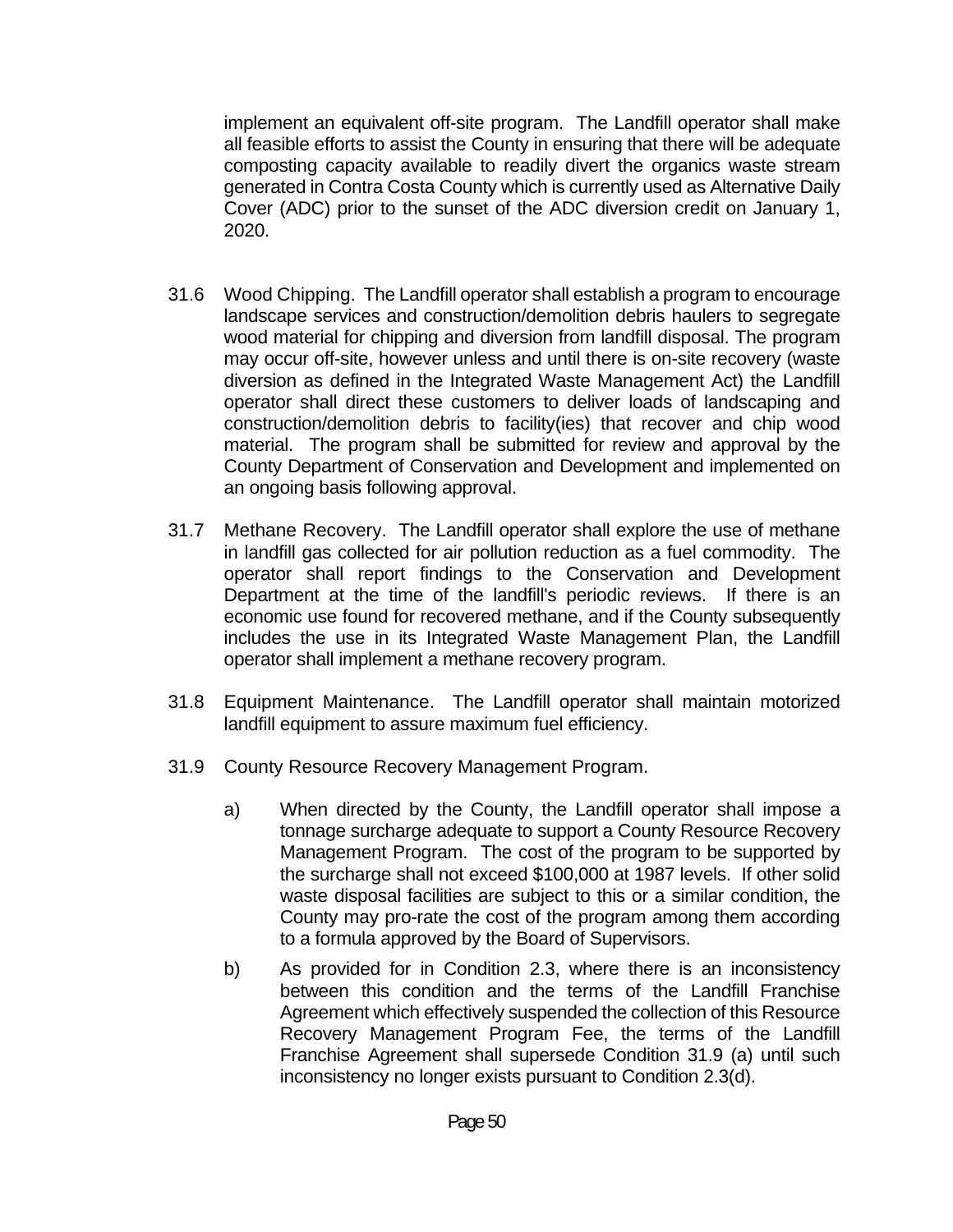31.10 Fund Recovery. The Landfill owner may recover funds provided to the County in advance of the opening of the Landfill through subsequent rate adjustments or surcharges approved by the County. The County may prorate the cost of the program among other waste disposal facilities it approves which are subject to similar conditions.

## **32. CONSTRUCTION ACTIVITIES AND CONDITIONS**

- 32.1 Hours of Construction. The Landfill developer shall restrict outdoor construction activities to the period from 8:00 a.m. to 6:00 p.m. Monday through Saturday.
- 32.2 Exemption. The Landfill developer may request, in writing, and the Director of Conservation and Development may grant, exemptions to Condition 32.1 for specific times for cause. An example is the placing of concrete.
- 32.3 Access Roads. Before commencing landfilling operations, the Landfill developer shall install and pave the site access road from Bailey Road to the Phase I excavation area (see Initial Facilities Site Plan drawing of the Initial Development and Improvements Plan, Condition 16.1). This installation shall include the new bridge over Lawlor Creek and the turnaround lane. An area which can be used by the California Highway Patrol for vehicle inspection/weighing shall also be constructed.
- 32.4 Phasing Plan. The Landfill developer shall design a Phasing Plan setting forth a schedule of construction activities and projects, with detailed information provided on sensitive installations such as the landfill liner and the leachate collection and gas management systems. Sensitive installation projects shall be subject to inspection by the Geotechnical Inspector (Condition 23.6). The necessary installations of the Surface Drainage System (Condition 18.2) and Soil Erosion and Control Plan (Condition 18.4) shall be in place before major excavations commence in order to ensure controlled surface water runoff. Sediment in the sedimentation pond shall be monitored to control quality of runoff. Construction activities shall be timed to coincide with the dry season and low surface water flows.
- 32.5 Unstable areas. Areas determined to be unstable by the Stability Analysis performed for the landfill (condition 18.4) shall be excavated or retaining walls installed under the supervision of a Certified Engineering Geologist or a Registered Geotechnical Engineer.
- 32.6 Dust Suppression. The developer shall sprinkle or chemically treat graded areas, borrow sites, stock piles, and temporary pavements to control dust, as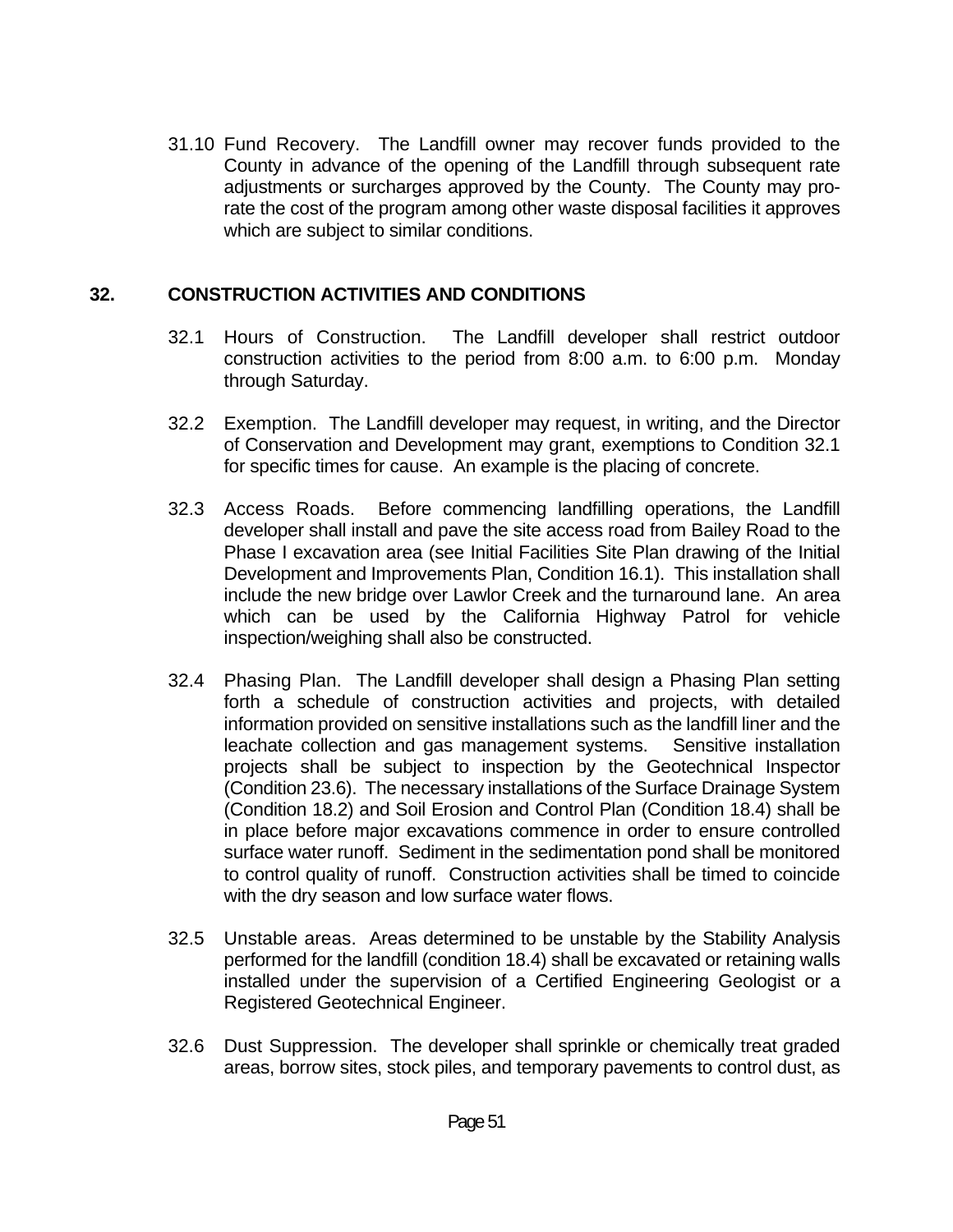determined necessary by Contra Costa Environmental Health and the Bay Area Air Quality Management District.

## **33. CLOSURE AND POSTCLOSURE MAINTENANCE**

- 33.1 Submittal of Plan. The Landfill operator shall submit to the San Francisco Regional Water Quality Control Board, the California Department of Resources Recycling and Recovery, and Contra Costa Environmental Health a plan for the closure and the postclosure maintenance of the landfill as required by State law, but no later than upon application for a Solid Waste Facilities Permit. A copy of the closure and postclosure maintenance plan shall be submitted to the County Conservation and Development Department.
- 33.2 Funding of Closure and Postclosure Maintenance Plan. The Landfill operator shall submit to the Board of Supervisors or California Department of Resources Recycling and Recovery (CalRecycle) evidence of financial ability to provide for the cost of closure and postclosure maintenance in an amount not less than the estimated cost of closure and 15 years of postclosure maintenance as contained in the submitted closure and postclosure maintenance plan unless otherwise required by the State. Evidence of financial ability shall be in the form of a trust fund approved by the Board of Supervisors in which funds will be deposited on an annual basis in amounts sufficient to meet closure and postclosure costs when needed unless an equivalent financial arrangement is identified as acceptable to the Board of Supervisors. The Board of Supervisors determined that the State required financial guarantees approved and periodically reviewed by CalRecycle are equivalent and therefore adequate to satisfy this condition. The Landfill operator shall maintain a trust fund balance that equals or exceeds the requirements of state law or regulation notwithstanding, however, the trust fund balance shall be at least equal to the then current closure and postclosure cost estimate at such time the landfill has reached one-half of its permitted capacity. The Trust Fund balance requirement shall be appropriately adjusted if the landfill is closed in stages under Condition 33.4.
- 33.3 Revision to Plan and Cost Estimates. Should State law or regulation regarding the closure and postclosures maintenance plan or funding of the plan change at any time, the owner of the landfill shall submit any required changes to the closure and postclosure maintenance plan and/or evidence of financial ability to the Board at the same time as submittal to the applicable state or regional agency.
- 33.4 Staged Closure of the Landfill. The landfill owner or operator shall close the landfill in stages if compatible with the filling sequence and the overall closure plan.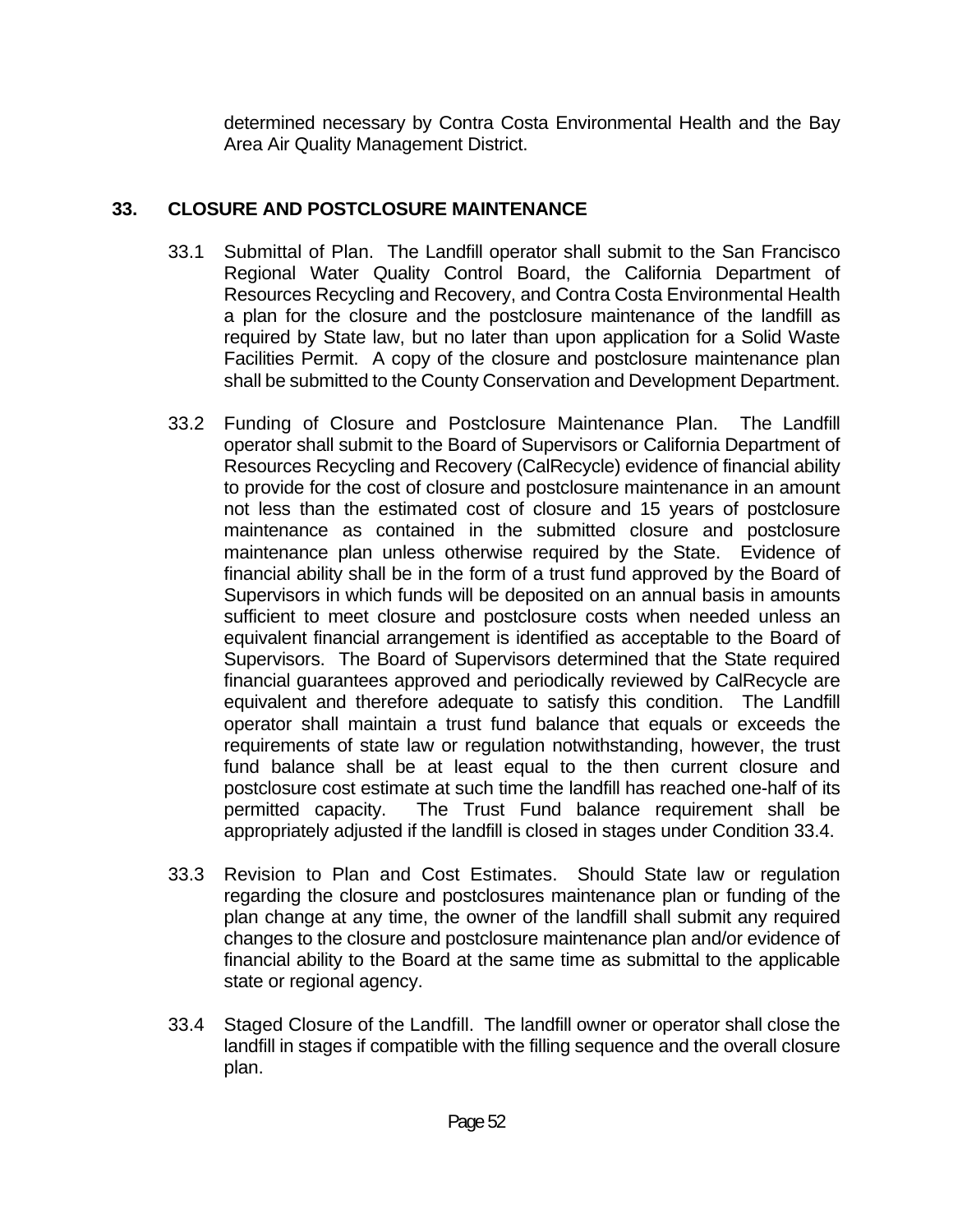- 33.5 Use of Landfill Following Closure. After active landfill operations have ceased, the site shall be utilized for grazing purposes. The Board may require the owner of the landfill to deed all development rights for the landfill site to the County to ensure fulfillment of this condition.
- 33.6 Postclosure Maintenance. The Landfill operator shall institute a postclosure maintenance program to ensure that containment and monitoring facilities retain their integrity. If damaged areas are found, the operator shall notify the County and take remedial actions to prevent odor and landfill gas problems.

## **34. ABANDONED VEHICLE STORAGE**

- 34.1 Storage Requirement. The Landfill operator shall provide a minimum 10-acre area on the landfill site for the storage of abandoned vehicles awaiting salvaging, if required by the Board of Supervisors. The storage site operator shall accept only vehicles directed to the site by a law enforcement agency operating in Contra Costa County, which shall be responsible for the vehicle until its title is conveyed to a salvager. The site would provide storage only; operations of disposing, salvaging, and security of abandoned vehicles shall not be the responsibility of the operator. The site may be subject to further planning and development approvals, and would be subject to the California Environmental Quality Act. The storage of abandoned vehicles shall be subject to conditions set by Contra Costa Environmental Health, and may be subject to the approvals of regulatory agencies having jurisdiction.
- 34.2 Off-site Storage Option. The Landfill operator may establish the abandoned vehicle storage area at another location, which shall be subject to the approval of the County Conservation and Development Department.

#### **35. SPECIAL CONDITIONS OF APPROVAL**

35.1 Transportation System Impact Fee. The Landfill operator shall pay to the County of Contra Costa a Transportation Impact Fee of \$2.00 per ton of waste received at the Landfill to mitigate the general impacts of the Landfillgenerated traffic on the County's road system. The operator shall deposit the fee monies quarterly in a segregated account established by the County. The fee shall be considered to be a pass-through business cost for the purposes of rate setting. The fee shall be adjusted annually to reflect the current Consumer Price Index.

*The Board of Supervisors approved Amendment 1 to Land Use Permit 2020-89 on*  ☆ *November 1, 1994 which stayed the operation of Conditions 35.1 and 35.2 as long as the new Condition 35.8 remains in full force and operation.*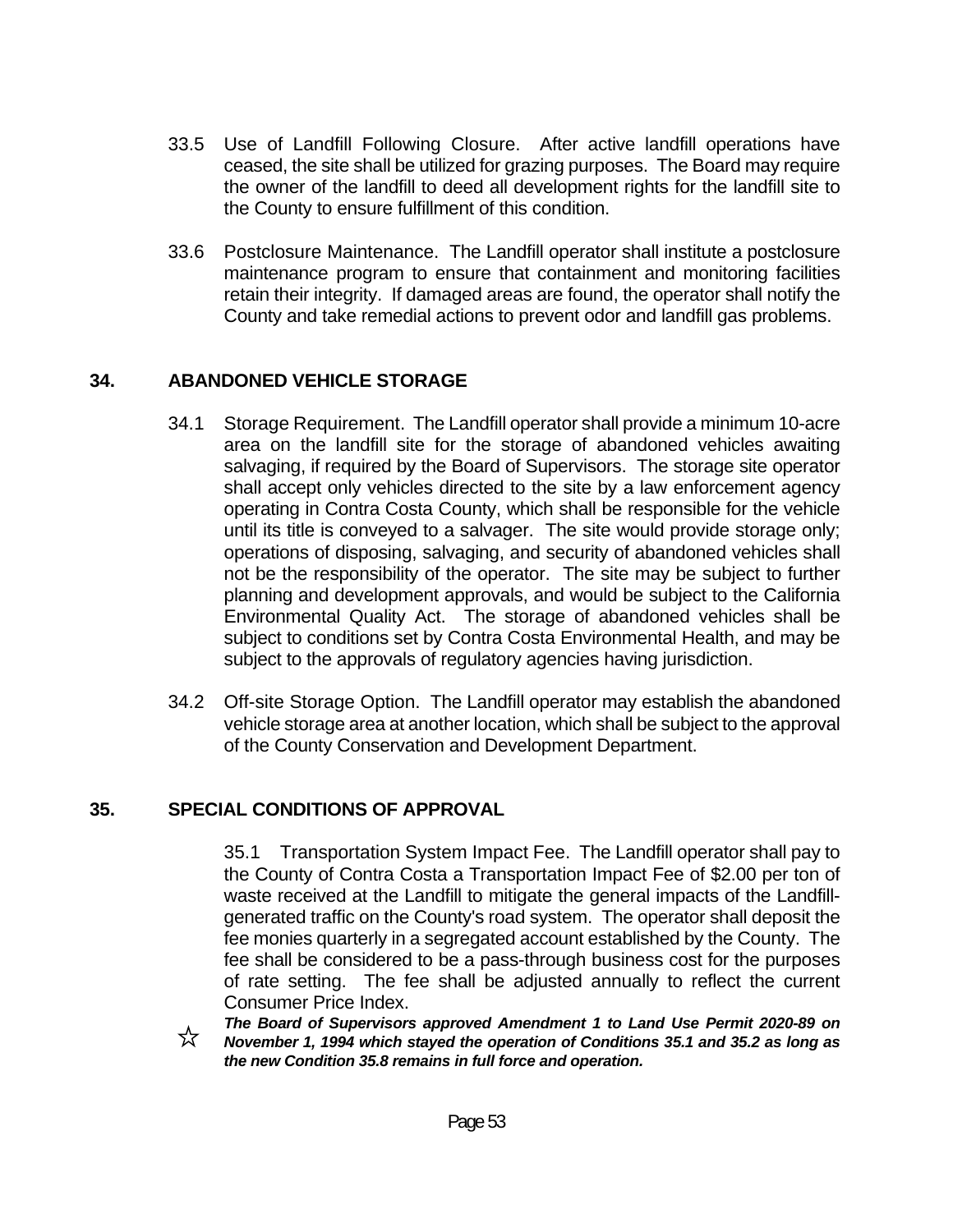- 35.2 Open Space and Agricultural Preservation Fee. The Landfill operator shall pay to the County of Contra Costa an Open Space and Agricultural Preservation Fee of \$2.00 per ton on solid wastes received at the Landfill to mitigate the general impacts of the Landfill on open space, existing and proposed recreational facilities, and agriculture. The operator shall deposit the fee monies quarterly in a segregated account established by the County. The fee shall be considered to be a pass-through business cost for the purposes of rate setting. The fee shall be adjusted annually to reflect the current Consumer Price Index.
	- *The Board of Supervisors approved Amendment 1 to Land Use Permit 2020-89 on November 1, 1994 which stayed the operation of Conditions 35.1 and 35.2 as long as the new Condition 35.8 remains in full force and operation.*
- 35.3 Property Value Compensation Program. The Landfill operator shall provide funding for the preparation of a property value compensation program study when requested by the County of Contra Costa. The study will address the means of determining the extent of property value losses or reductions attributable to Landfill impacts, such as aesthetics, noise, traffic, or pollution, and the means of compensating property owners for said losses or reductions. When a compensation program is adopted by the Board of Supervisors, the Landfill developer shall fund it in the manner specified by the Board. If the Board of Supervisors determines that progress on the implementation of a compensation program is not proceeding in a timely manner, the Board may require the use of a facilitator and/or an arbitrator. The fee shall be considered to be a pass-through business cost for the purposes of rate setting.
- 35.4 Resource Recovery Program Fee.
	- a) The Landfill developer or operator shall pay to the County of Contra Costa a resource recovery program fee of \$200,000 annually, beginning July 1, 1990. The developer or operator shall deposit the monies in a segregated account established by the County. The extent of the fee shall be subject to reconsideration when a franchise or agreement is established for the Landfill. The resource recovery program fee from its inception shall be a pass-through business cost for the purpose of rate setting. The fee shall be adjusted annually to reflect the current Consumer Price Index.
	- b) As provided for under Condition 2.3, where there is an inconsistency between this condition and the terms of the Landfill Franchise Agreement which effectively suspended this Resource Recovery Program Fee, the terms of the Landfill Franchise Agreement shall supersede Condition 35.4 (a) until such inconsistency no longer exists pursuant to Condition 2.3(d).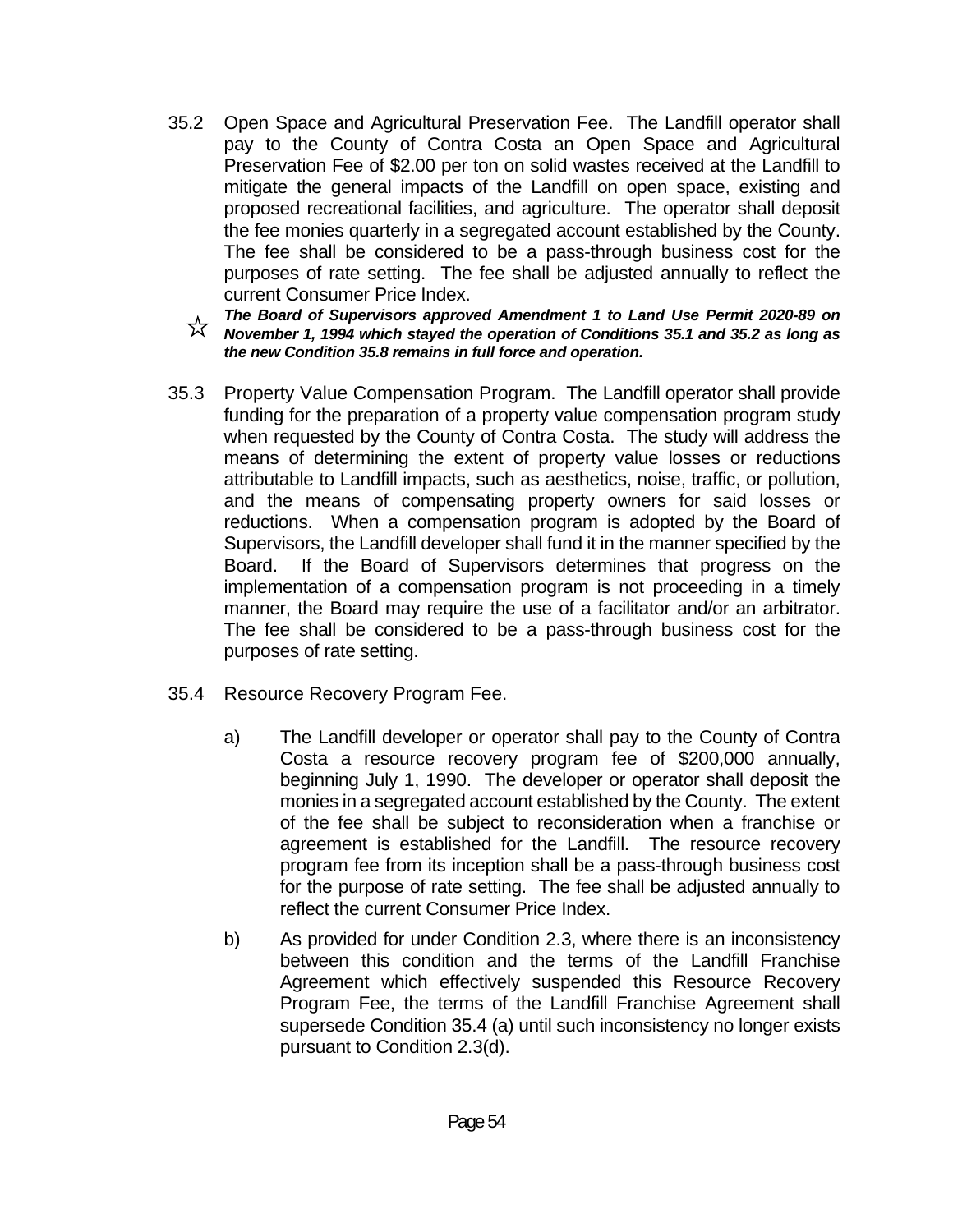- 35.5 Violation of Prescribed Haul Route. Upon a receiving a written determination from the County that a user of the Landfill has violated Condition 29.2 by using a prohibited access route, the Landfill operator shall impose on that user the sanction that is directed by the County. Such sanction may include a surcharge on the tipping fee, prohibition against accepting waste from that user for a designated period of time, revocation of County refuse-hauling license, or other sanction directed by the County. A system for reporting alleged violation and for monitoring enforcement data shall be established by the County and implemented by the Landfill operator.
- 35.6 Direct Property Acquisition Study. The Landfill operator shall study the appropriateness of direct acquisition of properties immediately adjacent to the project, and shall fund any acquisition program ordered by the Board of Supervisors. The study shall be consistent with the Environmental Impact Report and shall be completed prior to the issuance of a franchise agreement.
- 35.7 Adjoining Sites. This permit authorizes the use of the Keller Canyon Landfill site only for its specified waste disposal uses as set forth in these Conditions of Approval, and for no other uses. In particular, during the effective and operative periods of this Permit, the Keller Canyon site covered by this Permit shall not be used to provide access to, or to accommodate in any way the use of, any adjoining property for landfill purposes, unless the County has approved the use of such adjoining property for landfill purposes.
- $\overrightarrow{\chi}$  35.8 Mitigation Fee. The Landfill operator shall pay to the County of Contra Costa a fee, the amount of which may be set by the Board of Supervisors by a Board Order from time to time, which amount shall not be less than \$3.00 per ton and shall not be more than \$4.00 per ton, on solid waste received at the Landfill. The fee shall be used as directed by the Board in its sole discretion: 1) to mitigate general impacts of the Landfill-generated traffic on the County's road system, 2) to mitigate the general impacts of the Landfill on open space, existing and proposed recreational facilities, and agriculture, or 3) to mitigate any general impacts of the Landfill upon the surrounding community.

 Conditions 35.1 and 35.2 of Land Use Permit 2020-89 are hereby stayed in their operation as long as Condition 35.8 remains in full force and operation. Should Condition 35.8 (or any portion of it) for any reason be set aside or stayed in its operation, then Conditions 35.1 and 35.2 shall be in full force and operation.

 *Condition 35.8 was added when Amendment 1 to Land Use Permit 2020-89 was approved. The Board of Supervisors approved Amendment 1 on November 1, 1994 which stayed the operation of Conditions 35.1 and 35.2 as long as the new Condition 35.8 remains in full force and operation.* 

☆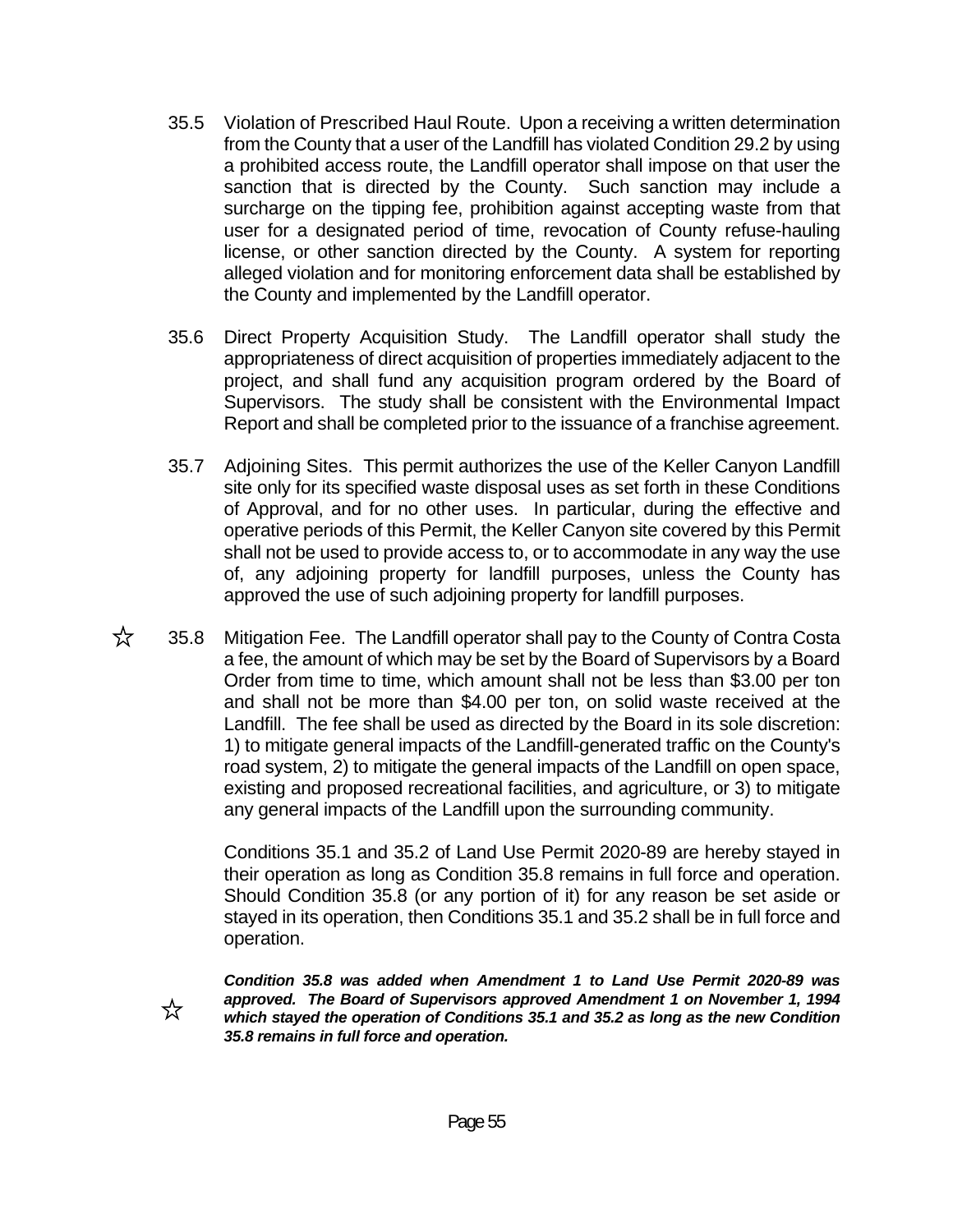## **36. LANDFILL GAS POWER PLANT**

- 36.1 Power Plant Design. The design of the Landfill Gas Power Plant project as approved is generally shown on the plans submitted to the Conservation and Development Department on October 16, 2001.
- 36.2 Ultimate Responsibility. These conditions of approval identify the Landfill Gas Power Plant operator as the party primarily responsible for implementing conditions involving the design, construction, improvements, maintenance and management of the power plant. However, ultimate responsibility for compliance with these conditions lies with the owner of the landfill.
- 36.3 Keller Canyon Landfill Land Use Permit. The construction and operation of the Landfill Gas Power Plant is also subject to all other conditions in Land Use Permit 2020-89 for the Keller Canyon Landfill, as appropriate.
- 36.4 Violation/Revocation. The Landfill Gas Power Plant owner and operator shall at all times comply with the provisions and requirements of these Conditions of Approval. A repeated violation of any of these Conditions as a result of the construction or operation of the Power Plant is cause for revocation of the Land Use Permit for the power plant.
- 36.5 System Safety. Risk of fire (from gas, oil, or electrical sources) shall be controlled through the use of flame sensors, ultraviolet (UV) radiation and methane detectors, and fire extinguishers. These components shall be installed at a minimum, in the power modules, exhaust and cooling packages, and other locations as required by Code.
- 36.6 Equipment and System Monitoring. Instrumentation shall be provided for all power plant equipment and systems which provide for a fully automated monitoring and warning system. This will include an automated switch to combustion flare if necessary. Additionally, routine monitoring of the gas extraction system and power plant facility shall be performed during normal business hours by at least one on-site operator.
- 36.7 Engines. Power plant facilities shall use lean burn internal combustion engines to meet BAAQMD regulations for oxides of nitrogen (NOx), carbon monoxide (CO) and volatile organic compounds (VOC).
- 36.8 Hazardous Materials. Landfill Gas Power Plant operator shall prepare and submit a Hazardous Materials Business Plan for the Power Plant in compliance with requirements of the Hazardous Materials Division of Contra Costa County's Health Services Department.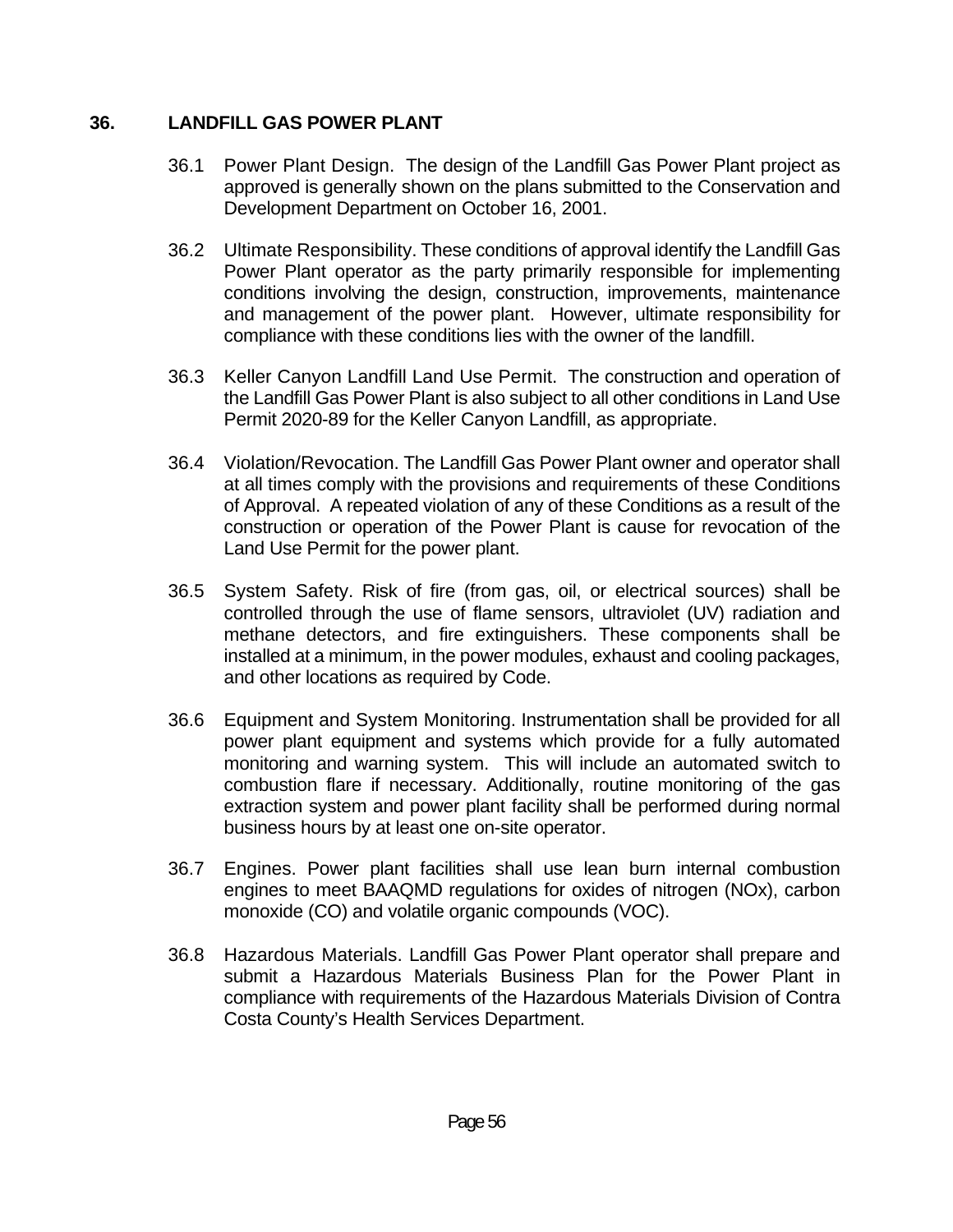- 36.9 Emergency Response. Landfill Gas Power Plant operator shall submit a facility specific Emergency Response Plan and then implement and update as needed, said Plan.
- 36.10 Notification of Plant Upset or Accidental Release. Landfill Gas Power Plant operator shall notify the Conservation and Development Department immediately of any plant upset or accidental leakage or release of landfill gas. A written report of the cause of any plant upset and the corrective measures taken by the facility operator, shall be provided to the Conservation and Development Department within 72 hours after resolving an emergency.
- 36.11 Stormwater Pollution Prevention Plan (SWPPP). Landfill Gas Power Plant operator shall implement the Keller Canyon SWPPP (prepared in 1996 and as may be amended from time to time), for water resources protection measures in case of spill of coolant, oil, or other lubricant.
- 36.12 Facility Design. Power Plant facilities shall be painted Bronze Olive or other suitable color as approved by the Conservation and Development Department. Power Plant operator shall install a perimeter security fence to enclose the power plant.
- 36.13 Power Plant Landscape Plan. A Landscape Plan for the Power Plant site shall be submitted subject to the approval of the Conservation and Development Department. The location and types of landscaping proposed along the security fence shall be specified.
- 36.14 Construction. Upon completion of construction, all construction materials, including packaging materials, worker facilities, and debris will be removed from the site. Additionally during construction all excess materials shall be removed periodically, as needed.
- 36.15 Material Recycling. Whenever feasible, all oils, lubricants, and coolant shall be recycled rather than disposed. Prior to issuance of a building permit, the applicant shall submit a Debris Recovery Plan. Upon completion of construction, the applicant shall submit a Debris Recovery Report.
- 36.16 Implementation & Compliance Monitoring. The operator shall provide payment for costs associated with the Conservation and Development Department's monitoring of implementation and compliance with these Conditions of Approval.
- 36.17 Surcharge. A surcharge, if established by the County Board of Supervisors, shall be paid to the County, by the operator, related to the sale of landfill gas or the sale of electricity produced by burning said gas.